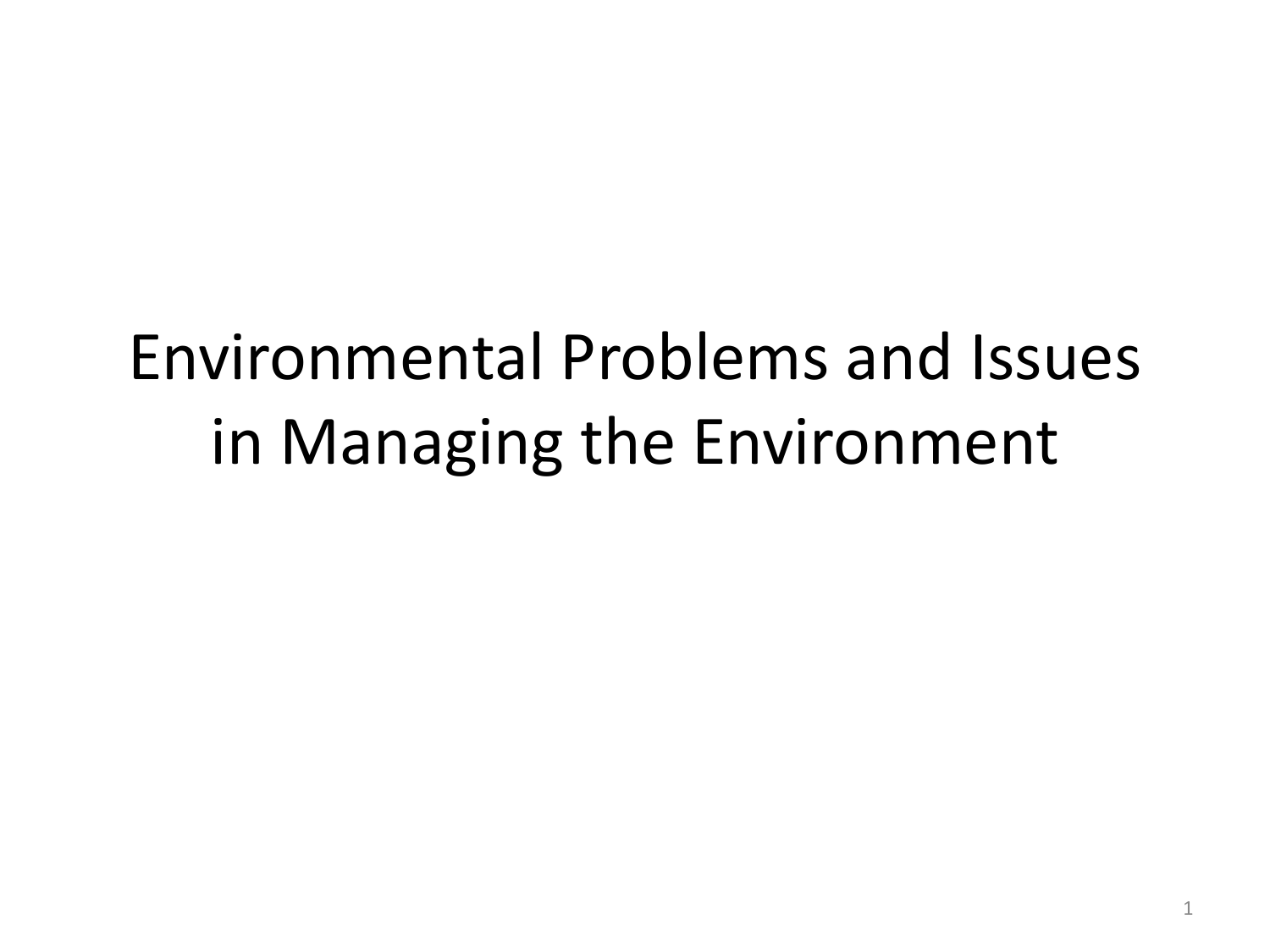- **The Global Scope of Environmental Problems**
- An environmental problem arises whenever there is a change in the quality or quantity of any environmental factor which directly or indirectly affects the health and well-being of man in an adverse manner.
- Environmental and ecological problems have been around for centuries.
- Beginning in the 18<sup>th</sup> century during the industrial revolution, science and technology were harnessed to produce new labour-saving devices, industrial machines, and goods for mass consumption.
- Manufacturing industries were fuelled by great quantities of inexpensive natural resources and raw materials, many of which were located nearby but the preponderance of which were located in colonial regions of the world.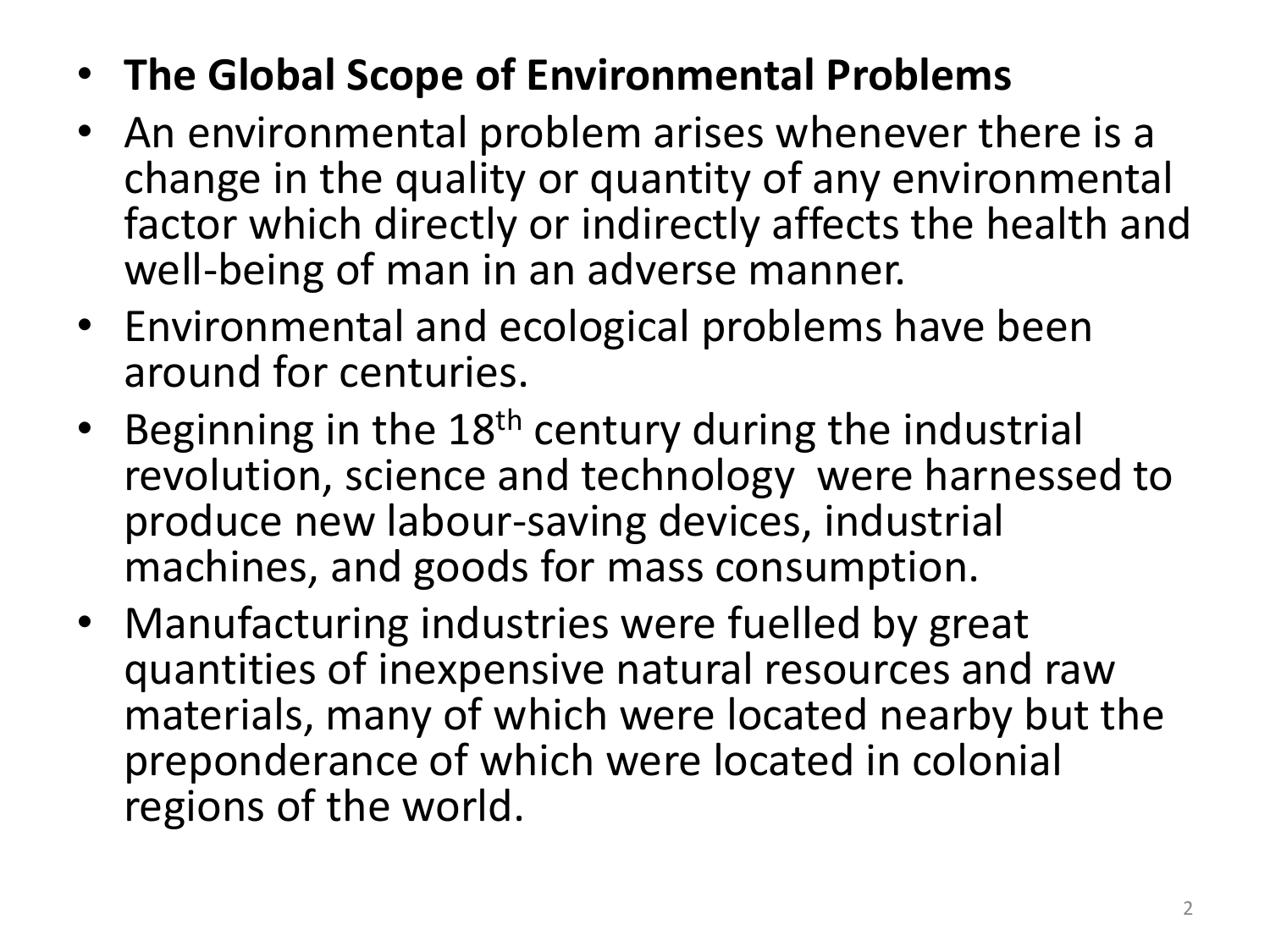- During the period of classic imperialism, the Europeans conquered and colonised the 3rd world for their resources and raw materials.
- Meanwhile, on the European continent, air, water, and soil pollution spread beyond local areas.
- The development of gasoline-driven engine at the end of the 19<sup>th</sup> century shifted demand away from coal and steam energy to oil and petroleumbased energy resources.
- As industrialisation spread throughout Western Europe and the United States, industrial pollution gradually became a bigger problem.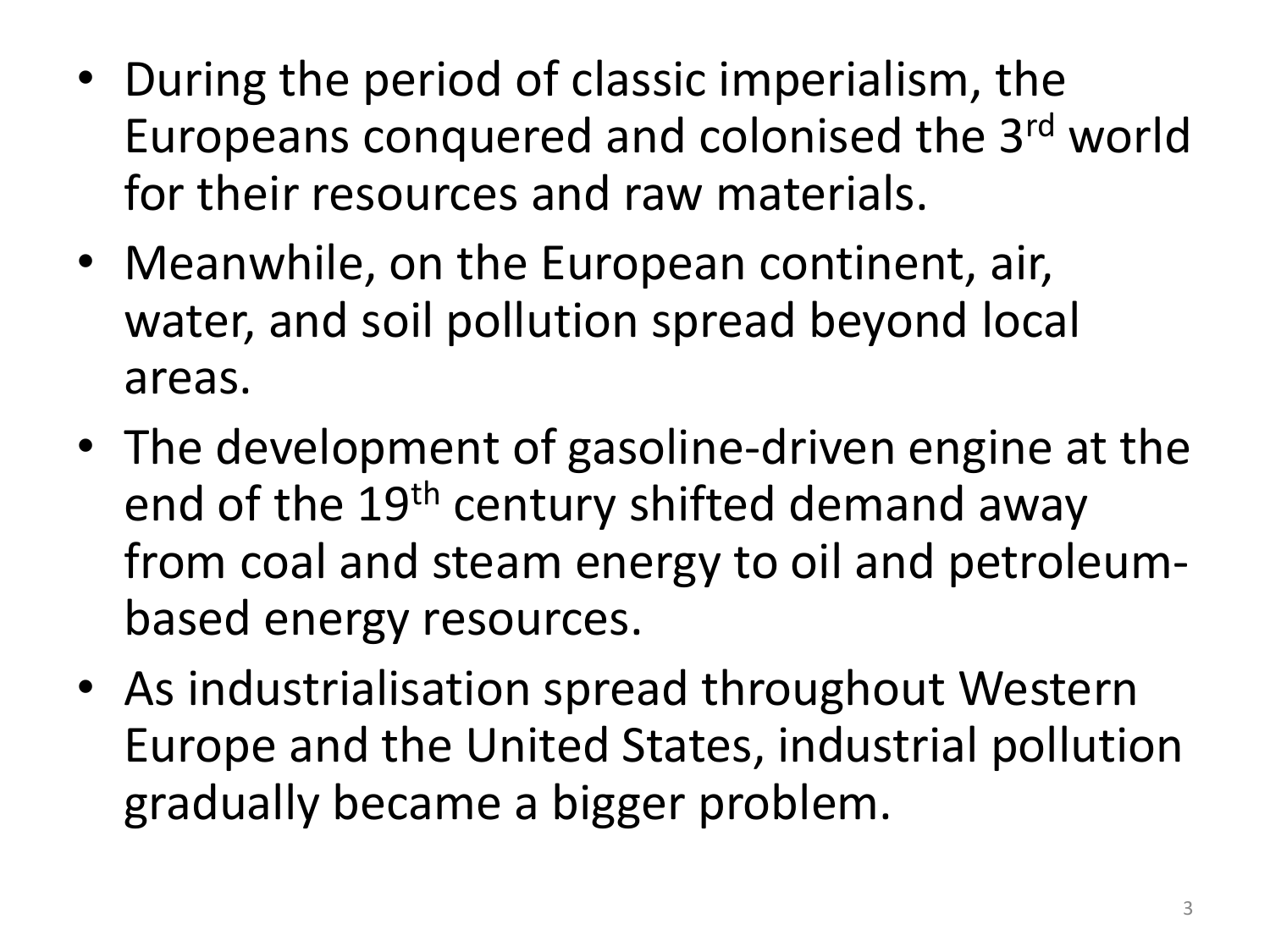- The global magnitude of environmental problems was not fully realised until the 1960s.
- As the absolute amount of pollution discharged worldwide grew, so did scientific knowledge and public awareness.
- In 1972, a Conference on the Human Environment was held in Stockholm, Sweden, at which the UN instituted its Environmental Programme (UNEP).
- The Conference also produced an Action Plan for the Human Environment with 109 recommendations for governmental and international action covering a wide variety of environmental issues.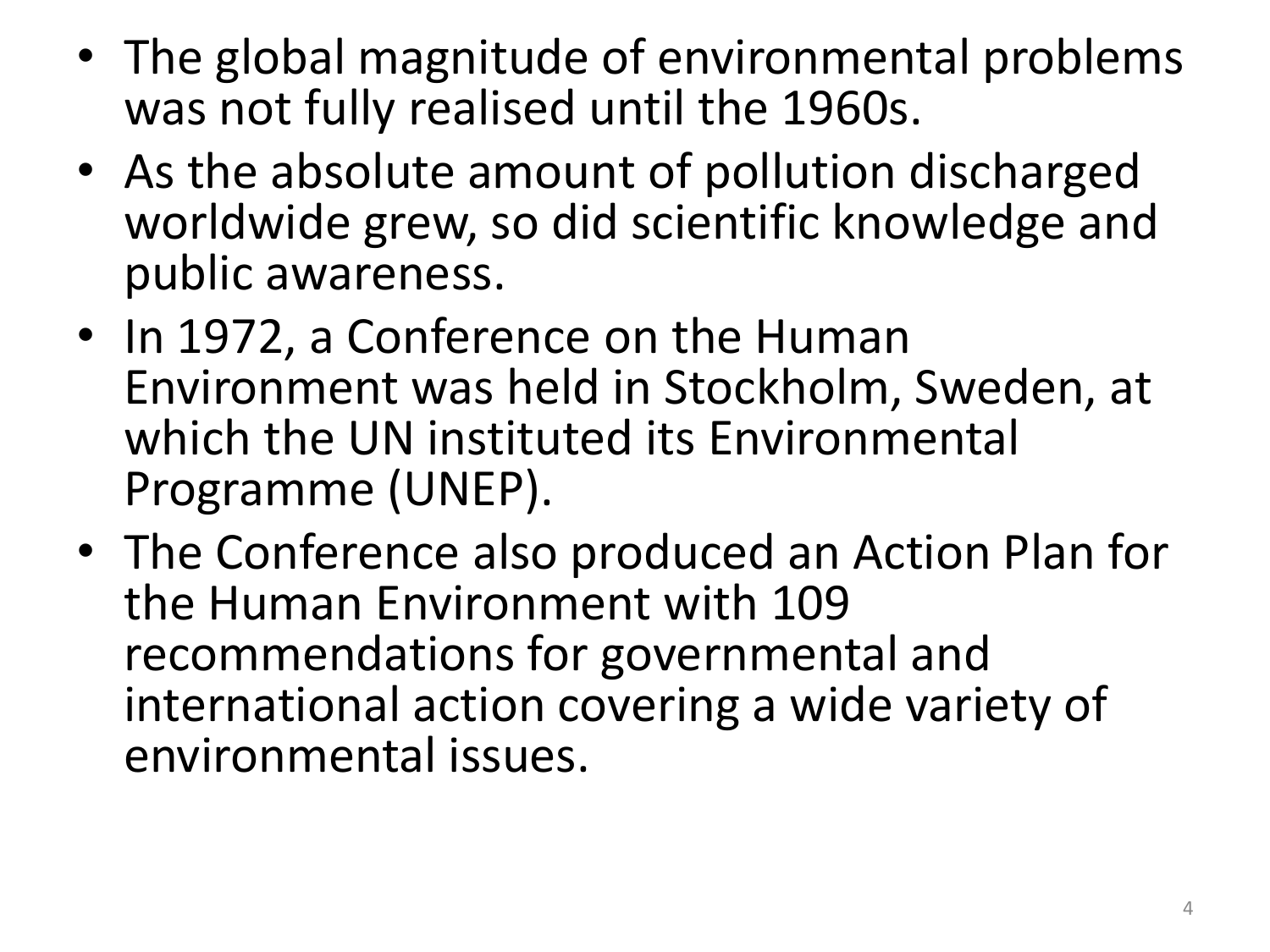- The critical importance of the environment was further stressed in a shocking study done by the Club of Rome and released to worldwide attention in 1972.
- The Report which was entitled *The Limits to Growth* provided a set of projections for the world based on post-war economic activities and environmental trends.
- The study argued that if previous patterns of economic activities and environmental abuse continued, it would be the environment, not land , food, or other factors, that would limit global progress.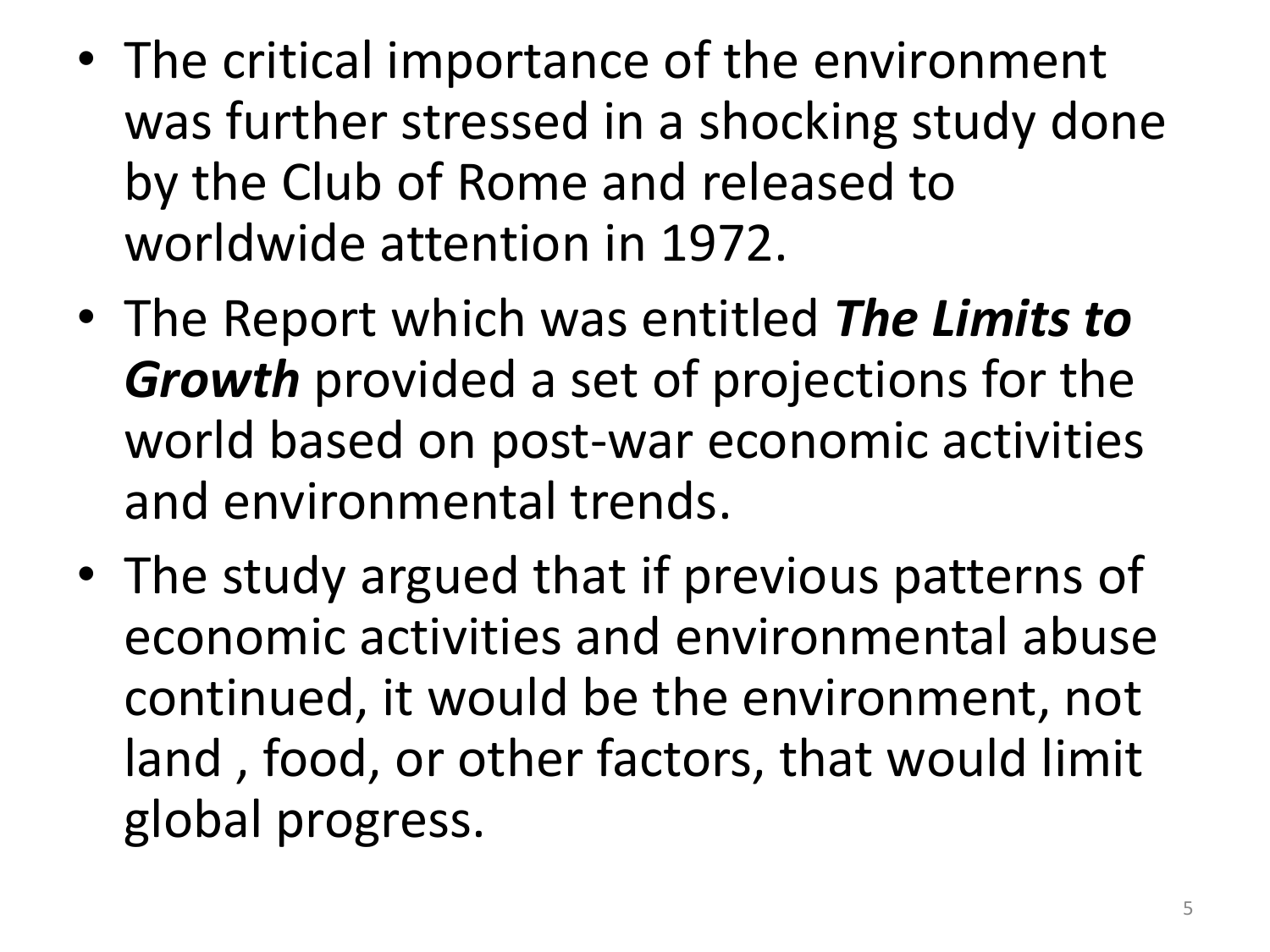- In the 1980's, national and international attention to environmental issues reached new heights and attention shifted from pollution to broader issues of ecological mismanagement.
- Some of these events included:
	- –A major chemical spill at a Union Carbide Pesticide plant in Bhopal, India on December 2, 1984;
	- –The acid rain debate between the US and Canada;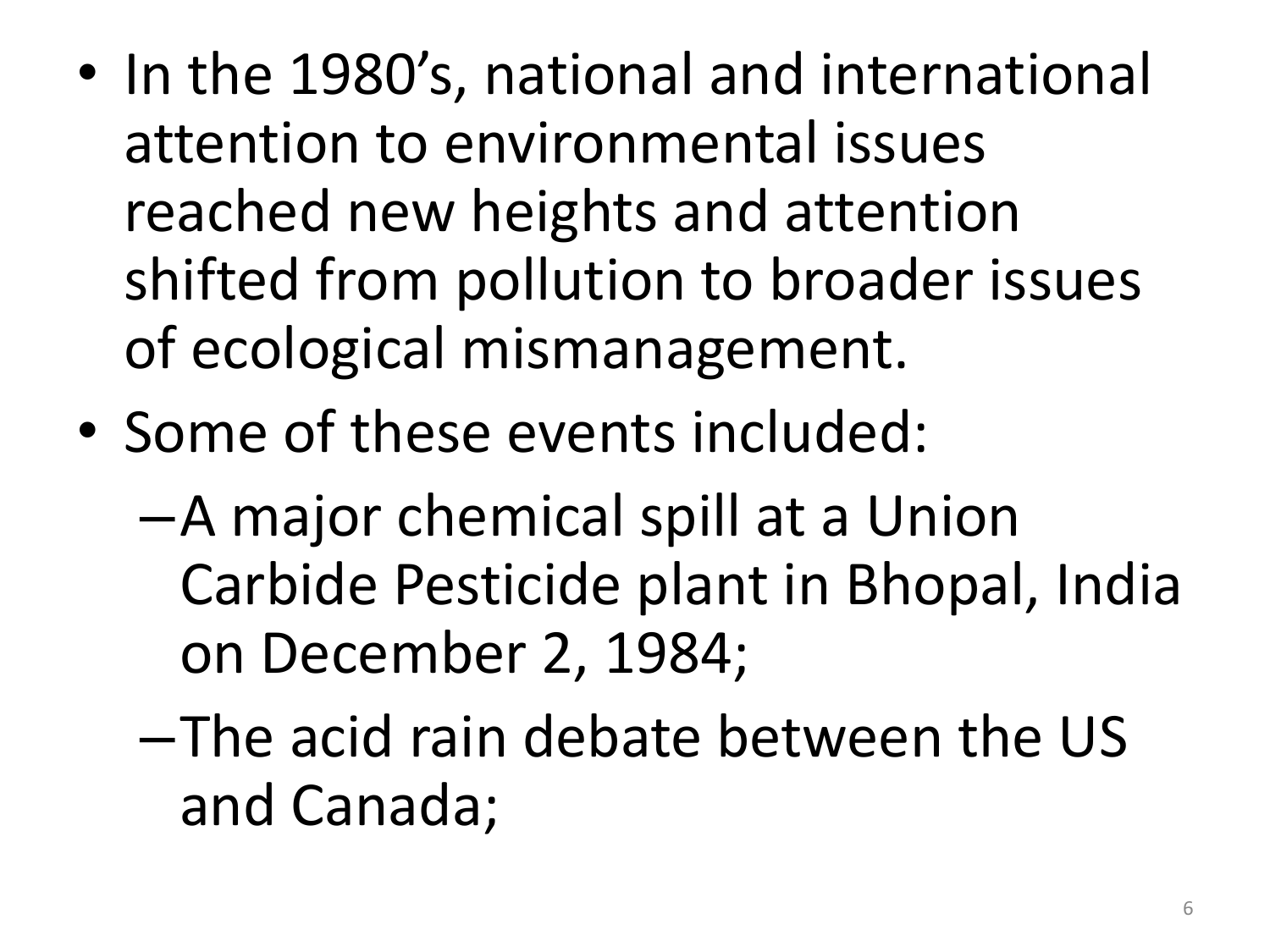- The Chernobyl nuclear reactor incident in the Soviet Union on April 26, 1986;
- –Discovery of a hole in the ozone layer over Antarctica;
- Major drought and famine in Africa accompanied by drought in the US;
- A chemical spill in the Rhine River (river in western Europe, flowing northwestward from southeastern Switzerland through Germany and the Netherlands, emptying into the North Sea);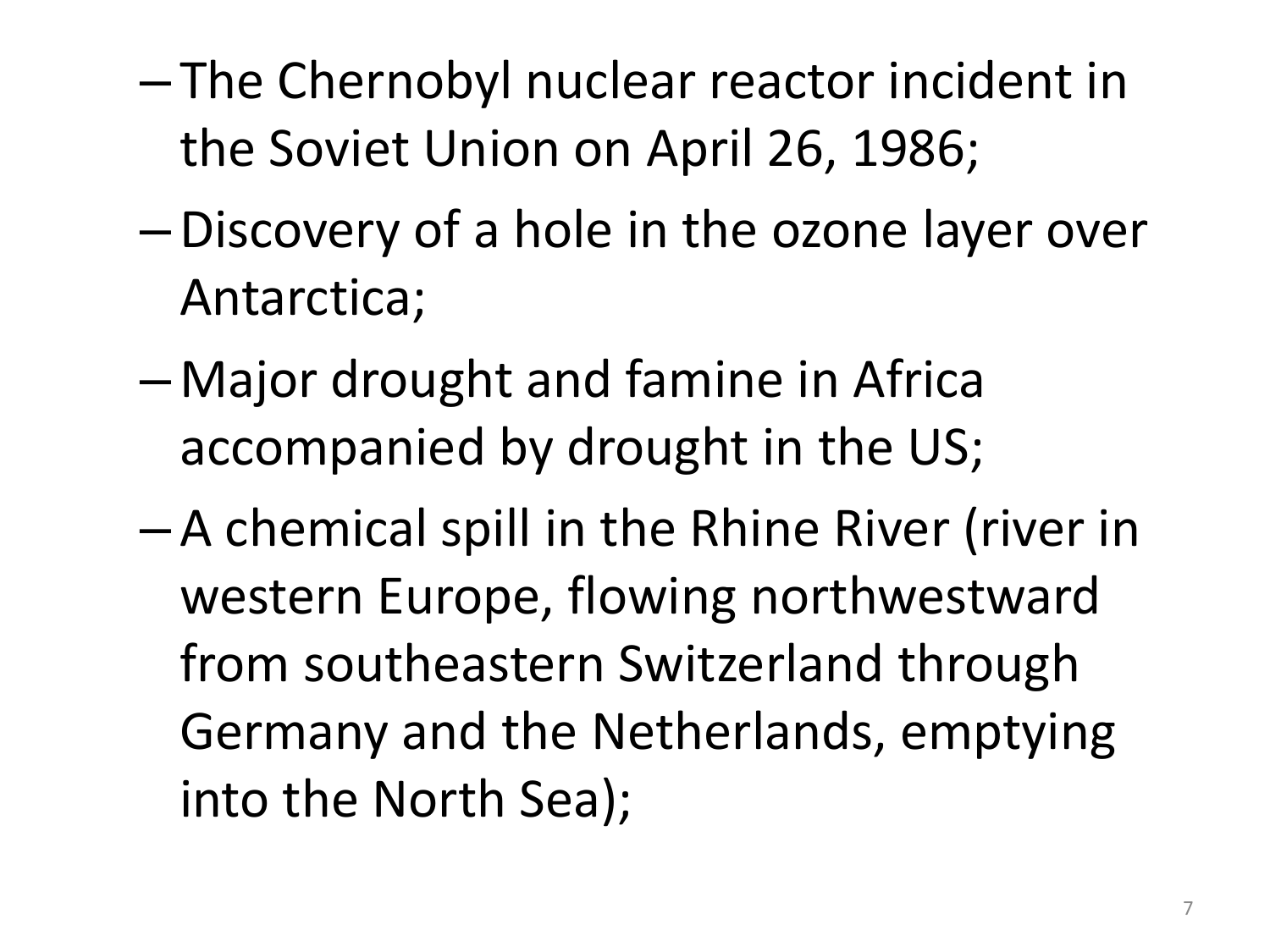- Accelerated rates of deforestation in Brazil, Ivory Coast, Haiti, Thailand and other countries;
- The closing of many US beaches due to toxic waste or spills.
- In 1987, UNEP published a report entitled *Our Common Future* that shifted more attention to the connection between the environment and the survival of developing nations.
- Multilateral efforts to deal with the environment have been ongoing. However despite the coordinated efforts and activities to tackle the problems emanating from the environment, limited progress has been made.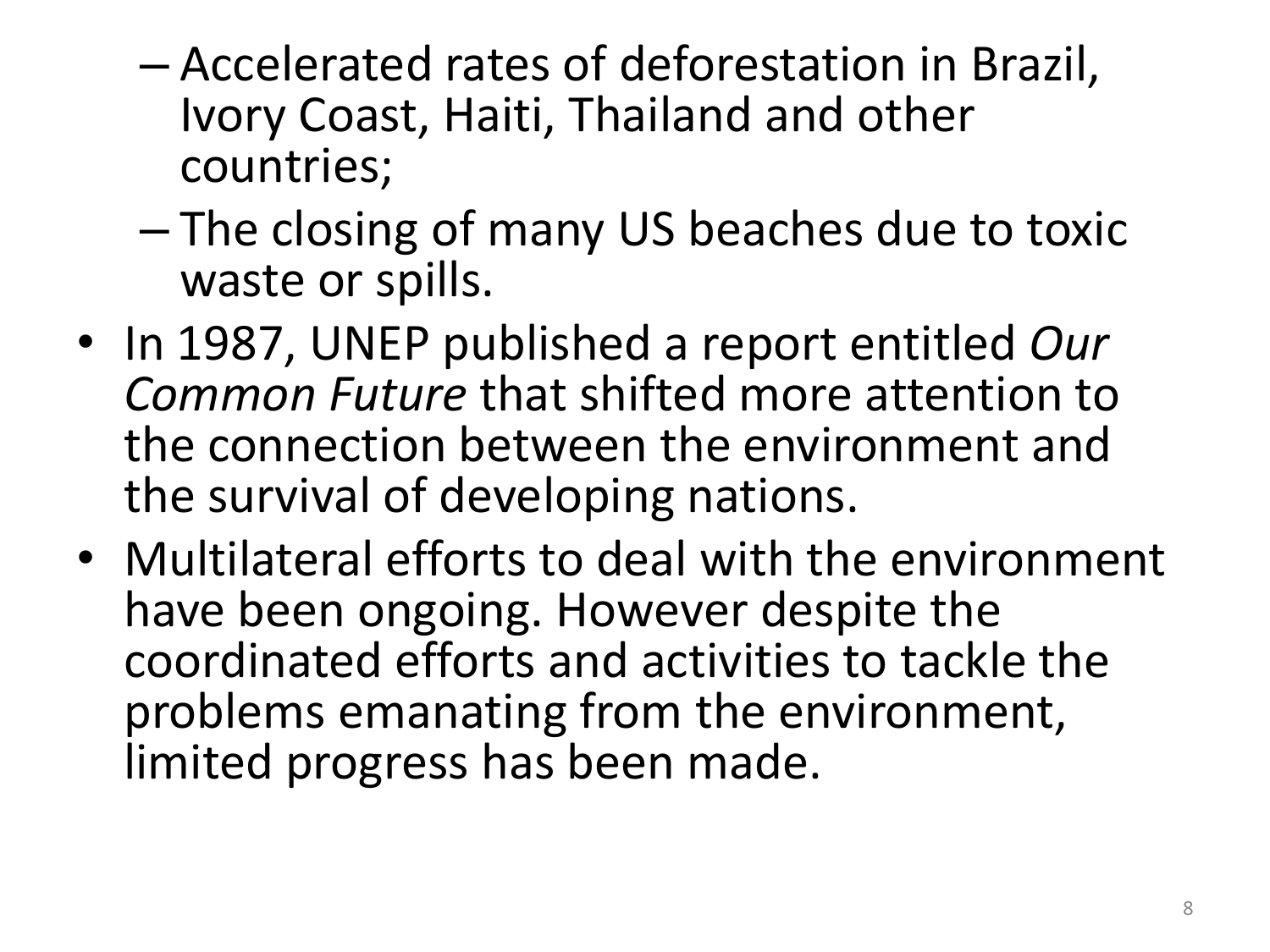# • **The nature of Environmental Challenges**

- Overexploitation of Natural Resources;
- Ozone Layer Depletion
- Global Warming and Green House Effect;
- Desertification;
- Hazardous Waste
- Loss of biodiversity and Species extinction;
- Deforestation;
- Ocean Nuclear Waste Dumping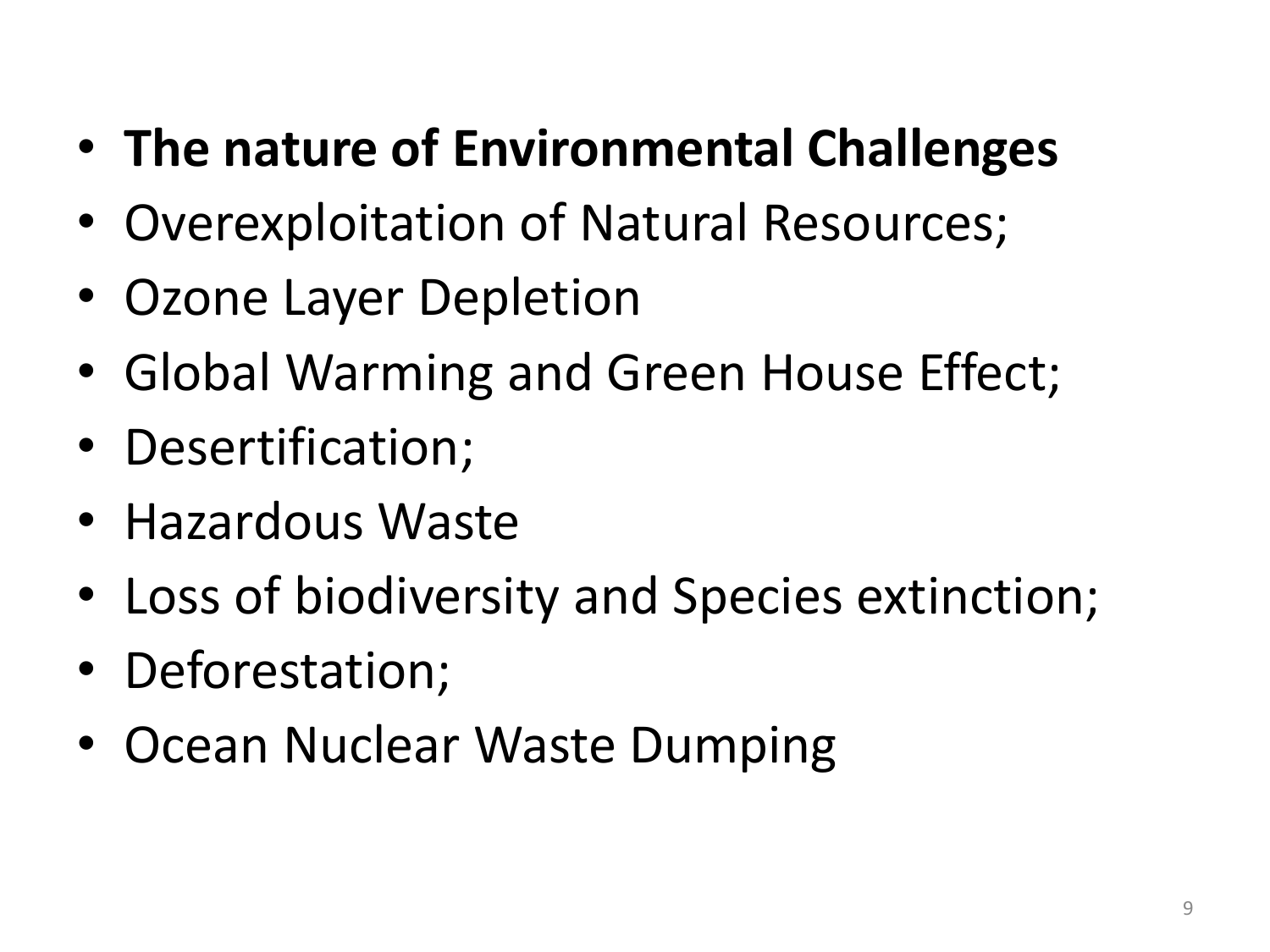- **Overexploitation of Natural Resources**
- The natural environment is not only a delicate ecosystem requiring protection, but also a repository of natural resources.
- Because the extraction of resources brings wealth to states, these resources are overexploited with consequences on the environment.
- Similarly, the centrality of natural resources to national wealth has resulted in international conflicts.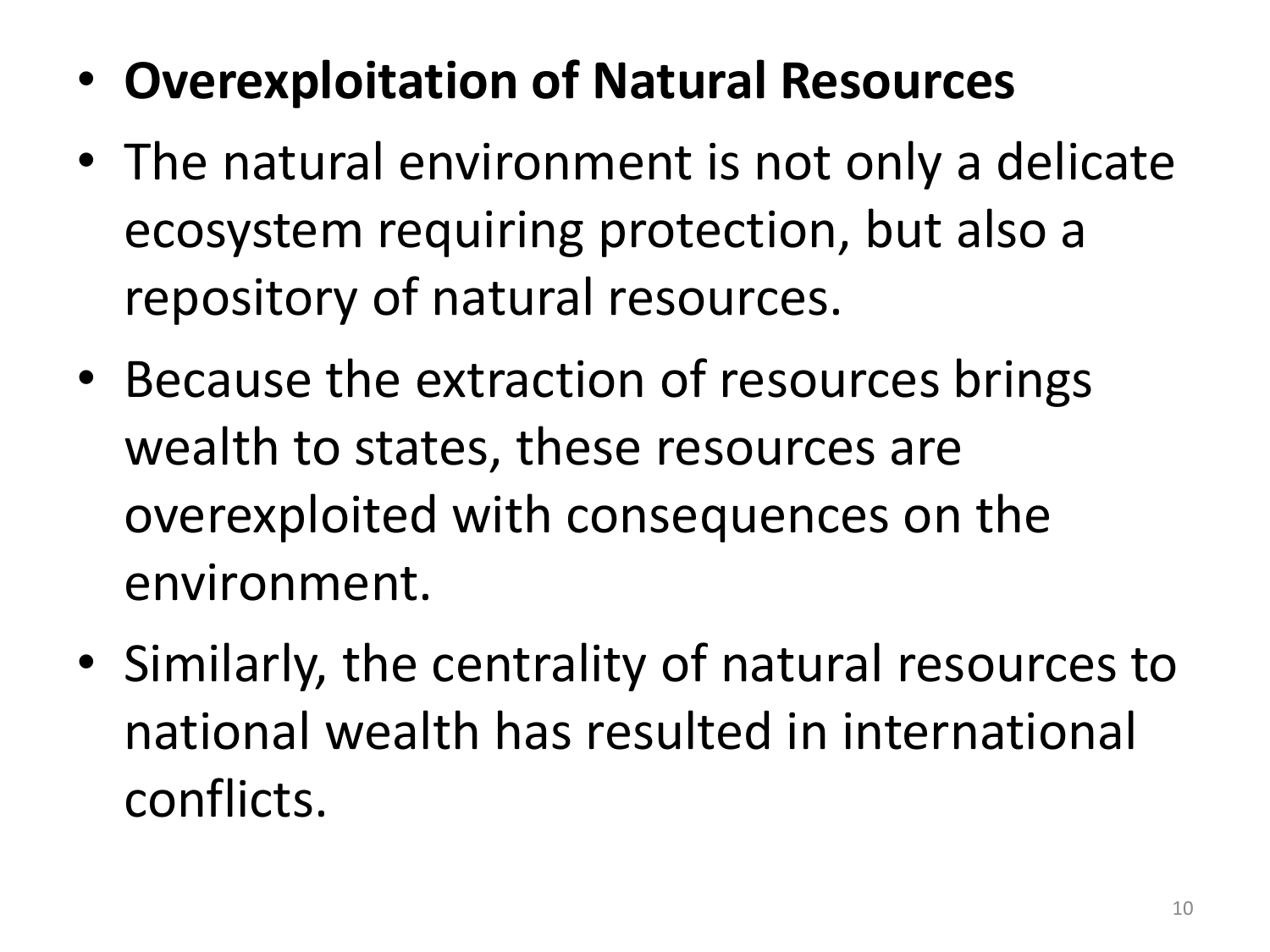- Three aspects of natural resources shape their role in international conflicts:
	- First, they are required for the operation of the industrial economy;
	- Their sources mineral deposits, rivers and so on are associated with particular territories over which states may fight for control;
	- Third, natural resources tend to be unevenly distributed, with plentiful supplies in some states and an absence in others.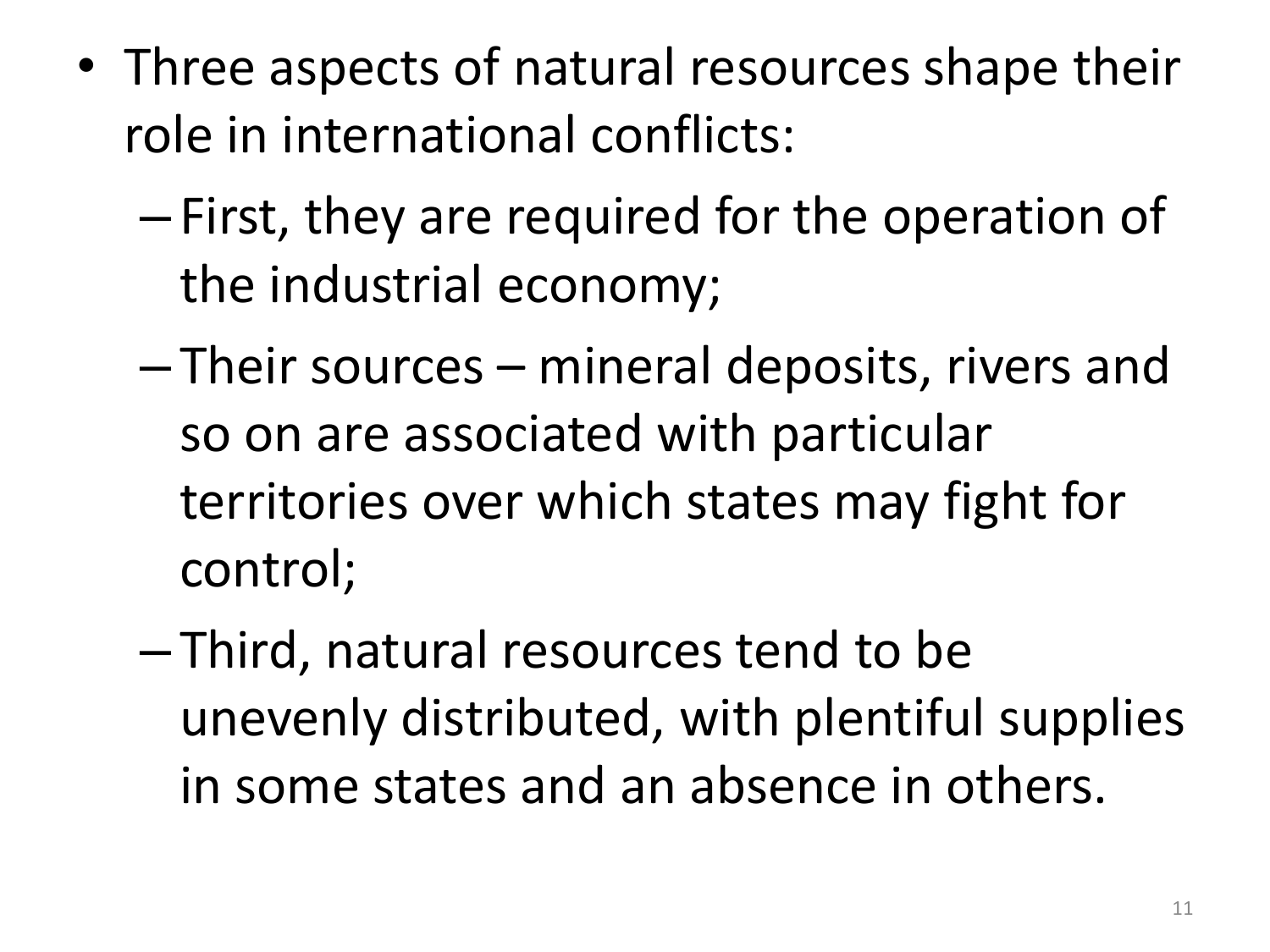- **Ozone Layer Depletion**
- Earth's atmosphere is divided into three regions, namely:
	- Troposphere (the lowest and most dense layer of the atmosphere, extending 10 to 20 km)
	- Stratosphere (the region of the Earth's atmosphere between the troposphere and mesosphere, from 10 km/6 mi to 50 km/30 mi above the Earth's surface); and,
	- Mesosphere (the layer of the Earth's atmosphere in which temperature decreases rapidly, located between the stratosphere and thermosphere).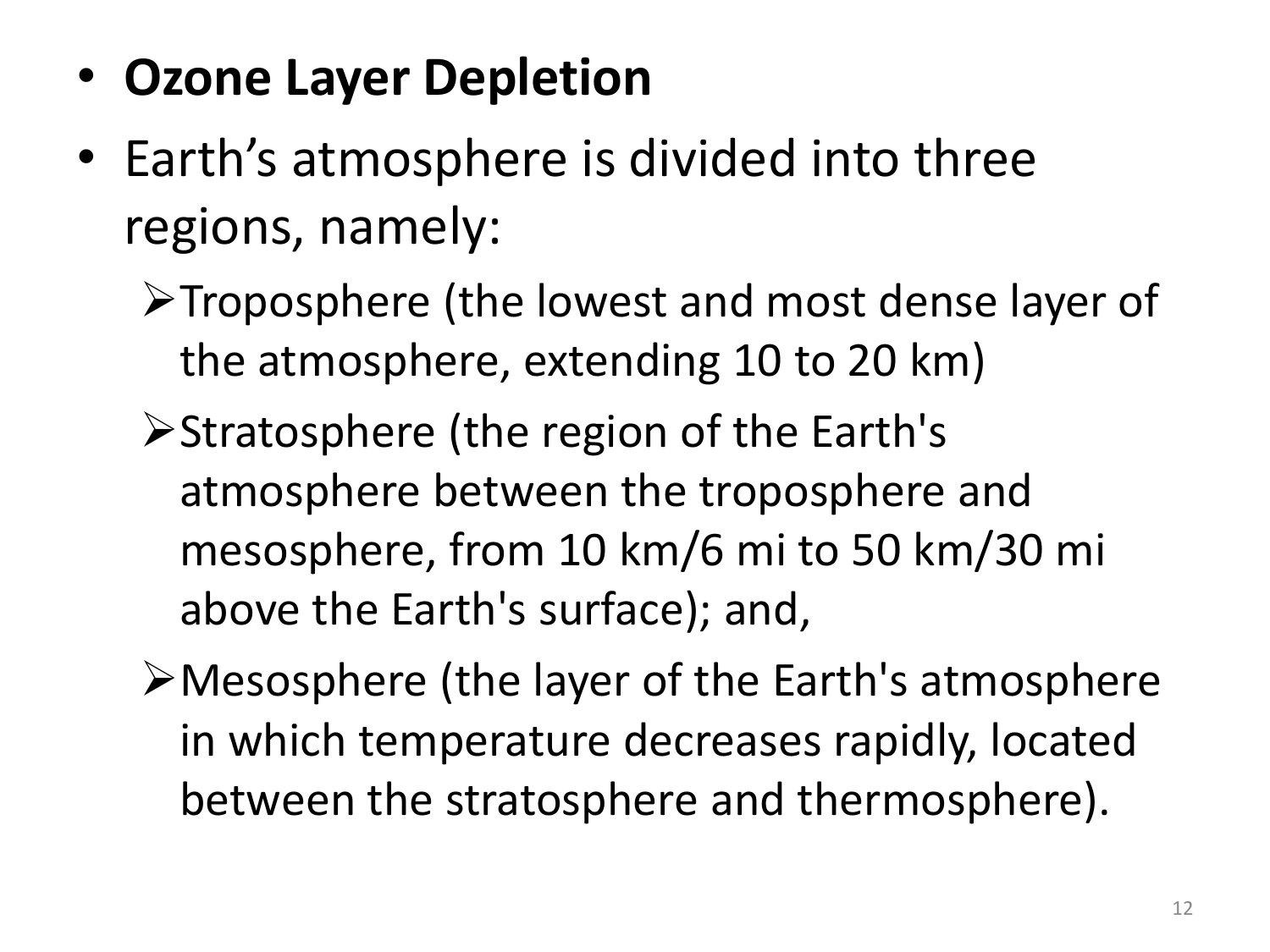- The *stratosphere* extends from 10 to 50 kms from the Earth's surface.
- This region is concentrated with slightly pungent smelling, light bluish ozone gas.
- The ozone gas is made up of molecules each containing three atoms of oxygen; its chemical formula is  $O_3$ .
- The ozone layer, in the stratosphere acts as an efficient filter for harmful solar Ultraviolet B (UV-B) rays.
- Ozone is produced and destroyed naturally in the atmosphere and until recently, this resulted in a well-balanced equilibrium.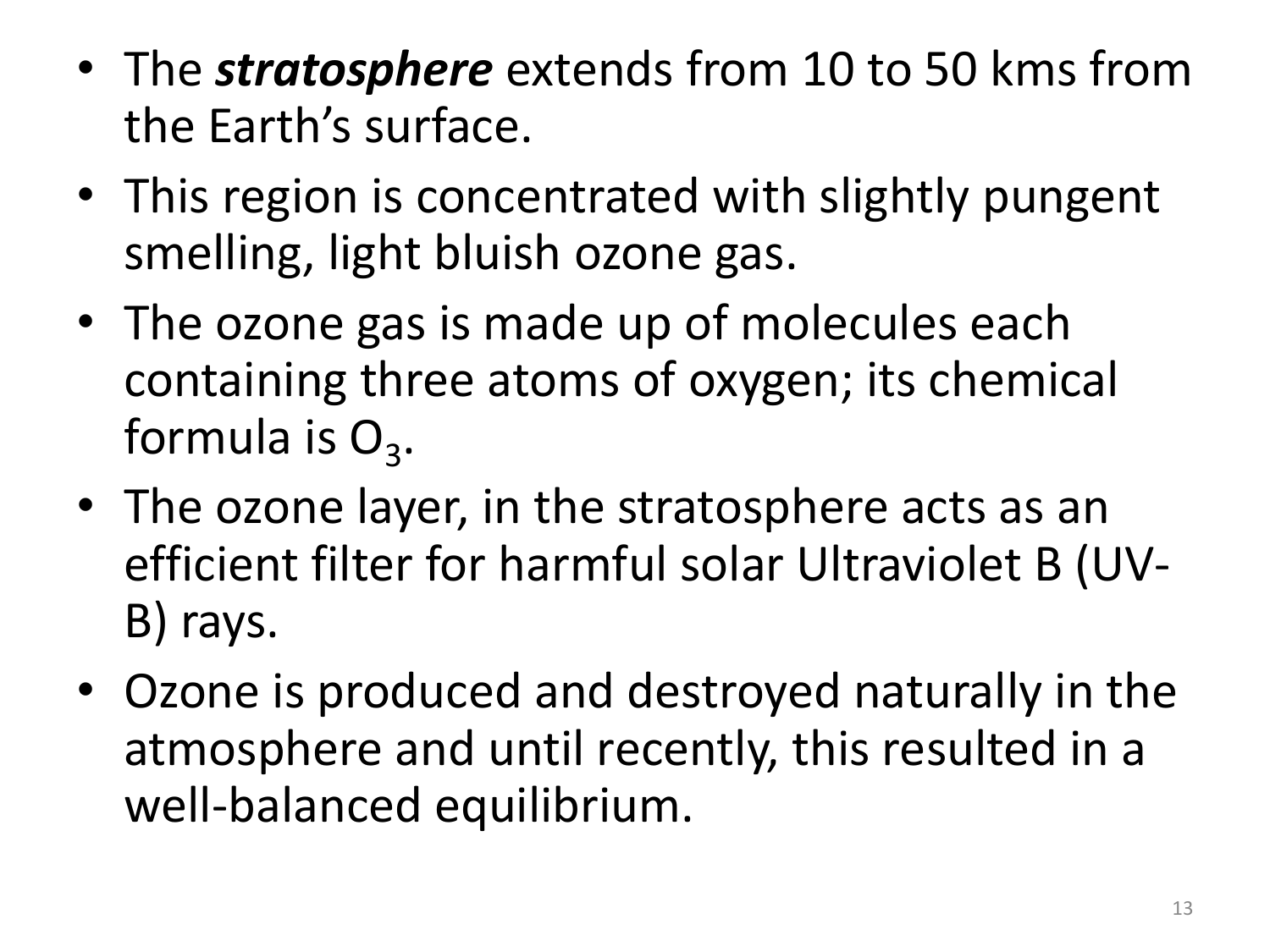- In the 1980s it was realized that industrial pollutants such as chlorofluorocarbons (CFCs) were damaging the ozone layer and that holes had appeared in it, especially over the Antarctic.
- The ozone depletion process begins when CFCs (used in refrigerator and air conditioners) and other ozone-depleting substances (ODS) are emitted into the atmosphere.
- These ODS compounds do not dissolve in rain, are extremely stable, and have a long life span.
- After several years, they reach the stratosphere by diffusion. The major effects of ozone layer depletion are: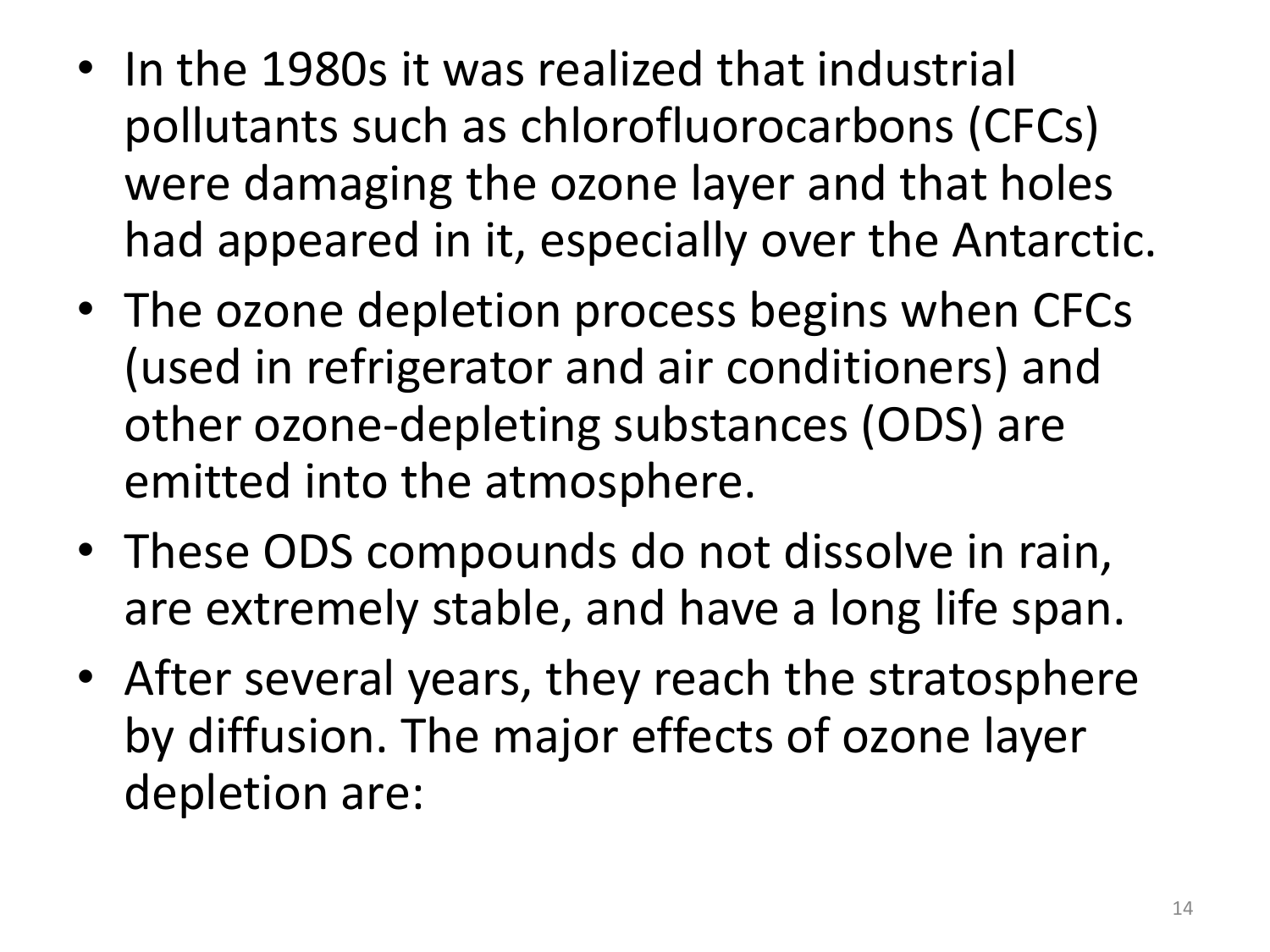- *i) Effects on Human and Animal Health*: Increased penetration of solar UV-B radiation is likely to have high impact on human health with potential risks of eye diseases, skin cancer and infectious diseases.
- *ii) Effects on Terrestrial Plants*: In forests and grasslands, increased radiation is likely to change species composition thus altering the bio-diversity in different ecosystems.
- It could also affect the plant community indirectly resulting in changes in plant form, secondary Metabolism, etc.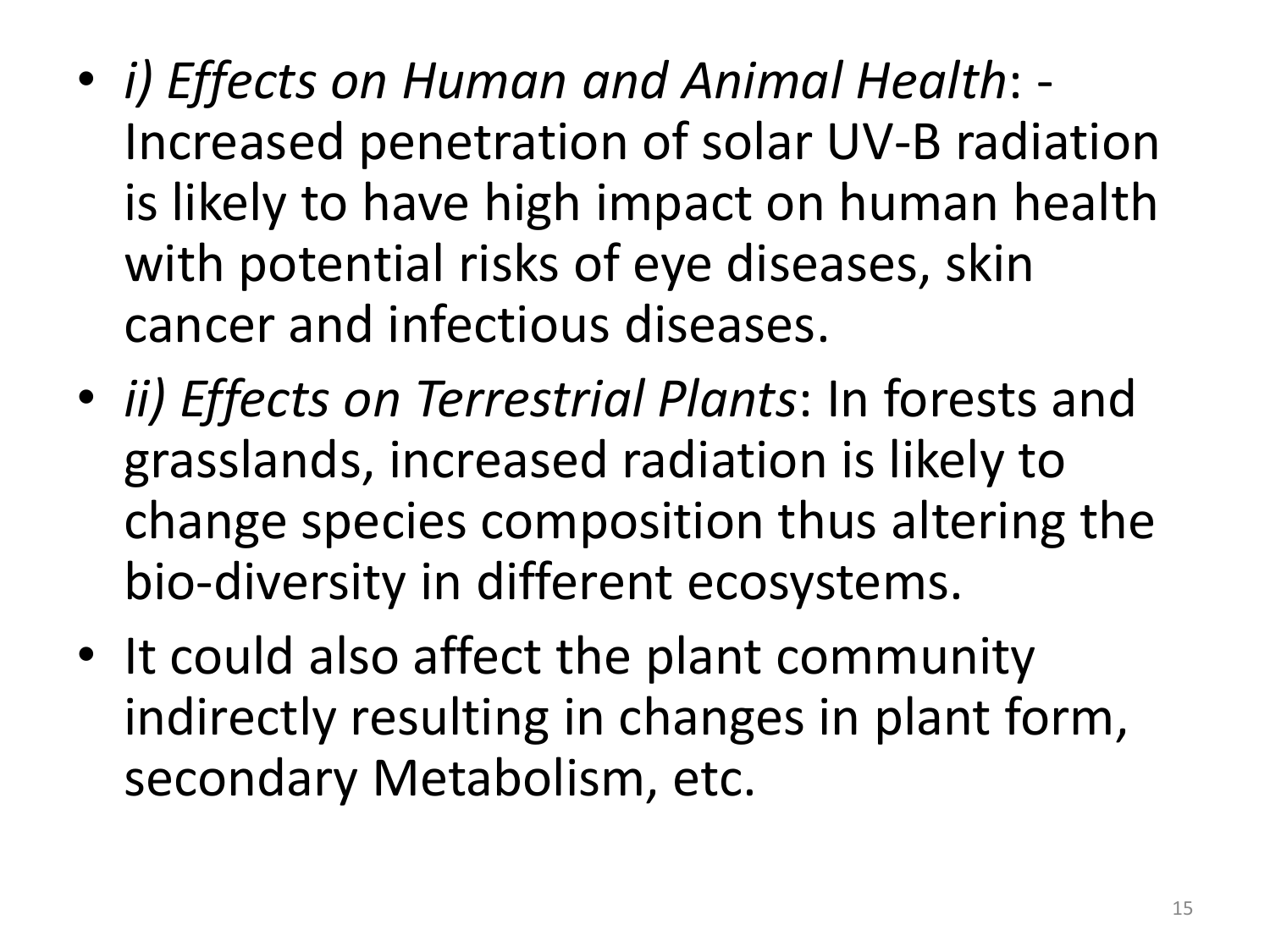- *iii) Effects on Aquatic Ecosystems:* High levels of radiation exposure in tropics and subtropics may affect the distribution of phytoplankton, which form the foundation of aquatic food webs.
- It can also cause damage to early development stages of fish, shrimp, crab, amphibians and other animals, the most severe effects being decreased reproductive capacity and impaired larval development.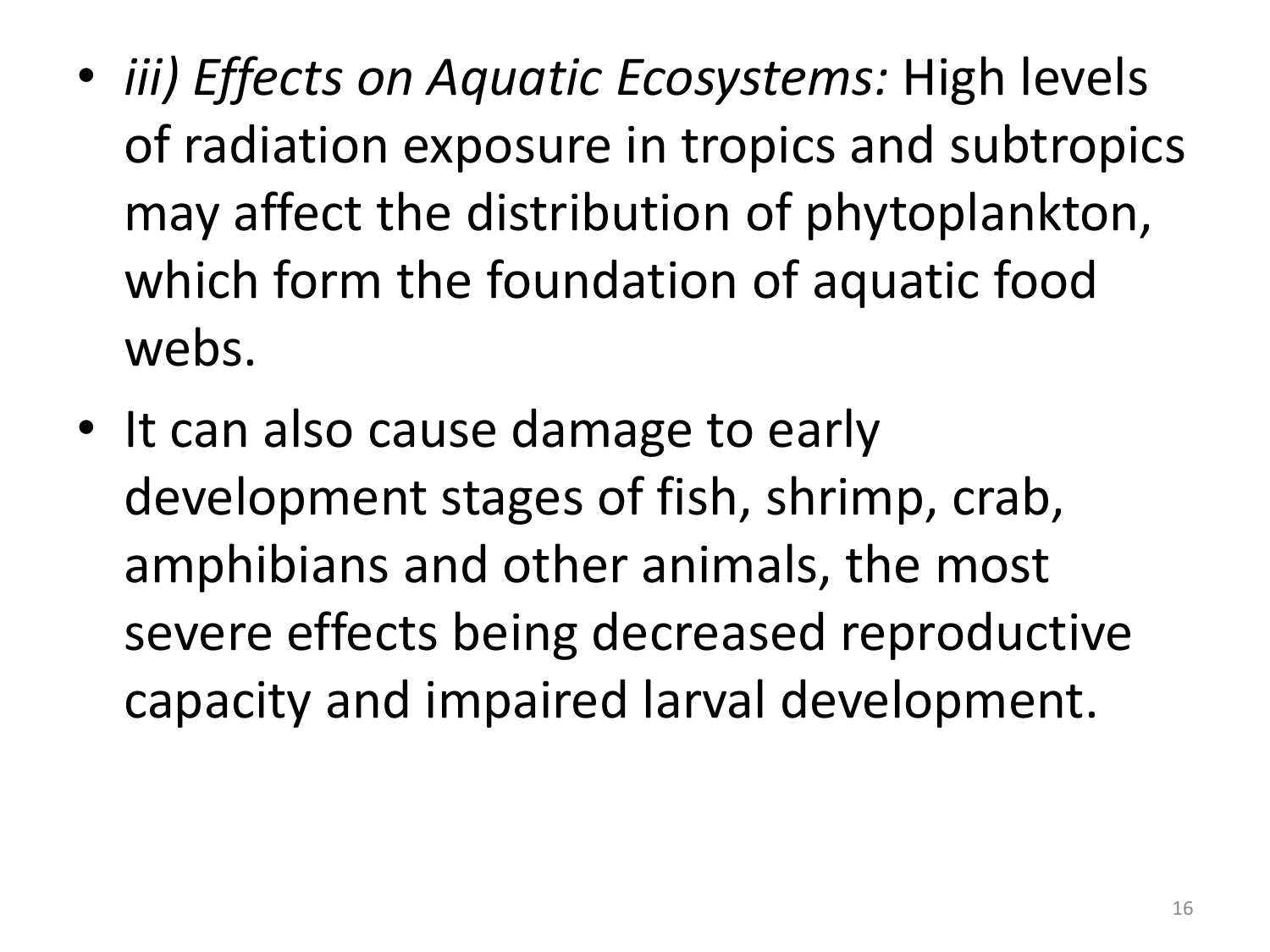- *iv) Effects on Air Quality*: Reduction of stratospheric ozone and increased penetration of UV-B radiation result in higher photo dissociation rates of key trace gases that control the chemical reactivity of the troposphere.
- This can increase both production and destruction of ozone and related oxidants such as hydrogen peroxide, which are known to have adverse effects on human health, terrestrial plants and outdoor material.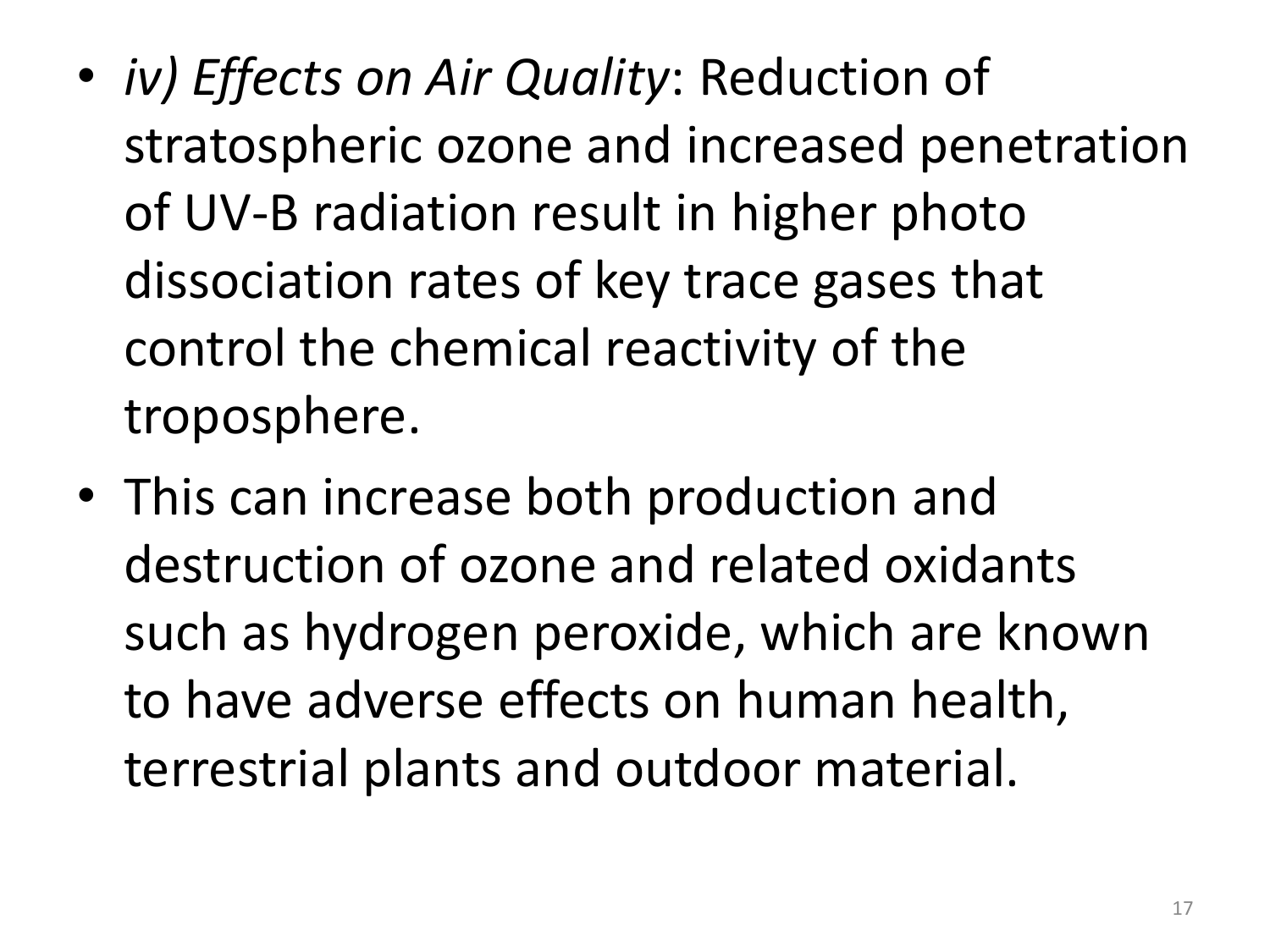- **Global Warming and Green House Effect**
- Before the Industrial Revolution, human activities released very few gases into the atmosphere and all climate changes happened naturally.
- After the Industrial Revolution, through fossil fuel combustion, changing agricultural practices and deforestation, the natural composition of gases in the atmosphere is getting affected and climate & environment began to alter significantly.
- Over the last 100 years, it was found out that the earth is getting warmer and warmer.
- The key greenhouse gas (GHG) causing global warming is carbon dioxide.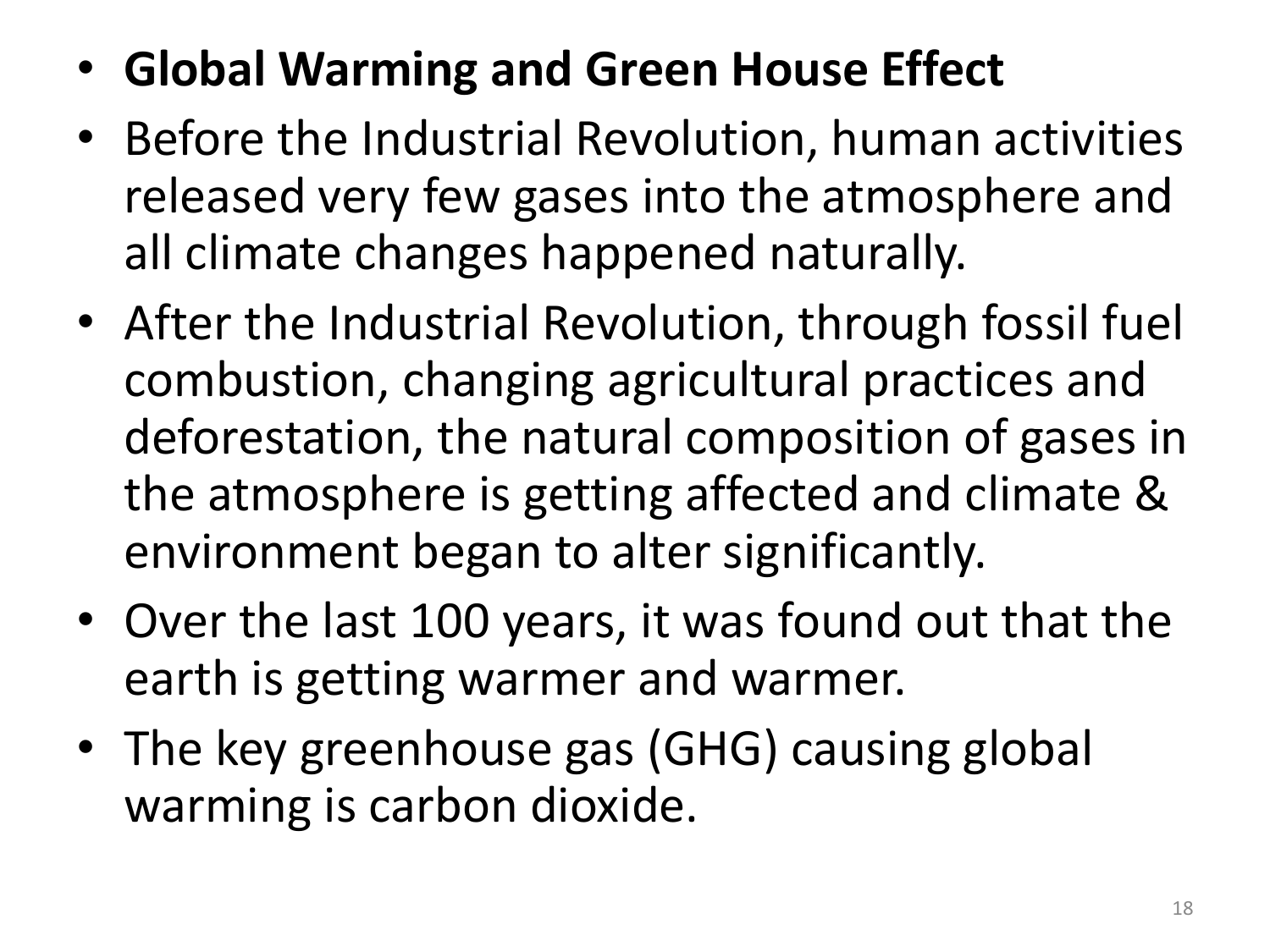- CFC's, even though they exist in very small quantities, are significant contributors to global warming.
- Carbon dioxide, one of the most prevalent greenhouse gases in the atmosphere, has two major anthropogenic (human-caused) sources: the combustion of fossil fuels and changes in land use.
- Net releases of carbon dioxide from these two sources are believed to be contributing to the rapid rise in atmospheric concentrations since Industrial Revolution.
- Because estimates indicate that approximately 80 percent of all anthropogenic carbon dioxide emissions currently come from fossil fuel combustion, world energy use has emerged at the center of the climate change debate.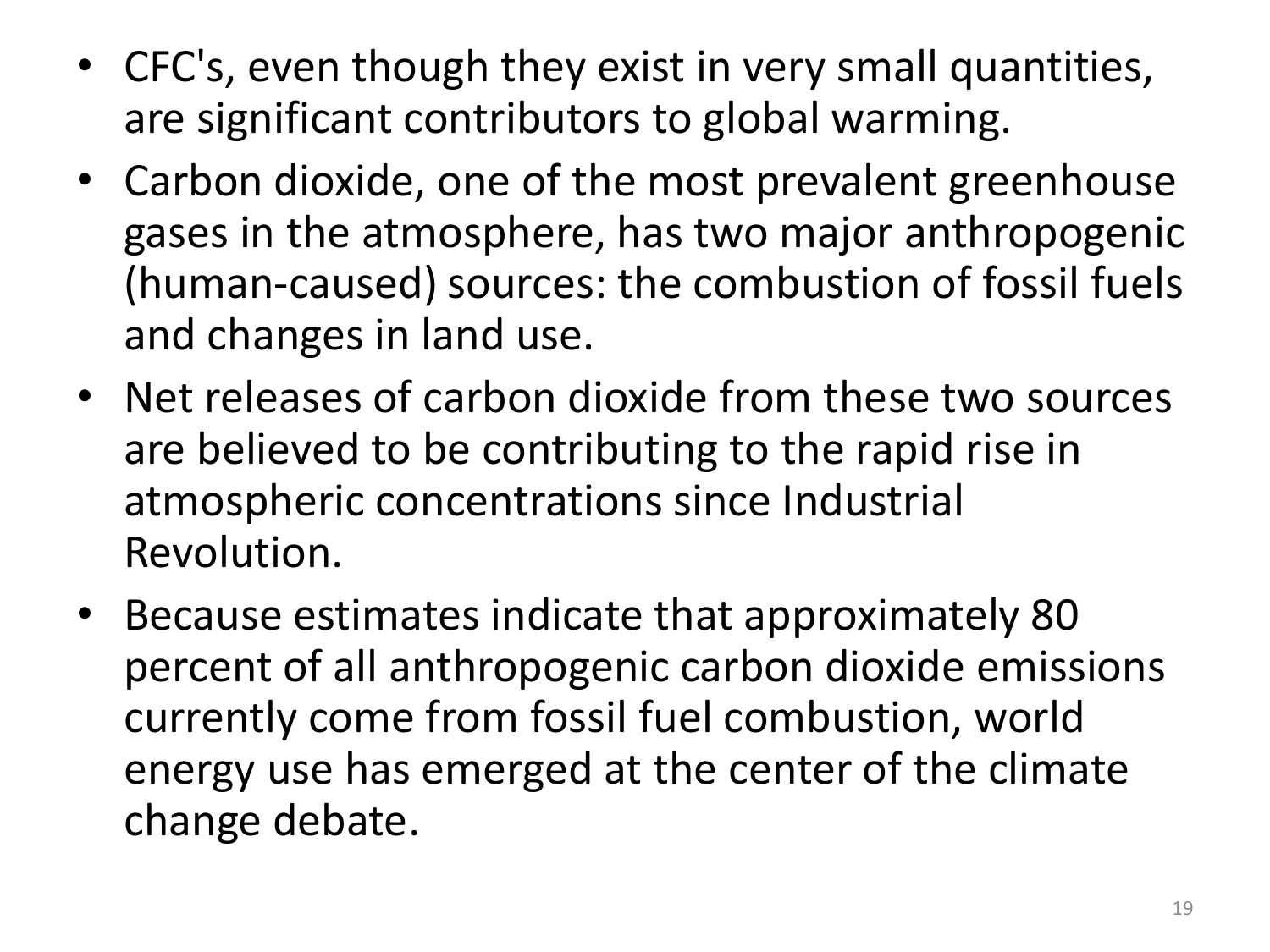### • **Deforestation**

- One of the most obvious spreads of ecological impact around the globe is the loss of forest cover.
- Deforestation, once virtually concentrated in the temperate zones, has now reached all climatic zones, especially the South—which contains 77 percent of the New World's tropical forests (Rudel 1989).
- Globally, the 3.4 billion hectares (a hectare equals approximately 2.41 acres) of forestland that existed in 1980 had declined by 5 percent to 3.2 billion hectares just fifteen years later (FAO 1997).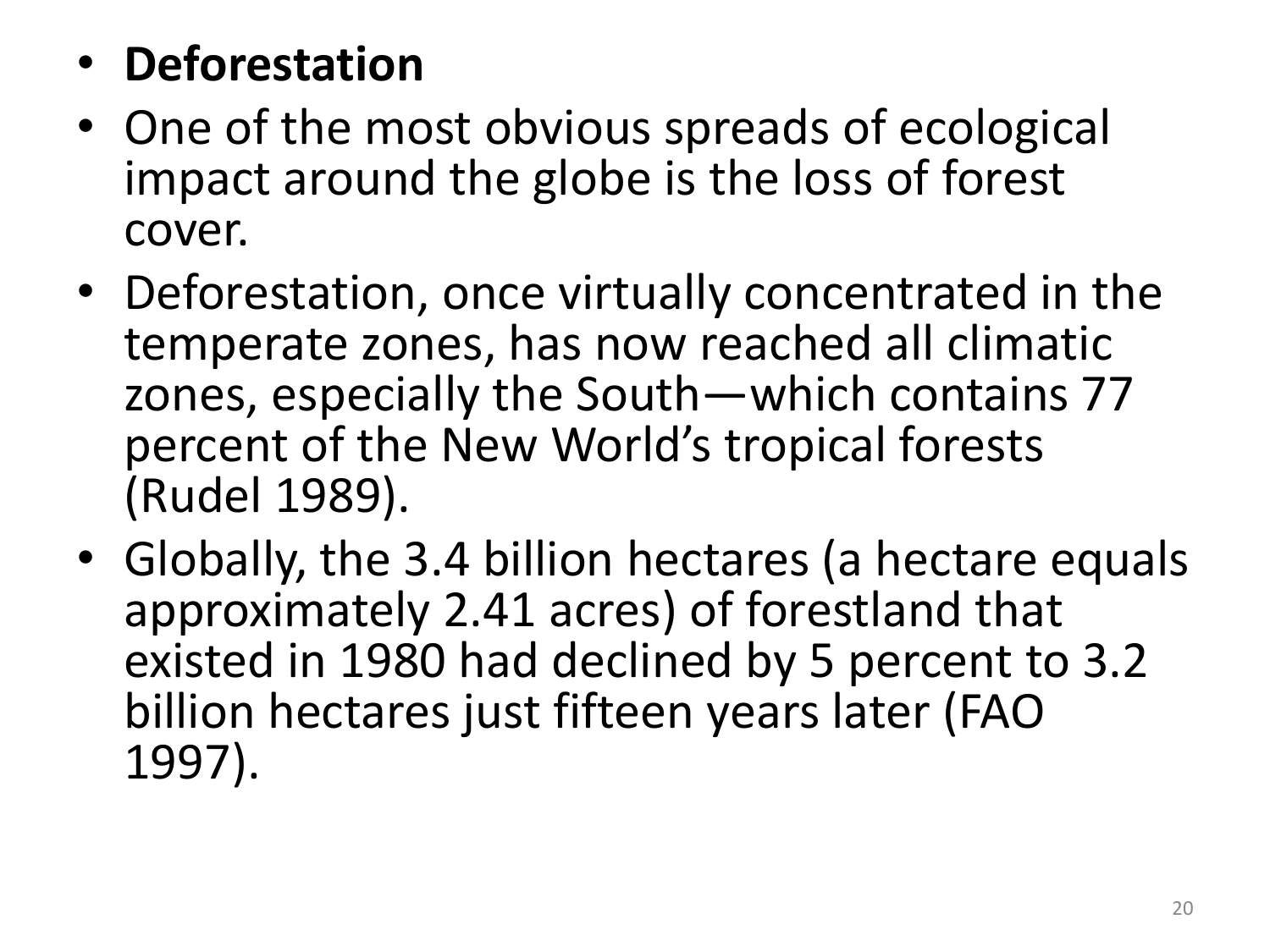- Deforestation connotes the indiscriminate cutting or over-harvesting of trees for lumber or pulp, or to clear the land for agriculture, ranching, construction, or other human activities.
- Deforestation threatens the earth's land, water, and air, making it truly a global problem.
- In many cases, forest materials are burned, releasing greenhouse gases that contribute to global warming.
- Rain forests are also home to millions of species of mammals, birds, fishes, reptiles, insects as well as plant varieties.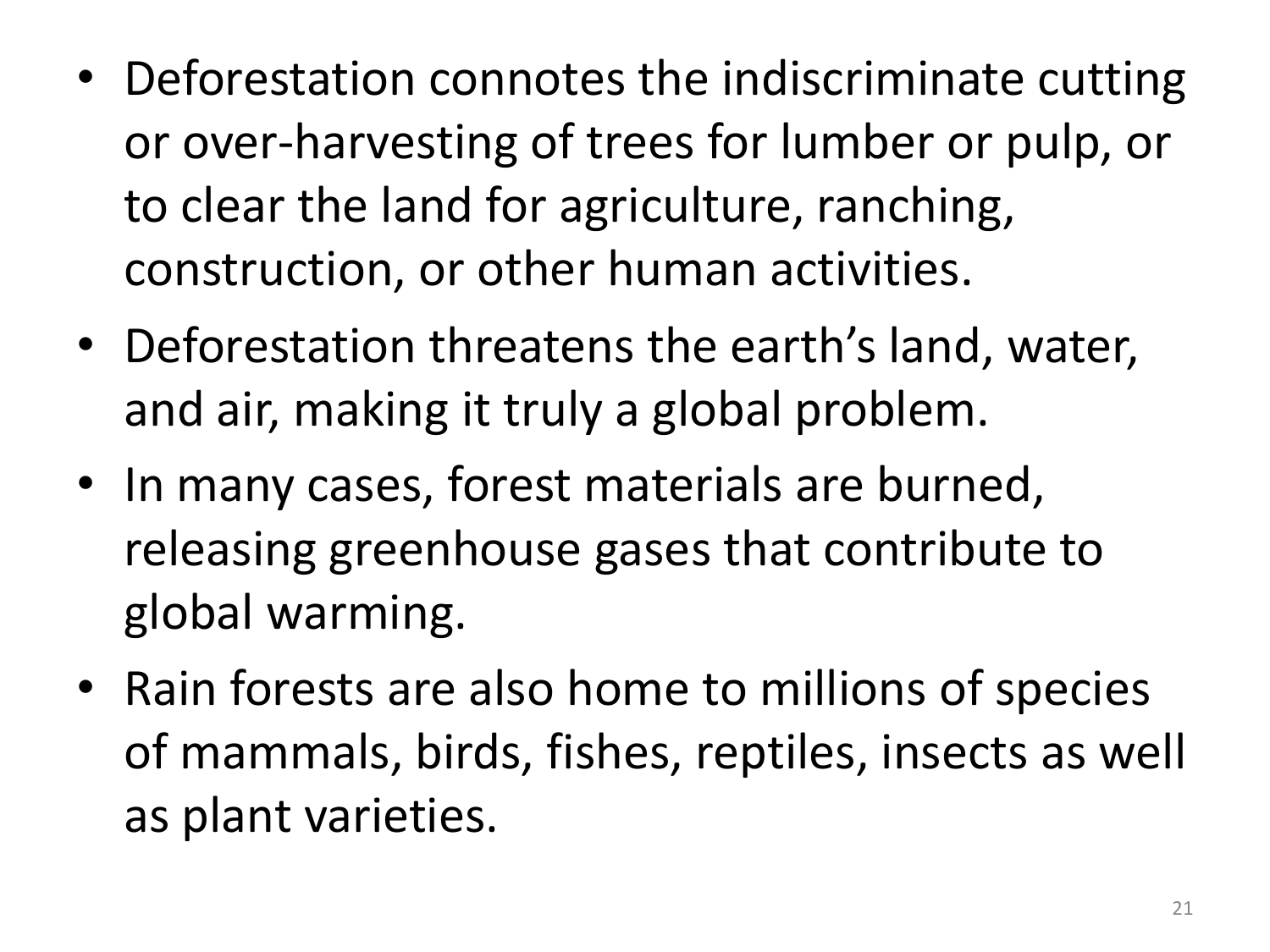- The financial loss attributed to deforestation is incalculable because prices cannot be fixed for the loss of the many genetic codes in plants and insects, the diversity that comes with organism mutation, and the 99 percent of naturally occurring species not exploited by humans for food and medicines.
- Many of the tropical rain forests also contain plants that have proved to be effective in the fight against some forms of cancer and other diseases.
- The case of Haiti, Brazil and Ivory Coast demonstrate that deforestation creates refugees.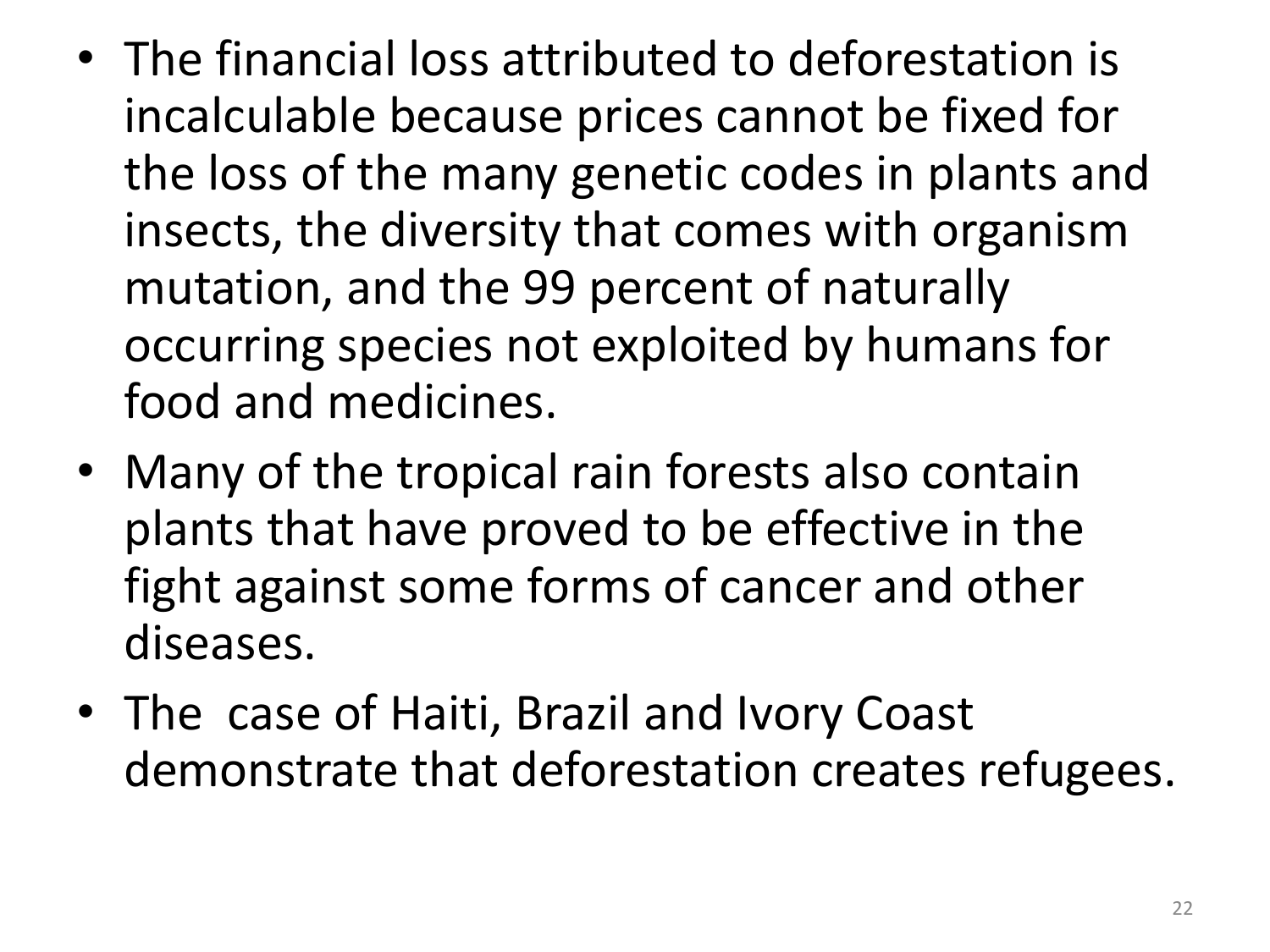- Ecologically, the negative effects of deforestation also include an increase in watershed runoff, which can result in either desertification in countries such as Sudan or worsening flood conditions downstream in countries such as Bangladesh, India and Thailand.
- Tropical rain forests now represent roughly 6 percent of the land surface of the earth, half of what they did 50 years ago.
- Some 30 million acres (an acre is equal to 4,046.86 sq metres./4,840 sq yd) are cut down.
- Large tracts in Ivory Coast, the Philippines, Thailand and more than 30 other developing and developed countries have been cleared for farmland, grazing, mining and fuel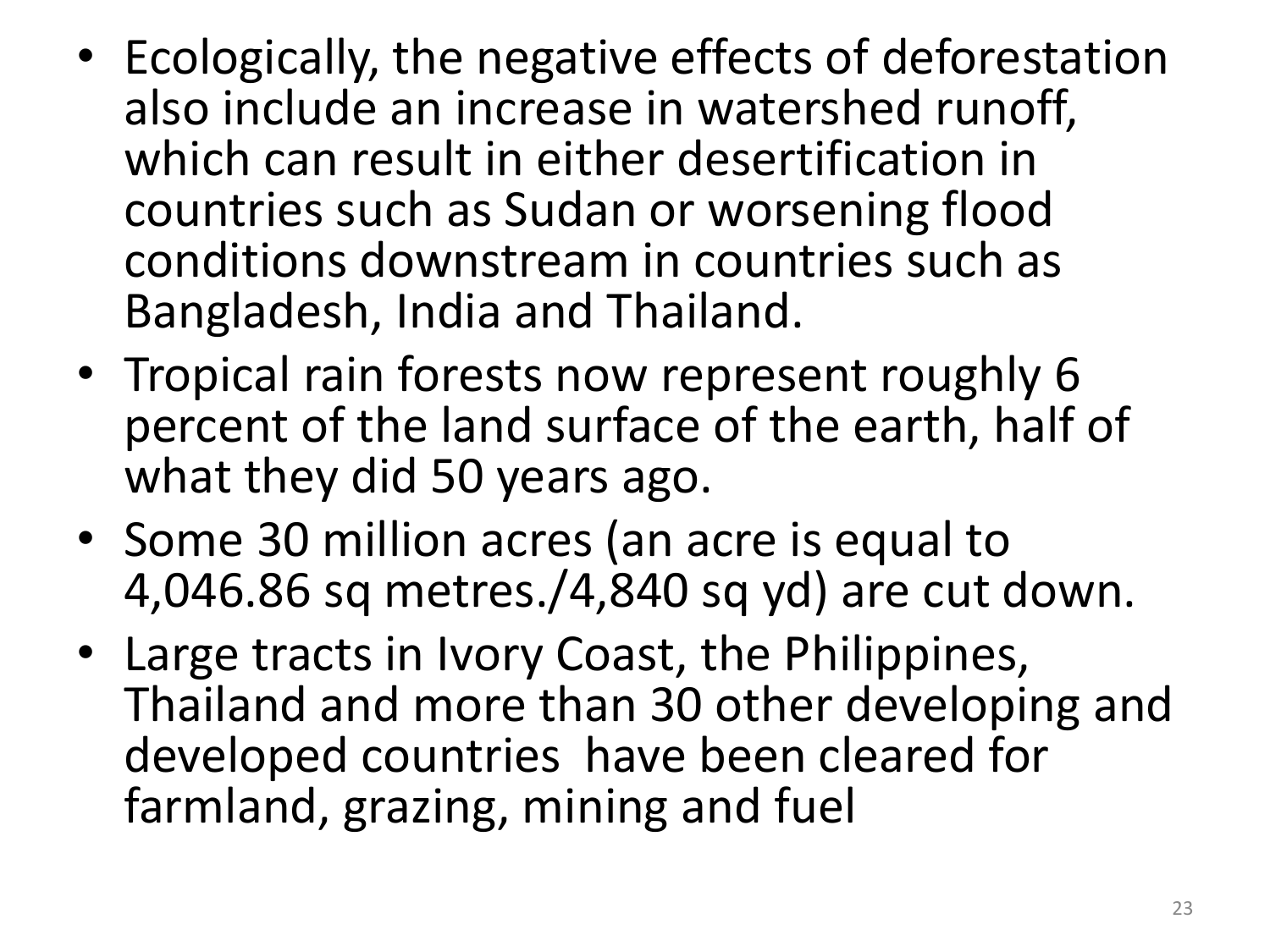- The spread of deforesting practices is especially pronounced in the tropics where, for example, the amount of deforested land increased from 7.5 million hectares per year in 1979 to 13.2 million hectares in 1991, an increase of over 75 percent or an annual increase of 4.5 percent per year (Bawa and Dayanandan 1997).
- Worldwide, tropical forests are being lost at a rate of 14 to 16 million hectares per year.
- Examples of the most rapid spread of tropical deforestation include Brazil, where the Amazon region alone contains 40 percent of the world's remaining tropical rain forest. Over the last twenty-five years, Brazil has lost forest cover equivalent to the size of Germany.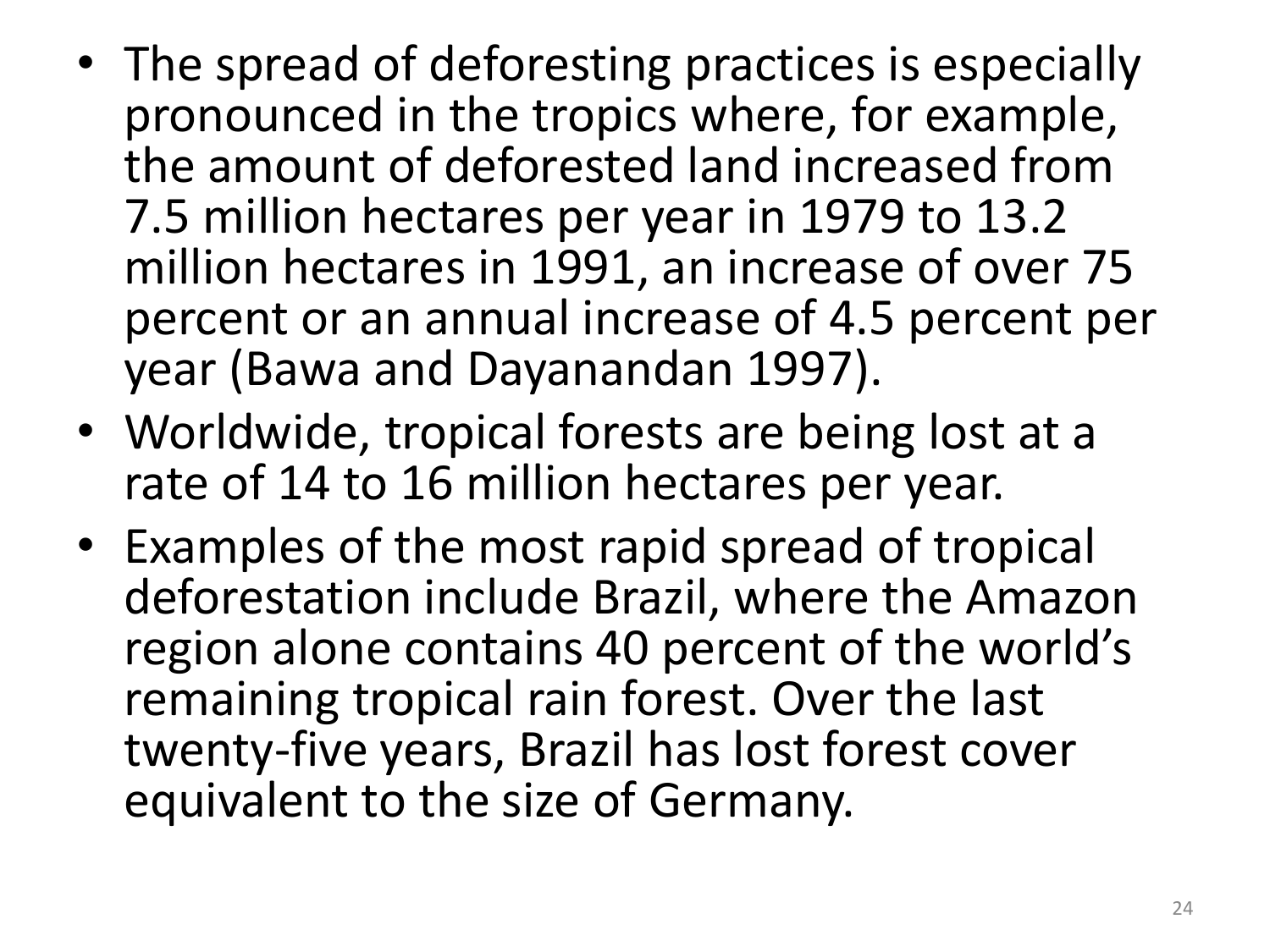#### • **Causes**

- *Resettlement:* In some countries such as Brazil, deforestation results in part from government efforts to resettle people away from urban areas into undeveloped jungles
- *Economic pressures.* Huge quantities of wood are shipped overseas to earn foreign exchange.
- As many as 33 LDCs have been net exporters of wood, yet by 1990s many of them became net importers of wood.
- **Efforts at Reversing Deforestation**
- What has been done worldwide with regard to deforestation is grossly inadequate.
- It is estimated that it would require 320 million acres to begin to replace the rain forests that play an important role in absorbing carbon dioxide and perpetuating biodiversity.
- *1. Forest Conservation programmes*. This implies the protection of plants and animals, natural areas, and interesting and important structures and buildings, especially from the damaging effects of human activity.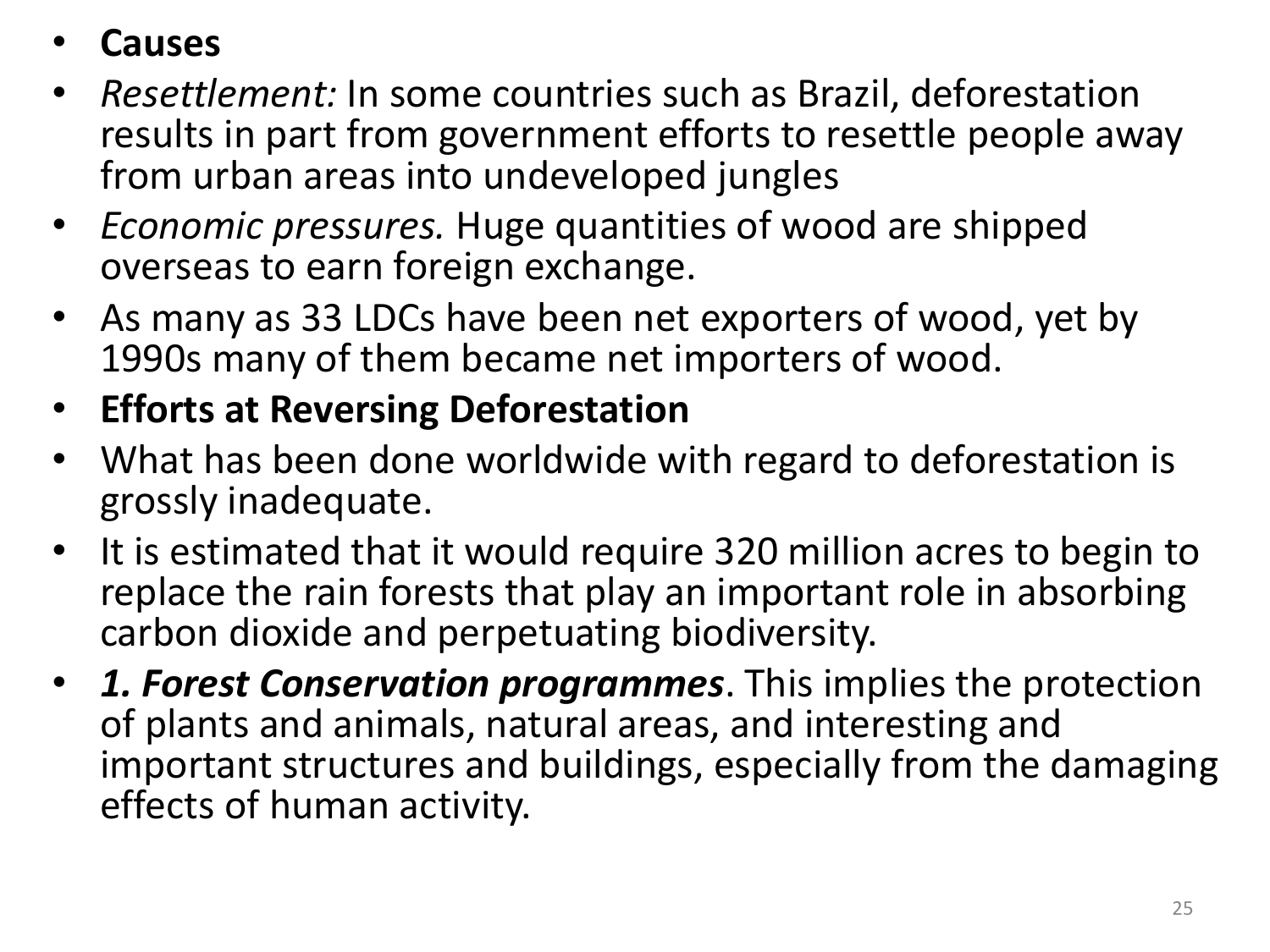- *2. Use of legal tactics to slow down or even halt timber cutting and logging.*
- *3. Tree replacement*. Increasingly, in many places the timber industry has found it economically and also politically profitable to invest in tree replacement.
- *4. Employment of new technologies and management techniques* to sustainably manage the rain forest and stabilize the relationship between economic and ecological forces.
- In some poor countries burdened by large foreign debts, environmentalists and bankers from rich countries have worked out "debt-for-nature swaps" in which debt is cancelled in exchange for the state's agreement to preserve forests. In 2006, the US government and NGOs helped Guatemala cancel more than \$20 million in debts in exchange for expanded conservation programme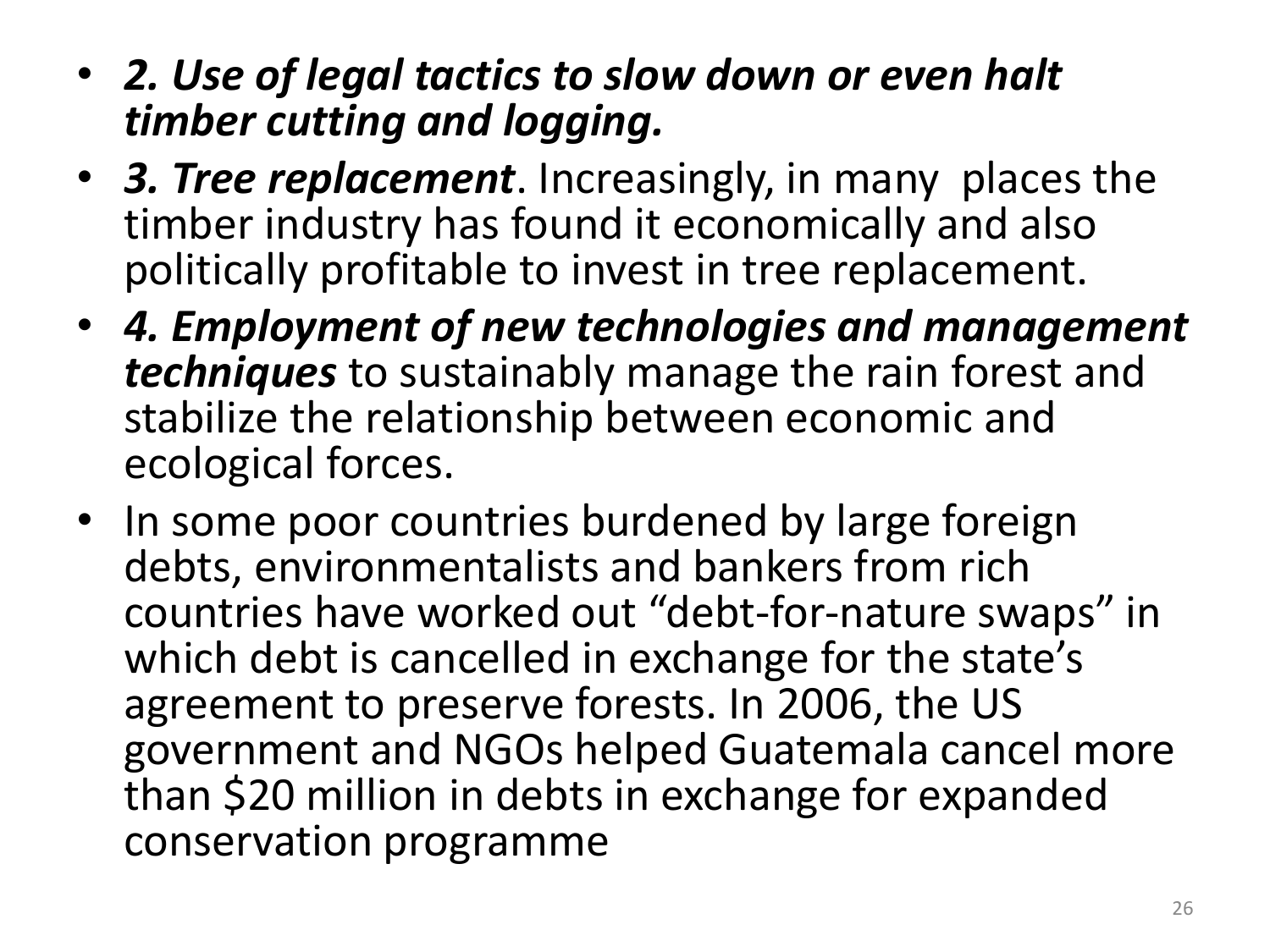- *Desertification*
- Desertification simply refers to a process by which land becomes increasingly dry until almost no vegetation grows on it, making it a desert.
- It is the decline in the biological or economic productivity of the soil in arid and semiarid areas resulting from various factors, including human activities and variations in climate.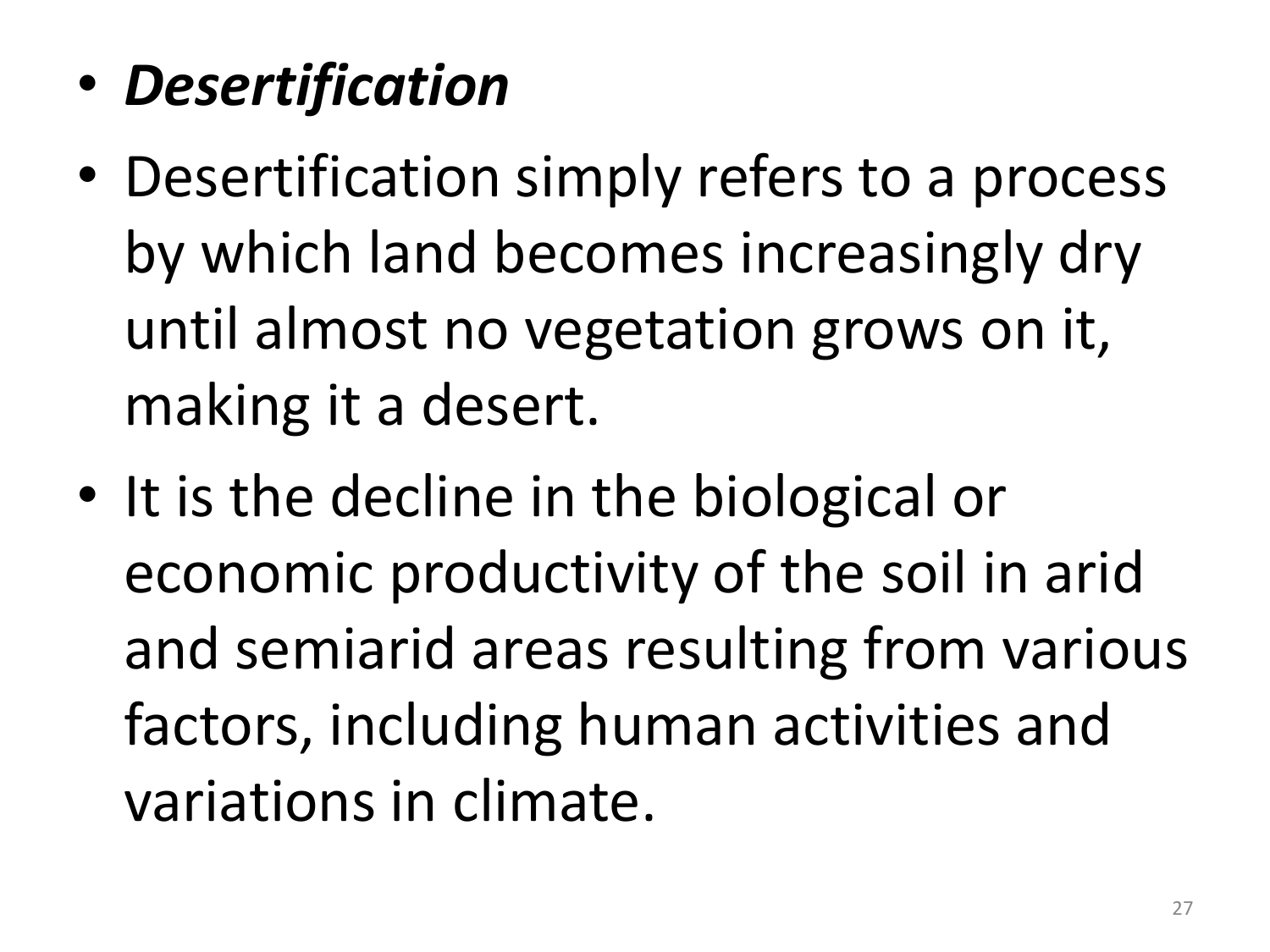- Desertification is found on every continent except Antarctica, but international attention has focused mostly on Africa, particularly the region known as the Sahel, the region of northern Africa immediately to the south of the Sahara desert.
- Desertification has been recognized as a problem since the Dust Bowl of the 1930s in the Midwestern United States, but it only became an international issue during the Great Drought in the Sahel between 1968 and 1973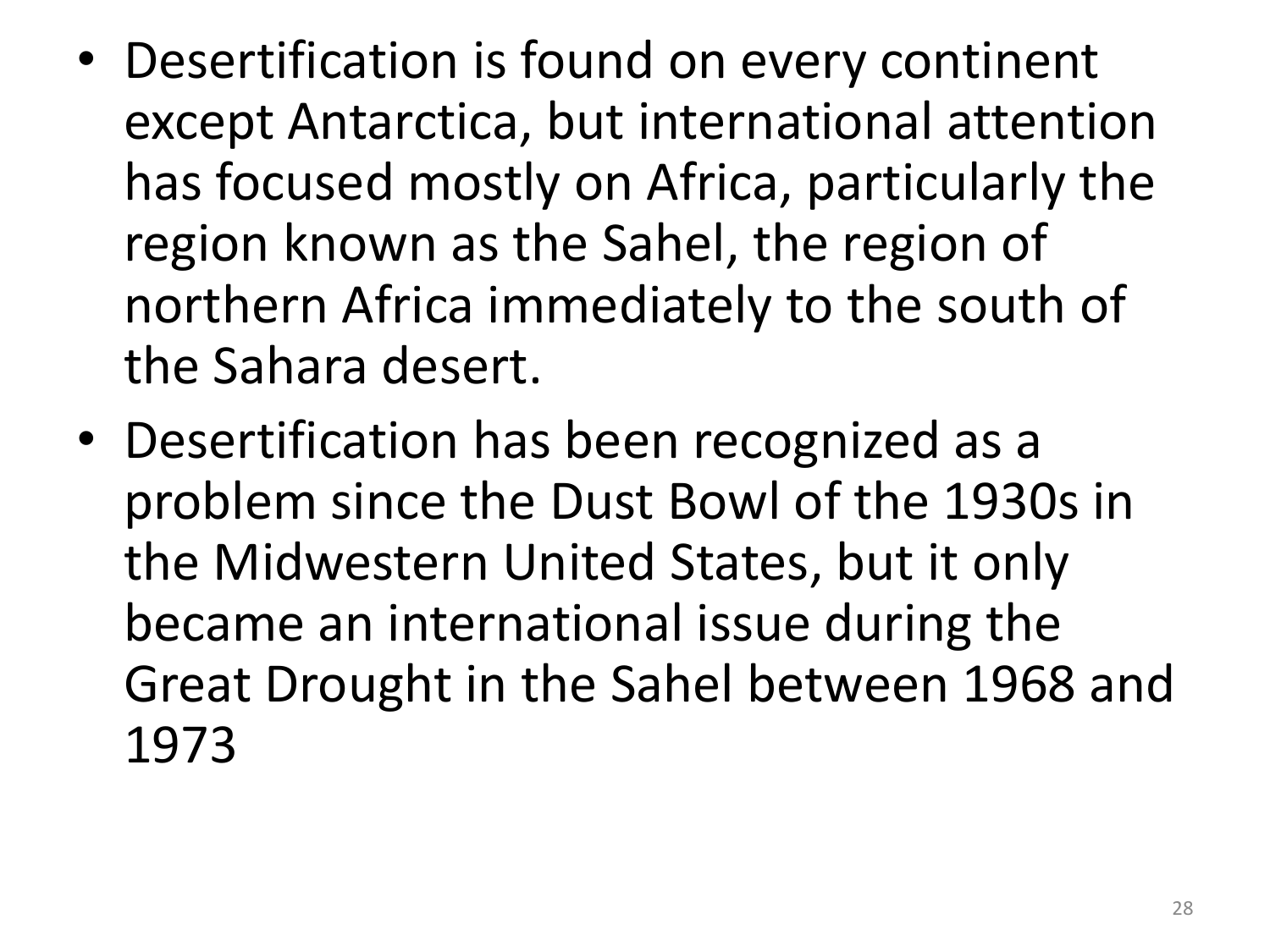- **Factors Promoting Desertification**
- *i) Poor land management*  increased irrigation, improper cultivation or over-cultivation, and increased numbers of livestock.
- *2) Increasing population* mount pressure on the land leading to over-usage and subsequent alteration that undermine and diminish the quality of the land and soil and thus, increase the chances of desertification.
- *3) Drought* could also cause desertification. It is a primary cause of desertification. Desertification can occur without drought, and drought can occur without resulting in desertification. Droughts are short-term and cyclical. By themselves, they do not degrade the land. However, they intensify the pressures that lead to mismanagement of land, plant, and water resources.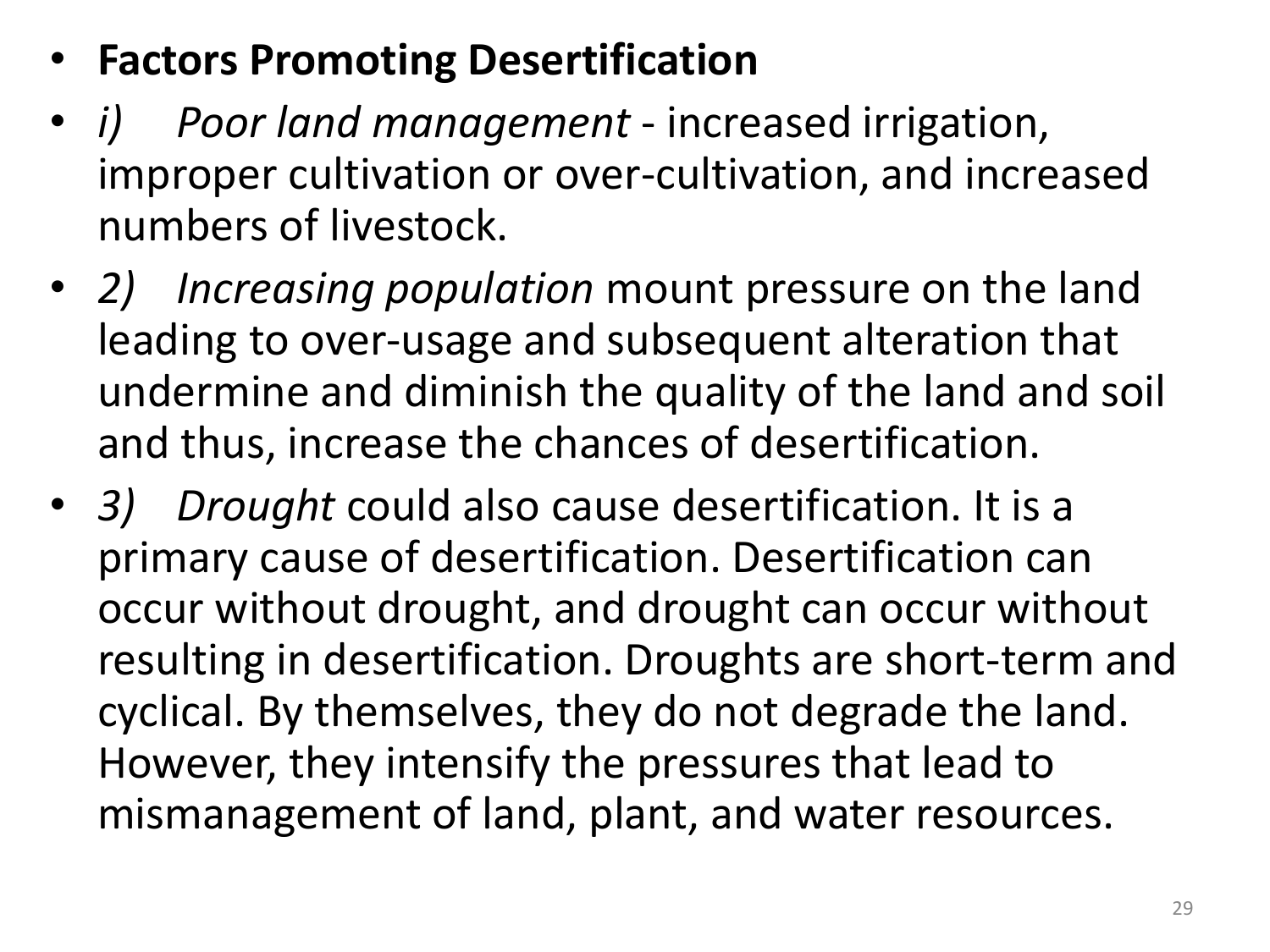- 4) Ironically, *the availability of water for irrigation*  can cause desertification.
	- Nearly all irrigation water contains some salt.
	- If an irrigation system lacks a good drainage system, then the salt accumulates in the soil. Eventually, the salt reaches levels toxic to most plants.
	- This problem is now jeopardizing about one-third of the world's irrigated land.
	- For example, in the Euphrates Valley of Syria, irrigation costs dropped with the introduction of diesel pumps in the 1940s, encouraging development of new croplands. By 1980 half the land area had extremely high salt concentrations and a large part of the area had been abandoned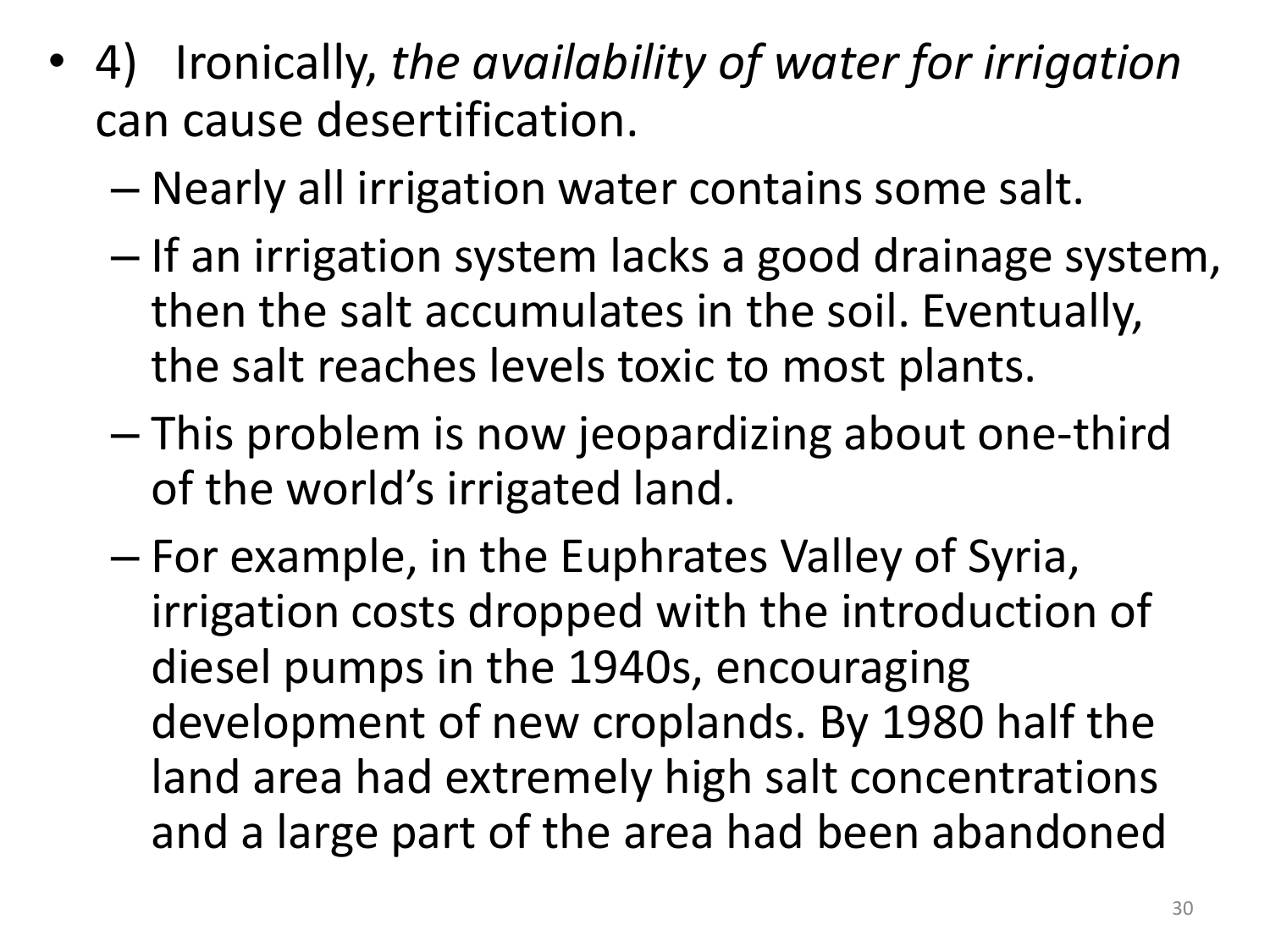- *5) Political Change*.
	- A political change in Mauritania was largely responsible for the desertification that began there in the 1960s.
	- Prior to Mauritania's independence in 1960, Mauritanian pastoralists could freely move south into Senegal during times of drought.
	- The border established at the time that independence was gained restricted these traditional movements.
	- This blockage increased competition for the limited forage available and resulted in overgrazing during times of drought. The consequence was a general decline in nomadic pastoralism, or livestock rearing, and an increase in Mauritania's urban population.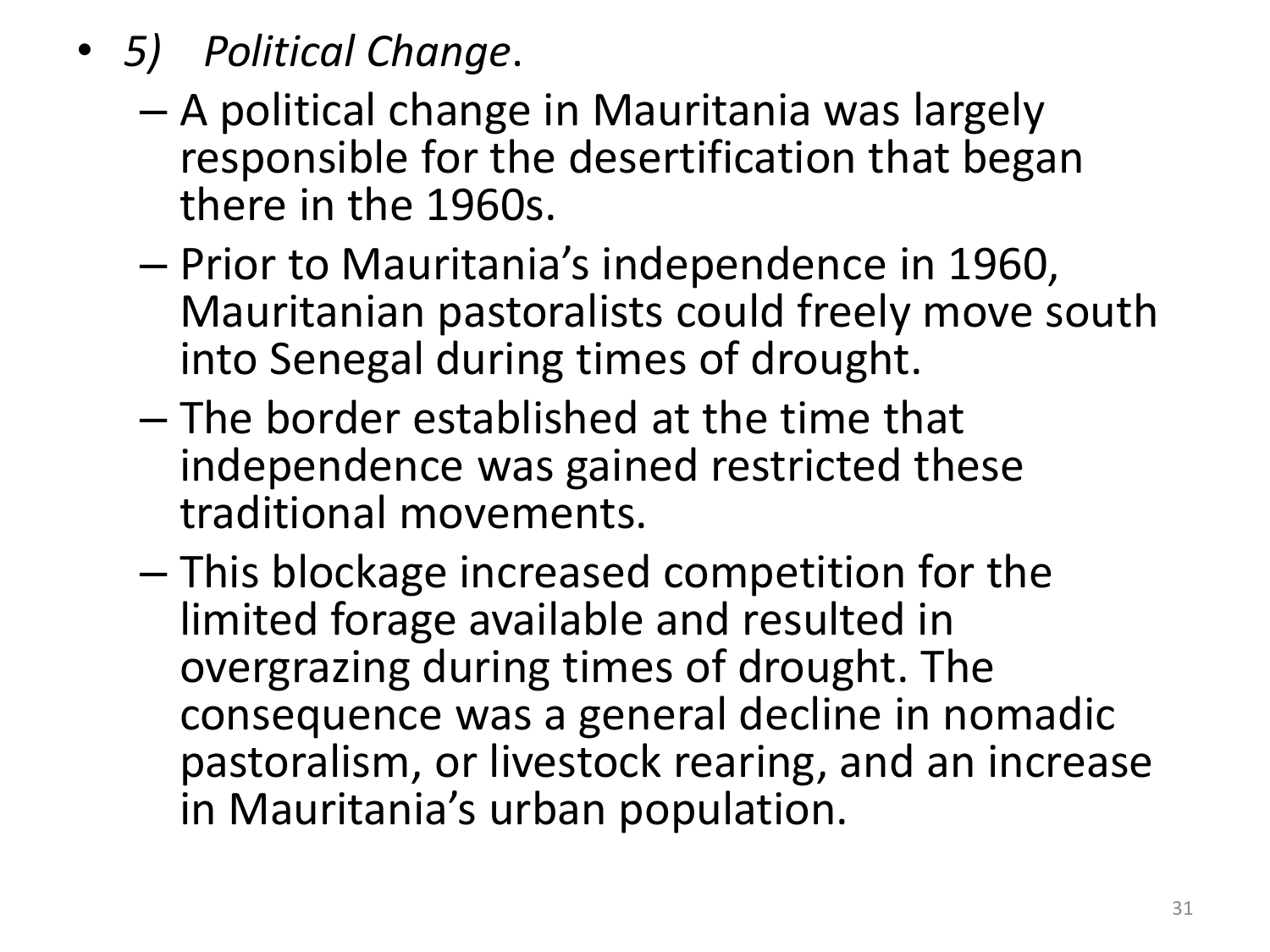- 6) *Over-cultivation or the introduction of non-native plant species*.
	- –This can lead to the loss of topsoil and degradation of the soil.
	- –Before the Dust Bowl in the 1930s, high wheat prices and favourable climatic conditions in the Midwestern United States encouraged early 20thcentury settlers to convert native grasslands to cropland.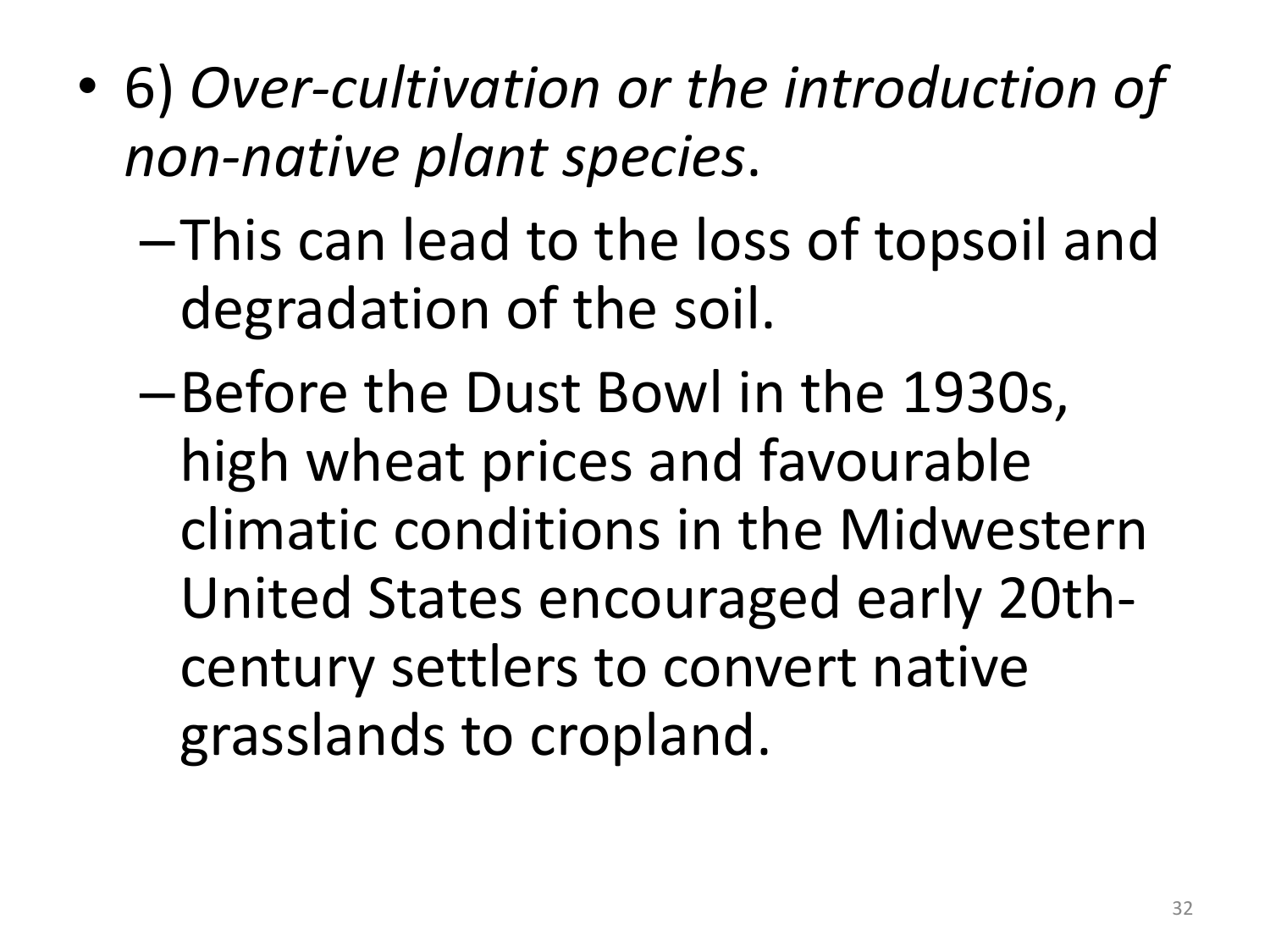- –The native grasses had held the finegrained soil in place in spite of recurrent droughts and strong winds.
- –The crops planted by the settlers, however, were not adapted to either drought nor wind. When the drought came in the 1930s, the crops failed.
- Without the cover of crops to protect the soil, the soil began to blow away.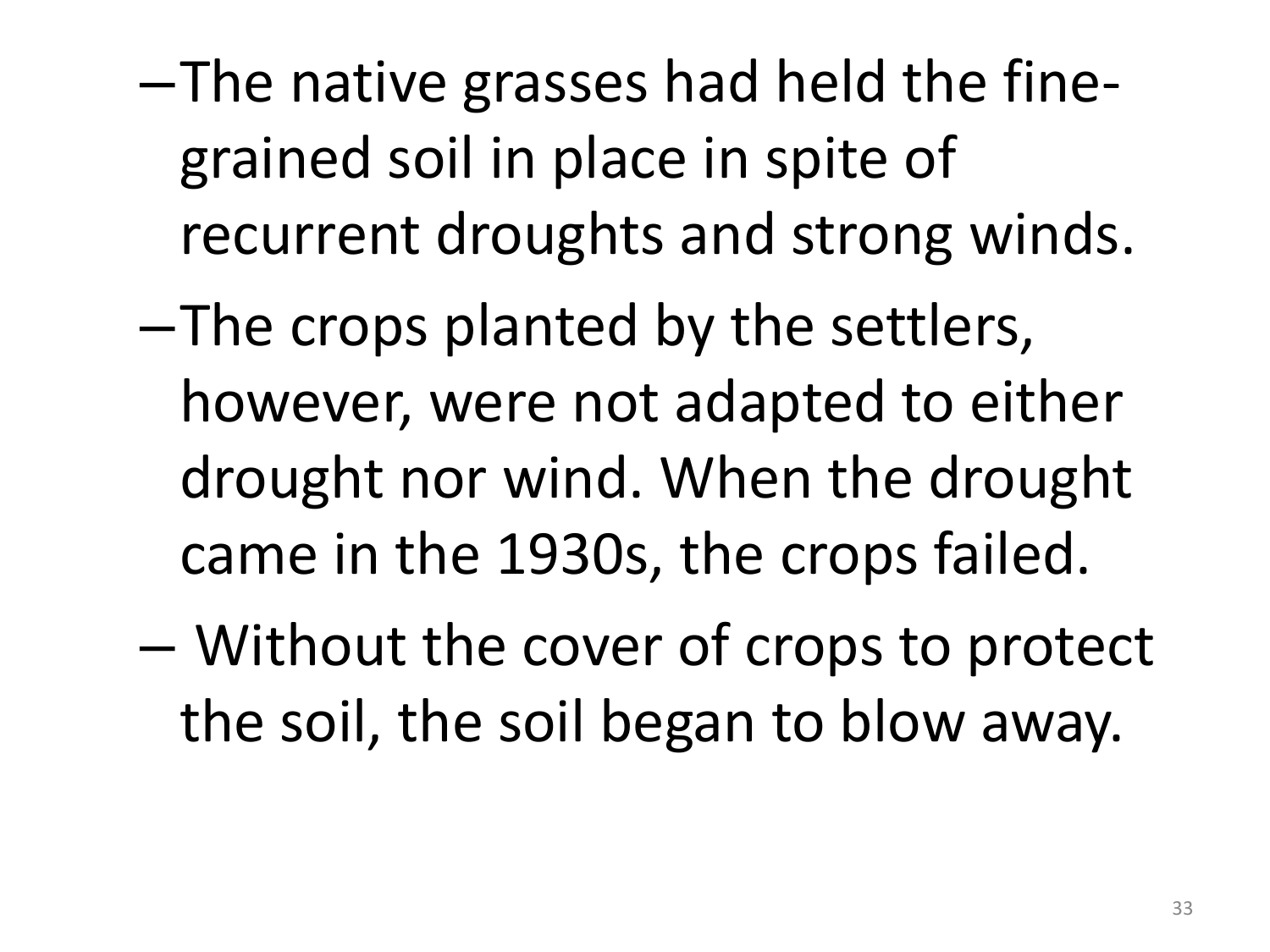- **Dumping of Nuclear Wastes in the Oceans**
- The problem of ocean nuclear waste dumping has climbed high on the international environmental agenda.
- Apart from accidental oil spills that have become quite common, the US, Great Britain, France and the former Soviet Union have been dumping large amounts of nuclear waste into different areas of the ocean since the mid-1940s.
- In 1946, the US began dumping low-level radioactive waste near the Farallon Islands west of San Francisco.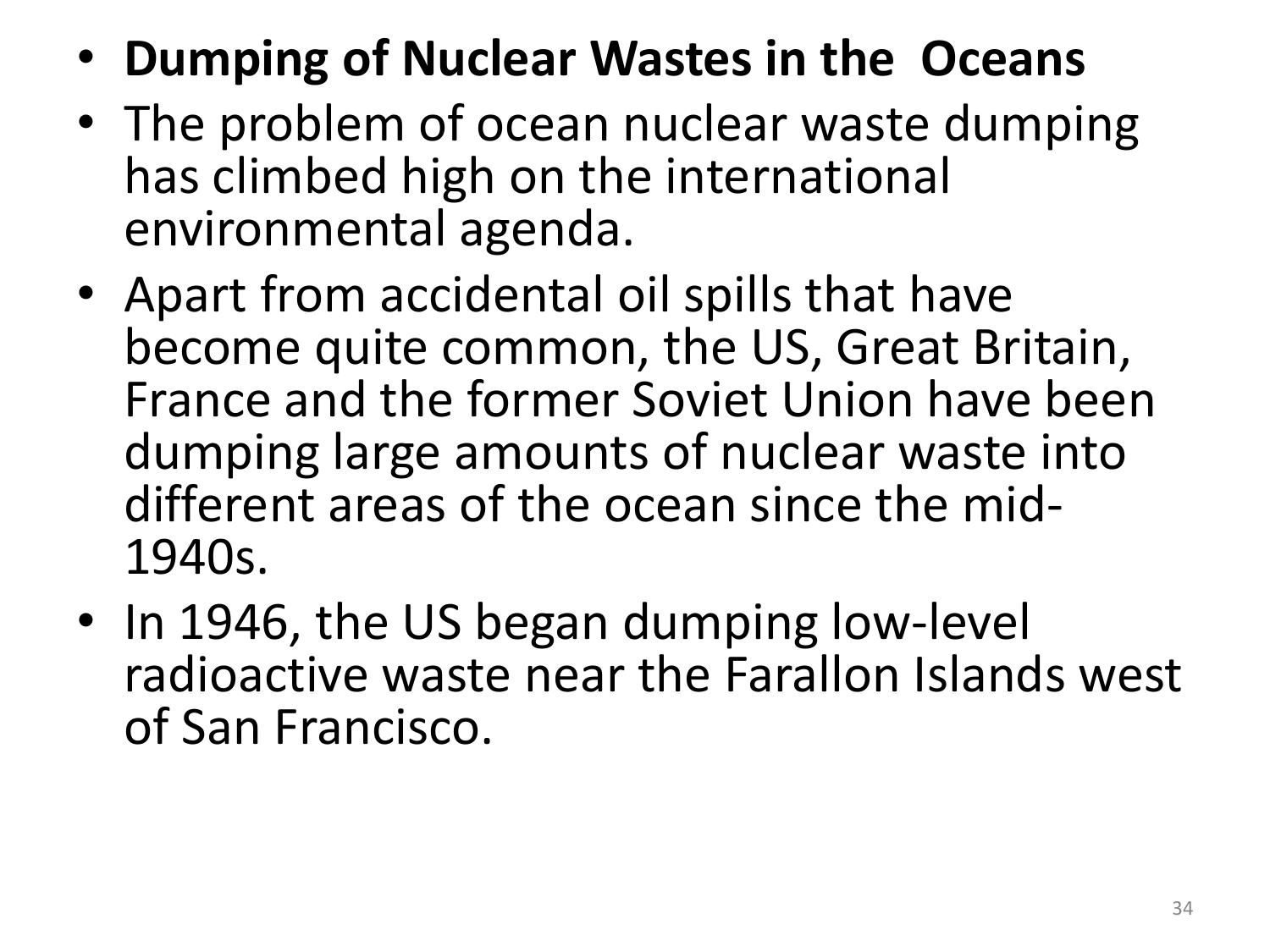- The International Atomic Energy Agency (IAEA) banned the dumping of high-level radioactive waste in the late 1950s.
- Up till 1970s, Western European industrial countries dumped nuclear waste into the ocean.
- The US dumped radioactive waste (approximately 112,000 drums) at sites in the Pacific, Atlantic, and Gulf of Mexico until 1982, when a moratorium on the practice was enacted.
- The US Congress enacted Ocean Dumping Act in 1989 in an effort to end the dumping of industrial waste and sewage sludge into the sea.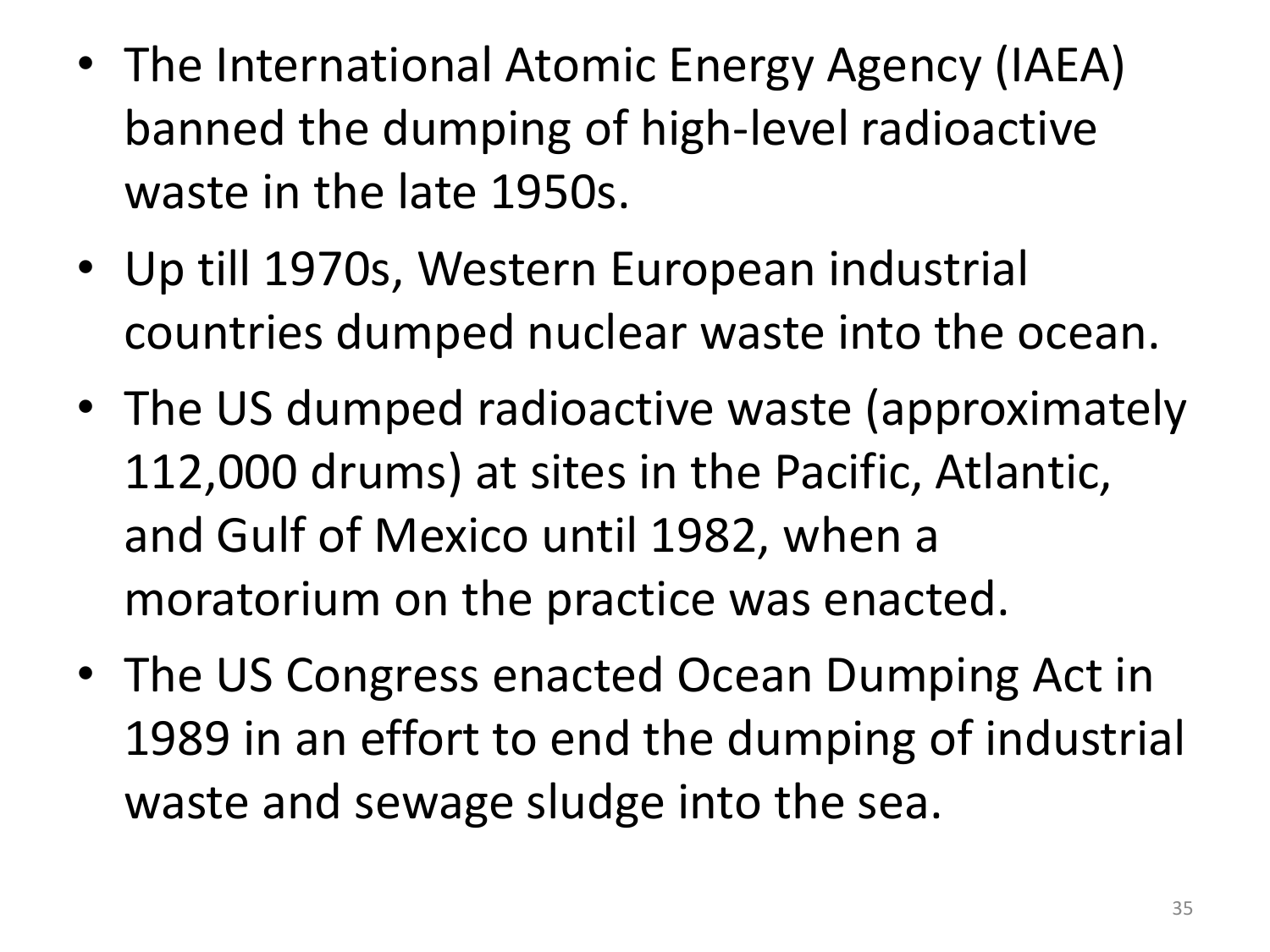- The Soviet Union claimed that it never dumped radioactive wastes at sea, but after its disintegration, former Soviet officials admitted to having dumped nuclear waste into the Sea `of Japan, Arctic Ocean and into ground wells.
- By some estimates, it is held that the Soviet Union dumped more nuclear waste into the ocean than the total of all other countries combined.
- Pakistan has also been accused of dumping radioactive waste into the ocean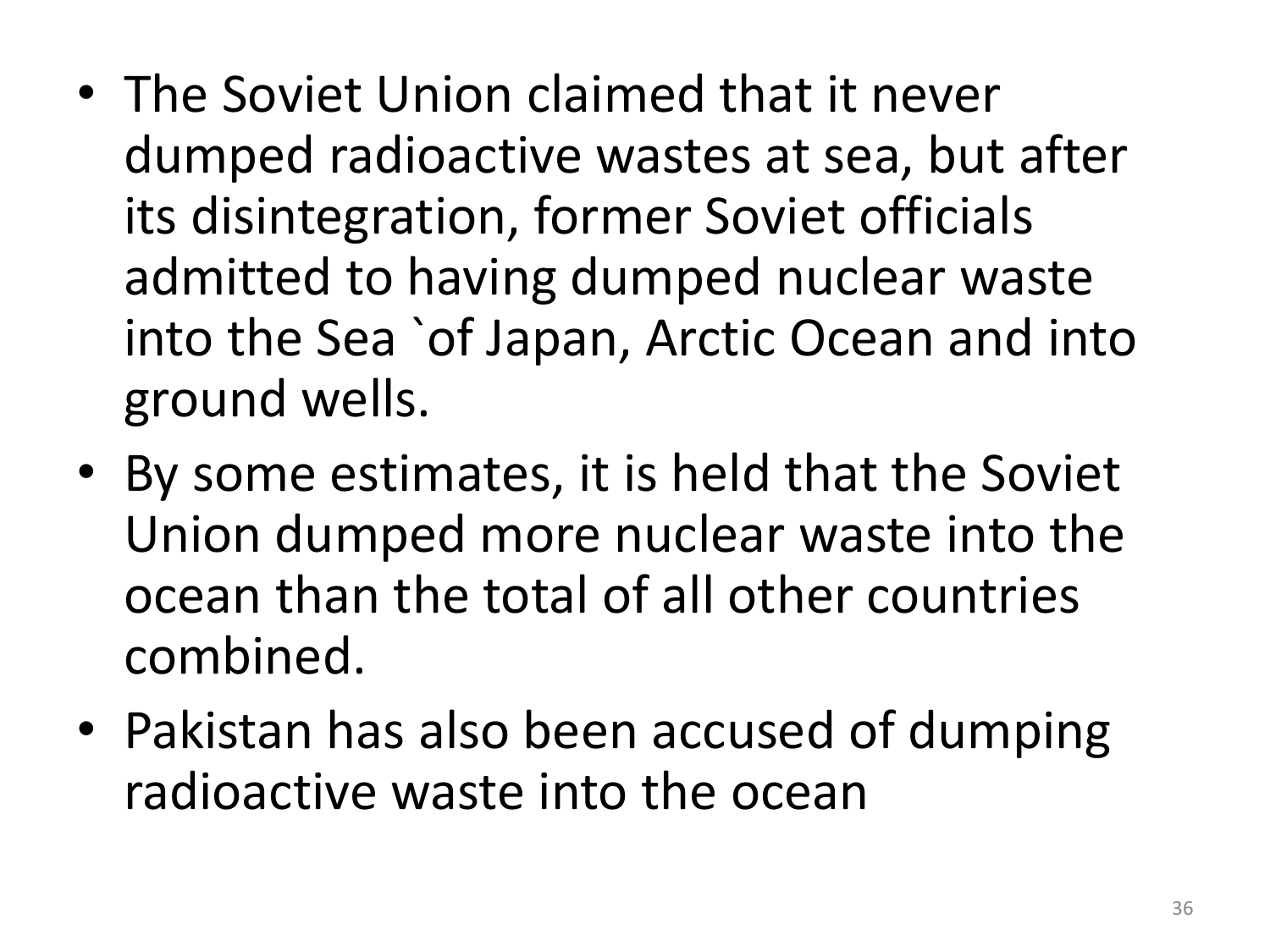- In 2006, the UK Environmental Minister reported that storage tanks on land might become unsafe and that the government would have to consider dumping waste into the sea.
- Some of the effects of ocean pollution include:
	- Destruction of the world's marine diversity;
	- Climate and sea level change brought on by changes in ocean temperature; and,
	- The destruction of salt marshes, mangrove swamps, coral reefs and beaches, which means the loss of habitat and biological diversity.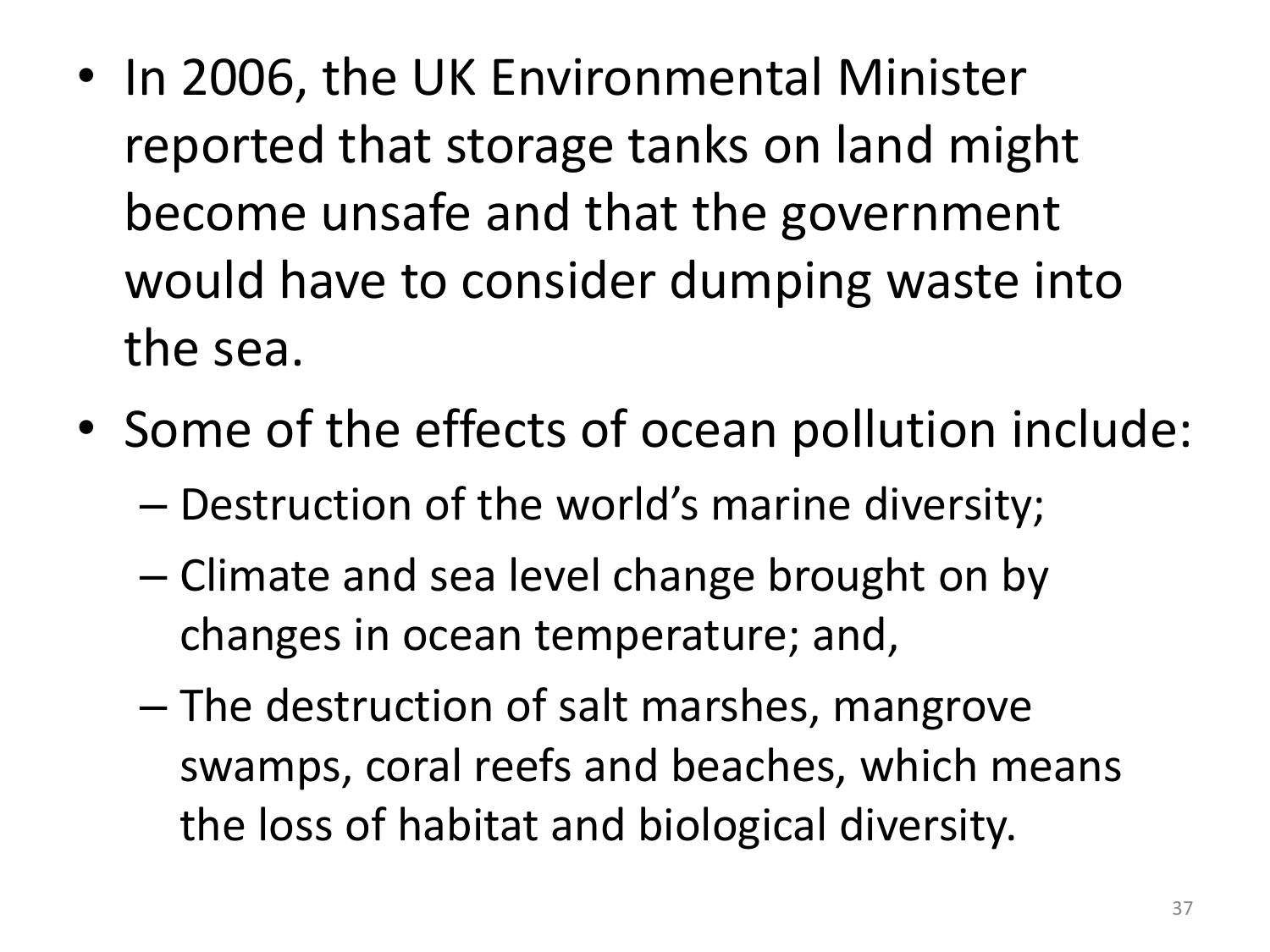- The case of radioactive waste dumping in the ocean is possibly an even greater threat to the ecosystems.
- Many assume that because the oceans are so vast, they can absorb any amount of pollution.
- But radioactive waste tends to be absorbed by clay on the ocean floor and spreads easily through ocean storms.
- Even if the effects of radioactive waste on humans are not completely understood, the possibility always exists that localised concentrations of nuclear waste could cause cancers in humans and damage ecosystems in as yet unpredicted ways.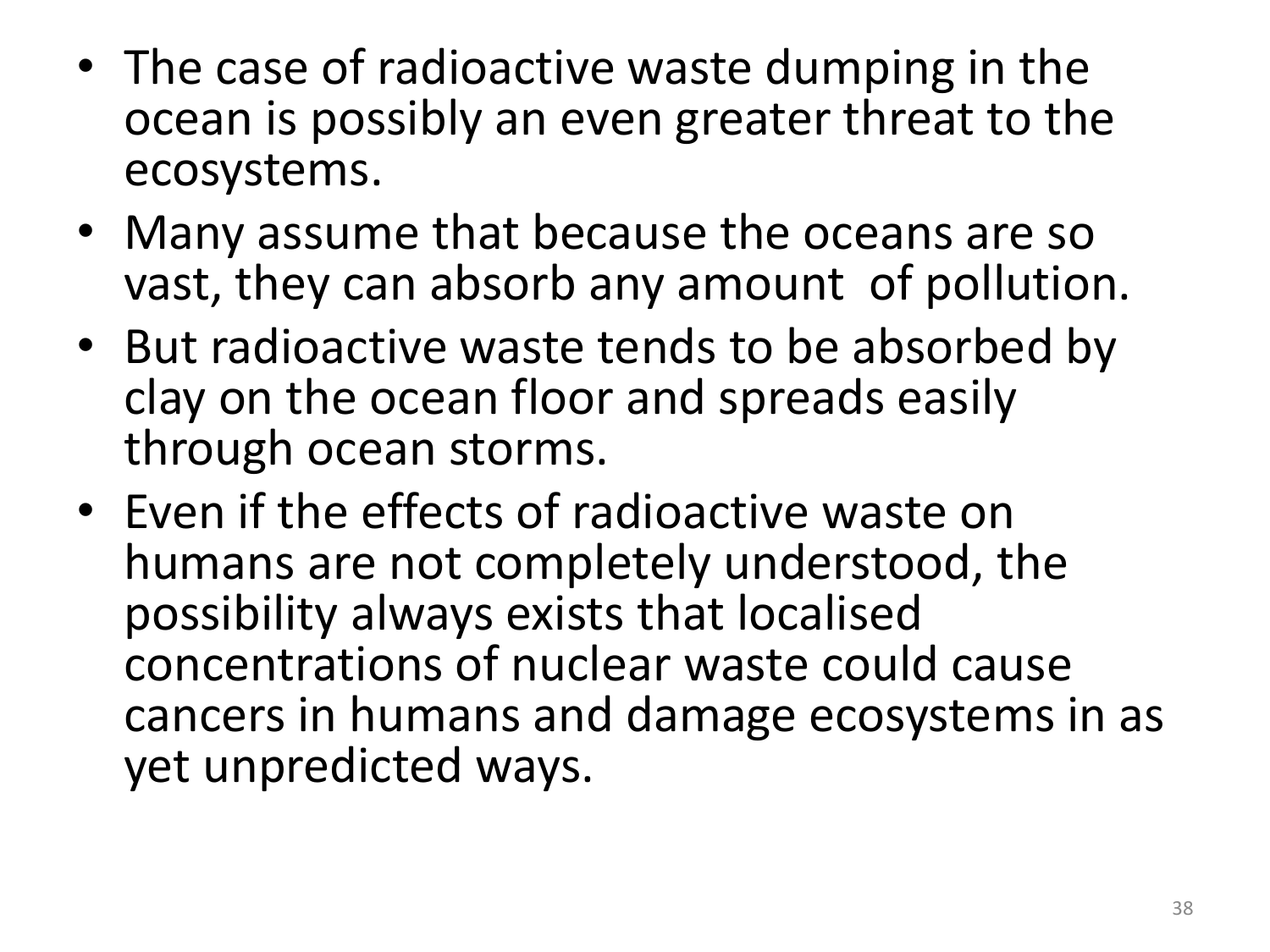- **Global Efforts to Contain Ocean Waste Dumping**
- In 1972, the London Dumping Convention was formed with a membership of 71 nations.
- In 1983, its members agreed to stop putting even low-level radioactive waste into the world's oceans.
- In November 1993, a new international convention was agreed to in London that permanently banned the dumping of radioactive waste at sea.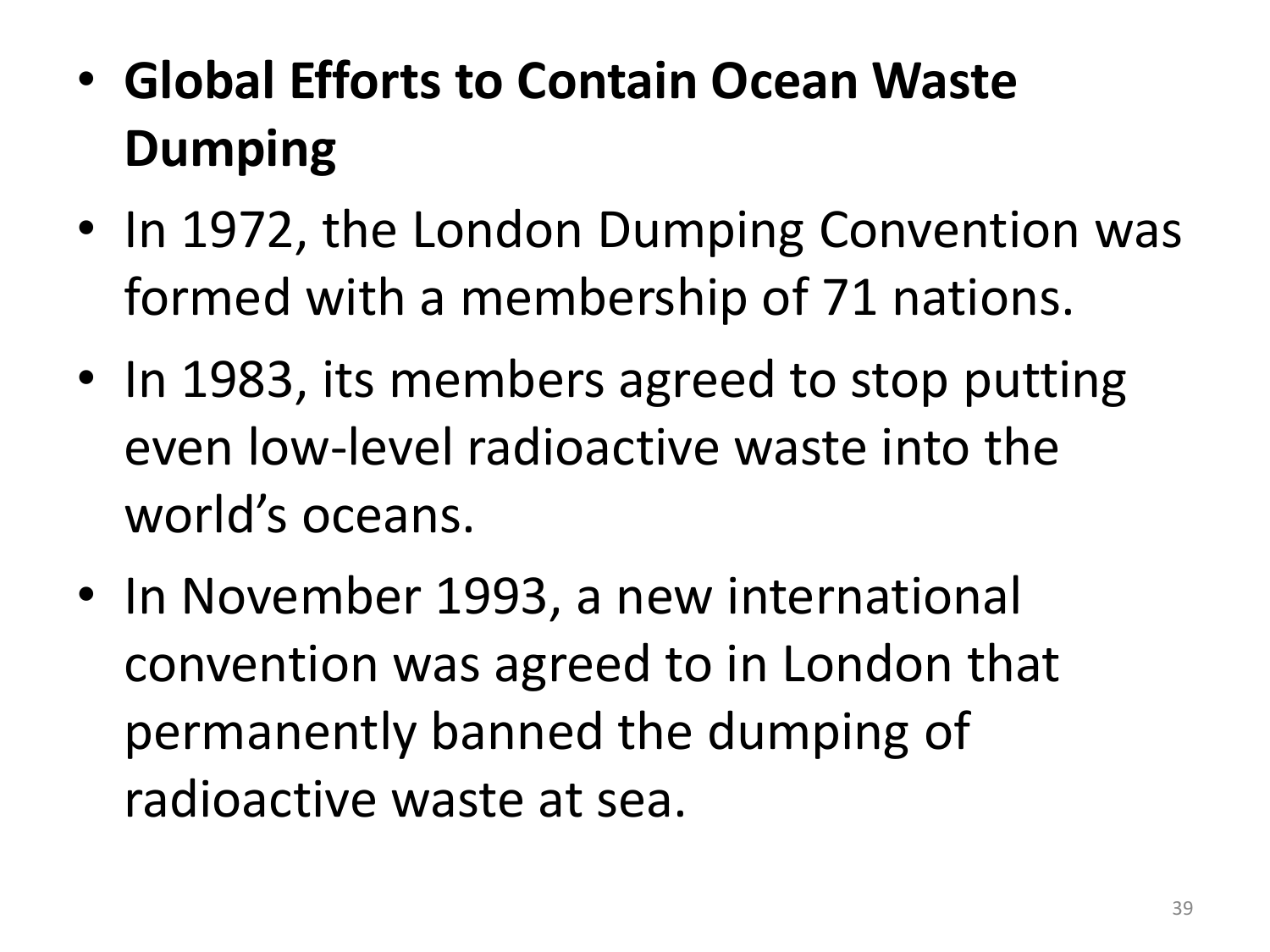- Japan and the US originally opposed the ban because they wanted to leave open the possibility of dumping low-level nuclear waste.
- Green peace and other environmental groups mounted a major campaign to support the ban.
- What led to change in the position of Japan and the US was that Russian navy ship was found dumping radioactive waste into the sea of Japan in October 1993.
- Britain, France and Belgium reserved the right to opt out of the agreement after 15 years.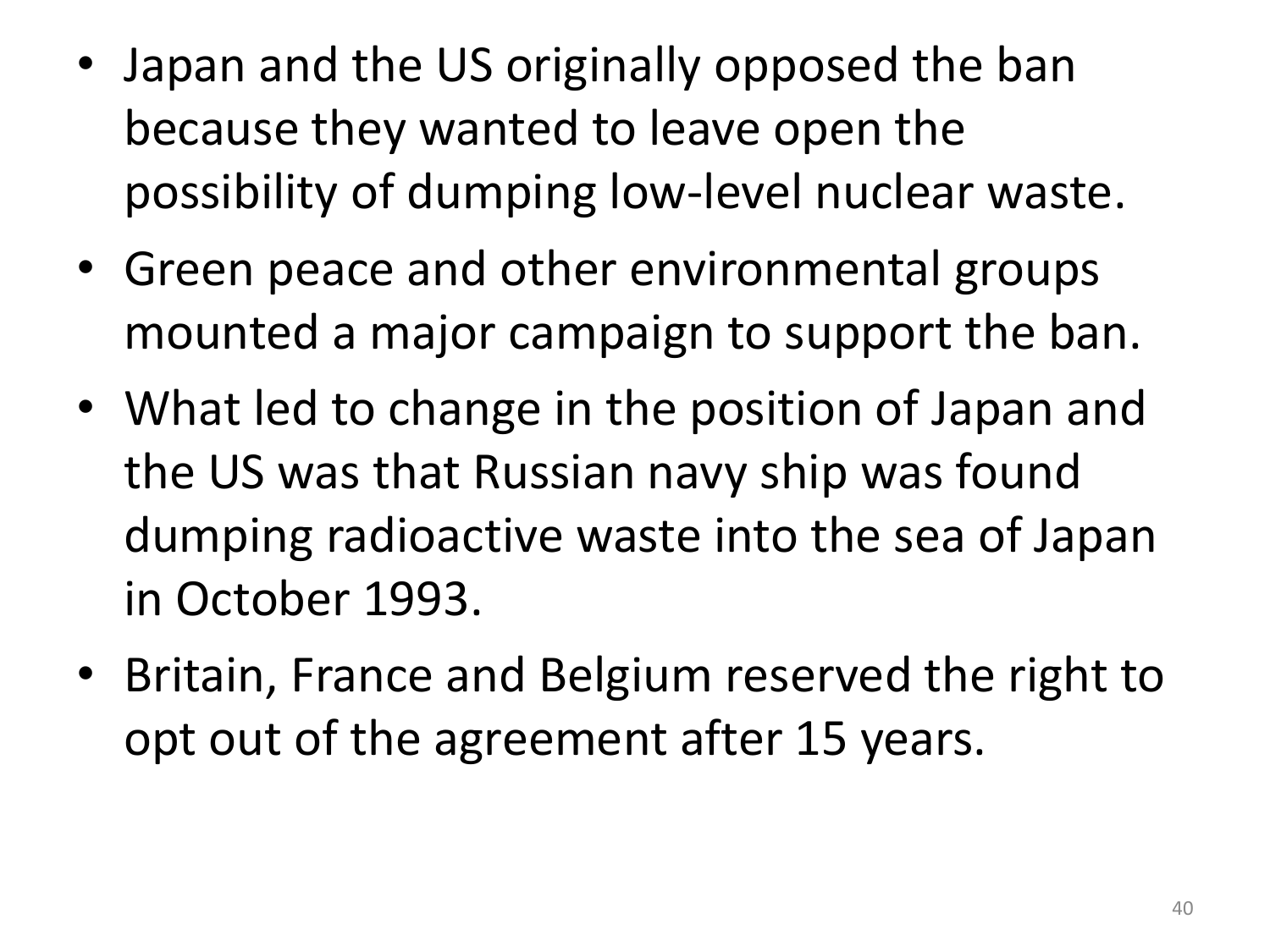- While Russia is interested in foreign aid to help it dispose of its nuclear waste as well as deactivate their nuclear weapons, it is not so interested in dealing with the problem of naval waste.
- In 2001, president Putin signed a new law whereby the Russians would earn \$20 billion for storing 20,000 tons of nuclear waste. Some of this waste would go to Siberia
- Motivated by terrorist threats, the US Dept of Energy transported five shipments of waste from Asia to storage facilities in Idaho via San Francisco. Another 150 shipments were expected to be shipped to the Charleston Naval Weapons Station in South Carolina.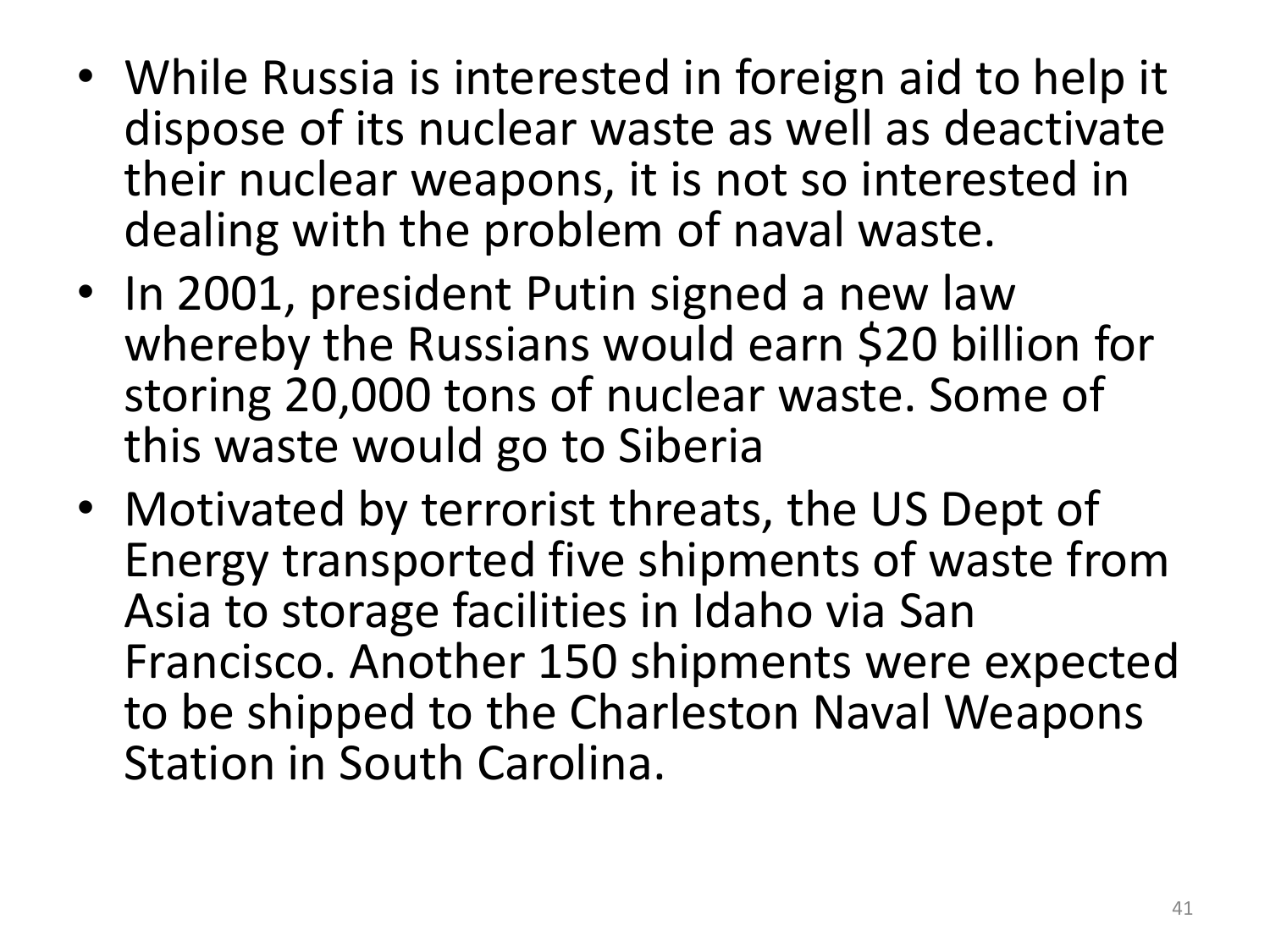- **Hazardous Waste**
- Hazardous wastes are products of industrialisation. In other words, the production of toxic, explosive, flammable and other types of hazardous wastes are products of industrialisation.
- As environmental awareness rose in developed countries during the 1970s, domestic regulations regarding waste disposal became stringent, giving strong incentives for exporting hazardous wastes to developing countries with lower labour costs, less local opposition and less-strict environmental laws that were often loosely enforced.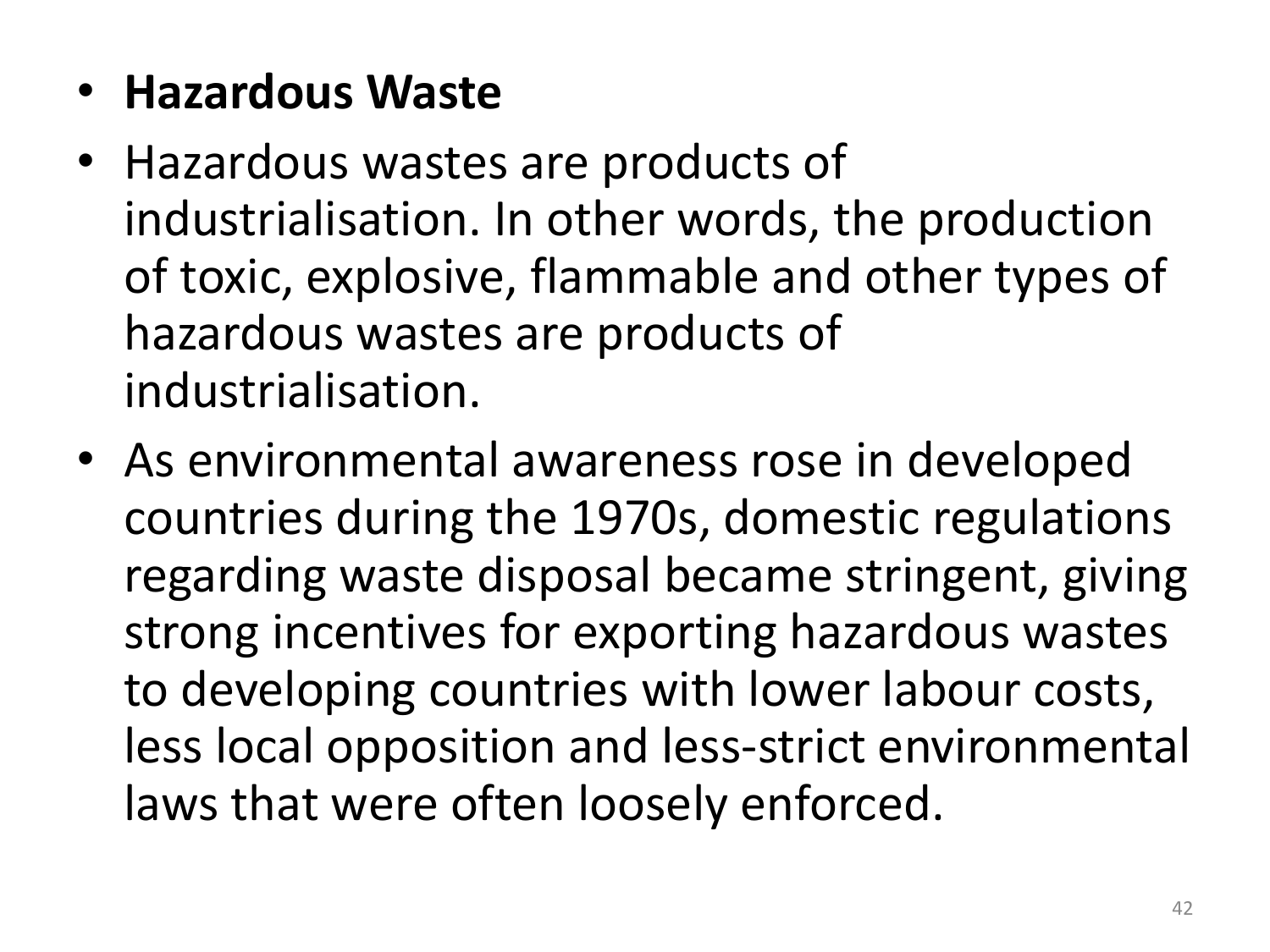- The North-South shipments of hazardous wastes drew public attention with notorious incidents of illegal dumping.
	- In one case, the Cargo ship *Khian Sea* spent almost 2 years at sea in search of a disposal site for 14,000 tons of incinerator ash containing lead and cadmium that had originated in Philadelphia.
		- Eventually the ship dumped 4,000 tons on the beach of Haiti and the remaining 10,000 tons somewhere between the Suez Canal and Singapore.
	- Another example was the 1987 toxic dump in Koko, Delta state , Nigeria. The dump was toxic industrial waste from Italy.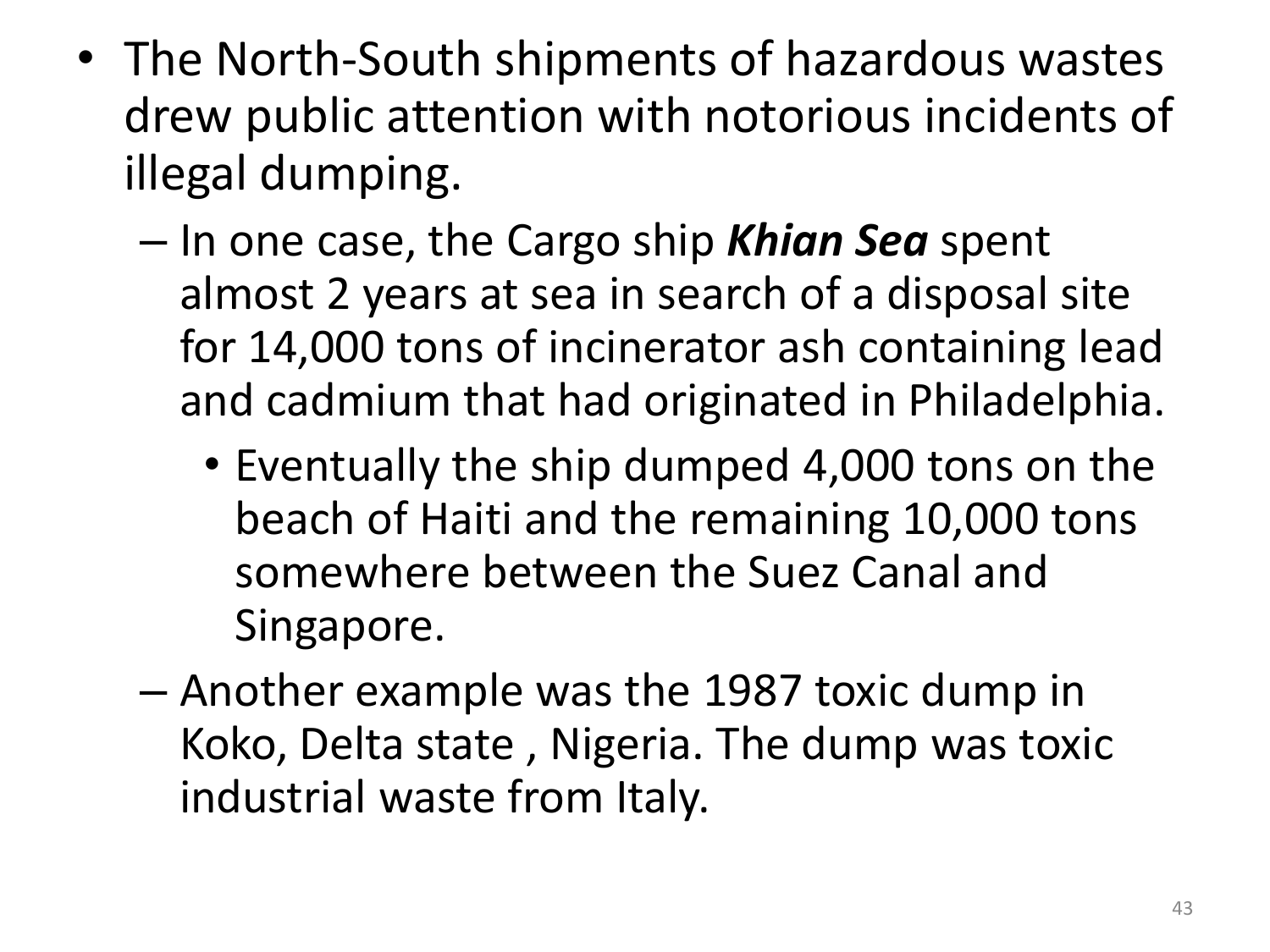- **Loss of Biodiversity and Species Extinction**
- The vast majority of species that have ever walked the earth are extinct. The bulk of these extinctions, however, are due to either *astronomical* or *terrestrial cataclysms* in geological history or to slow rates of extinction through evolutionary processes.
- In modern times the rates of extinction are extraordinarily faster, for some species groups one thousand to ten thousand times the evolutionary rate of extinction that existed prior to the appearance of the human species.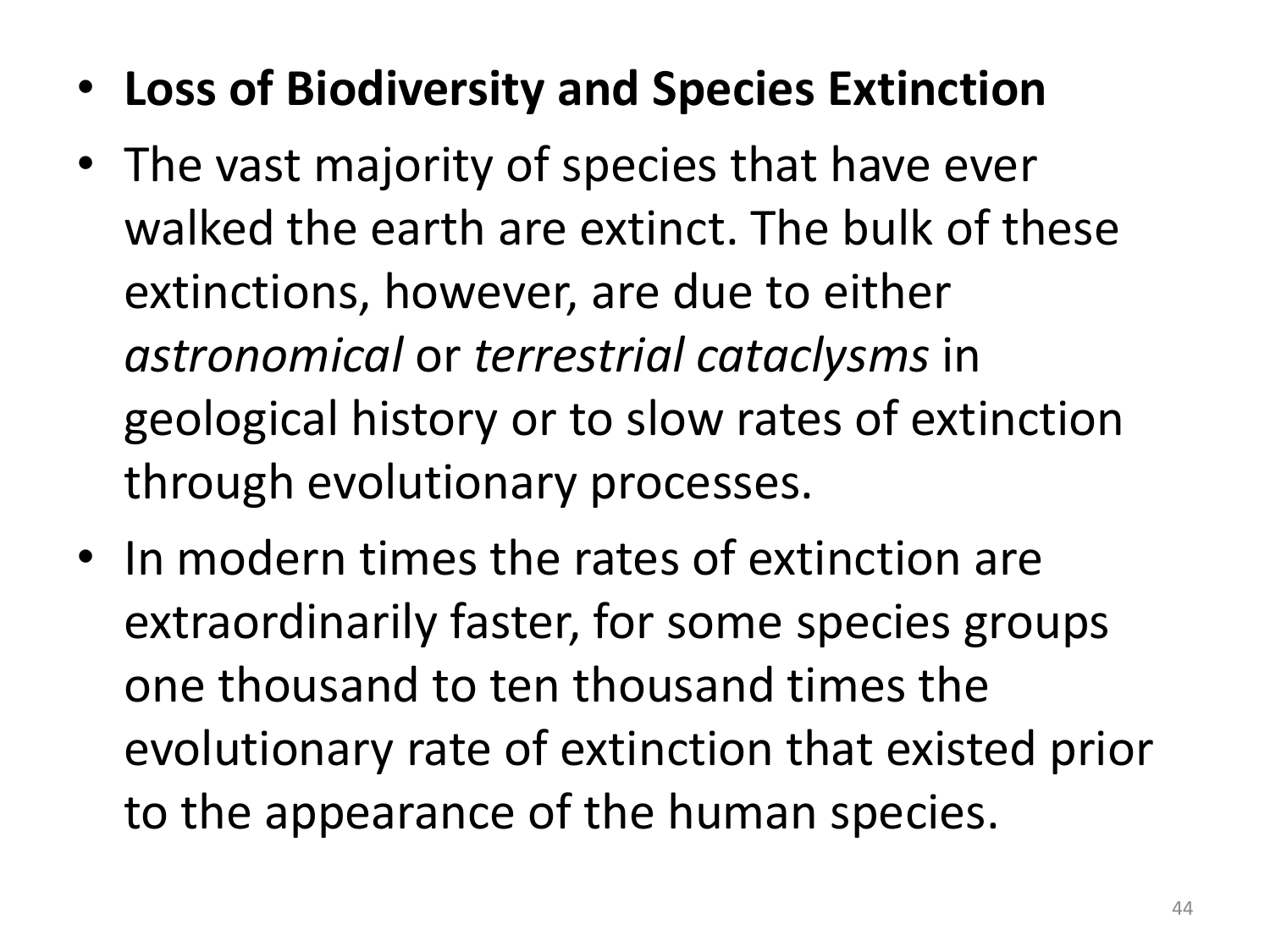- It is estimated that as many as 137 species disappear each day, amounting to over fifty thousand species each year (Raven and McNeely 1998; Dowdeswell and Heywood 1995; Wilson 1992).
- Biodiversity refers to the tremendous diversity of plant and animal species making up the earth's (global, regional and local) ecosystems.
- It encompasses not just individual species but the relationships between species and their habitats, whether that habitat be a few acres of rain forest or an entire ocean touching several continents.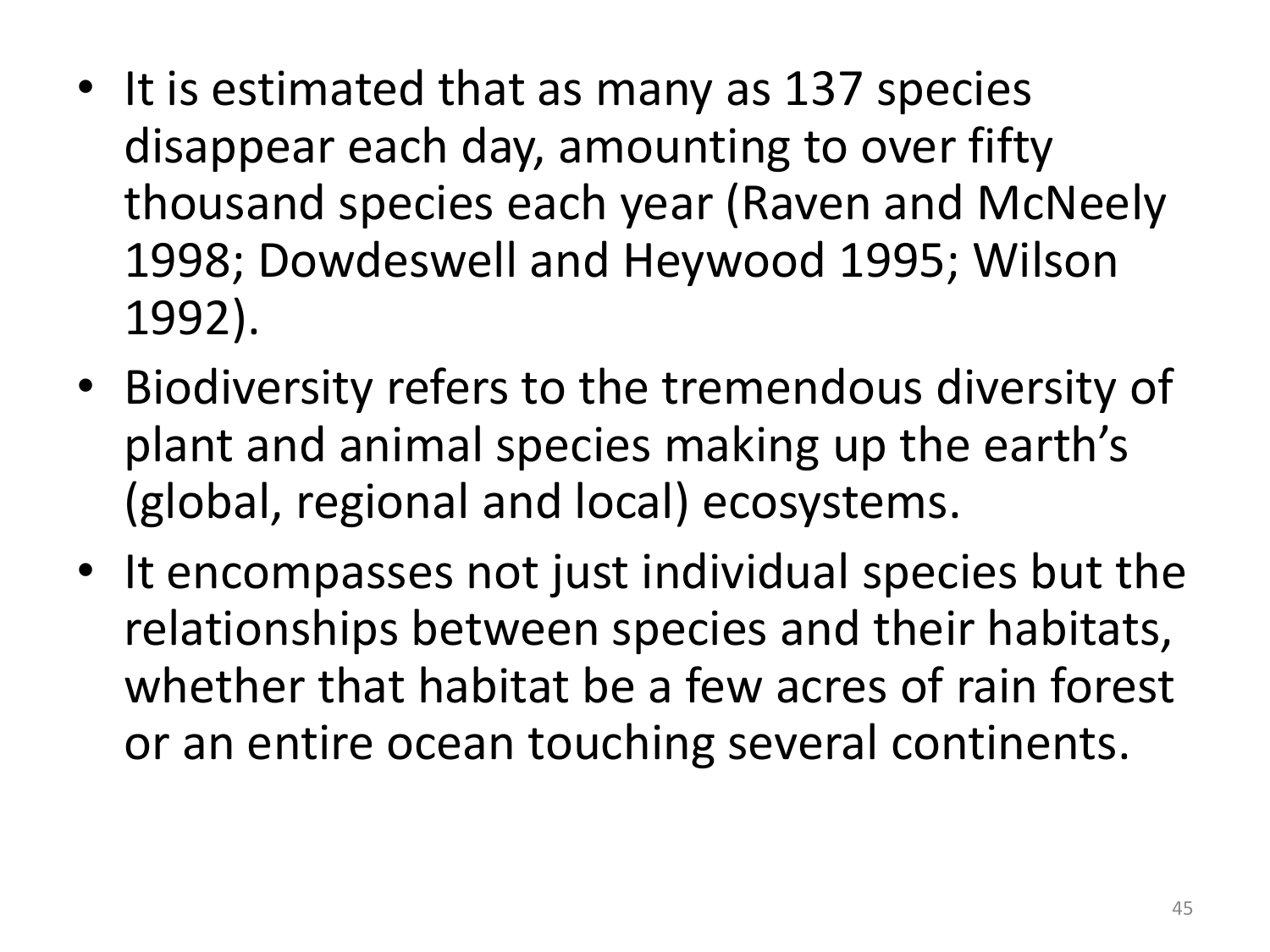- Increasingly, scientists are studying whether various habitats, and the species they harbour, can survive the massive changes that human beings have wrought on the planet, particularly in clearing forests and plains for agriculture and ranching.
- Harvard University biologist Edward O. Wilson, one of the leading authorities on biodiversity, estimates that the world could lose 20 percent of all existing species by the year 2020.
- In effect man in contemporary era could be responsible for the *sixth* major extinction in the history of the Earth and the greatest since the dinosaurs disappeared 65 million years ago.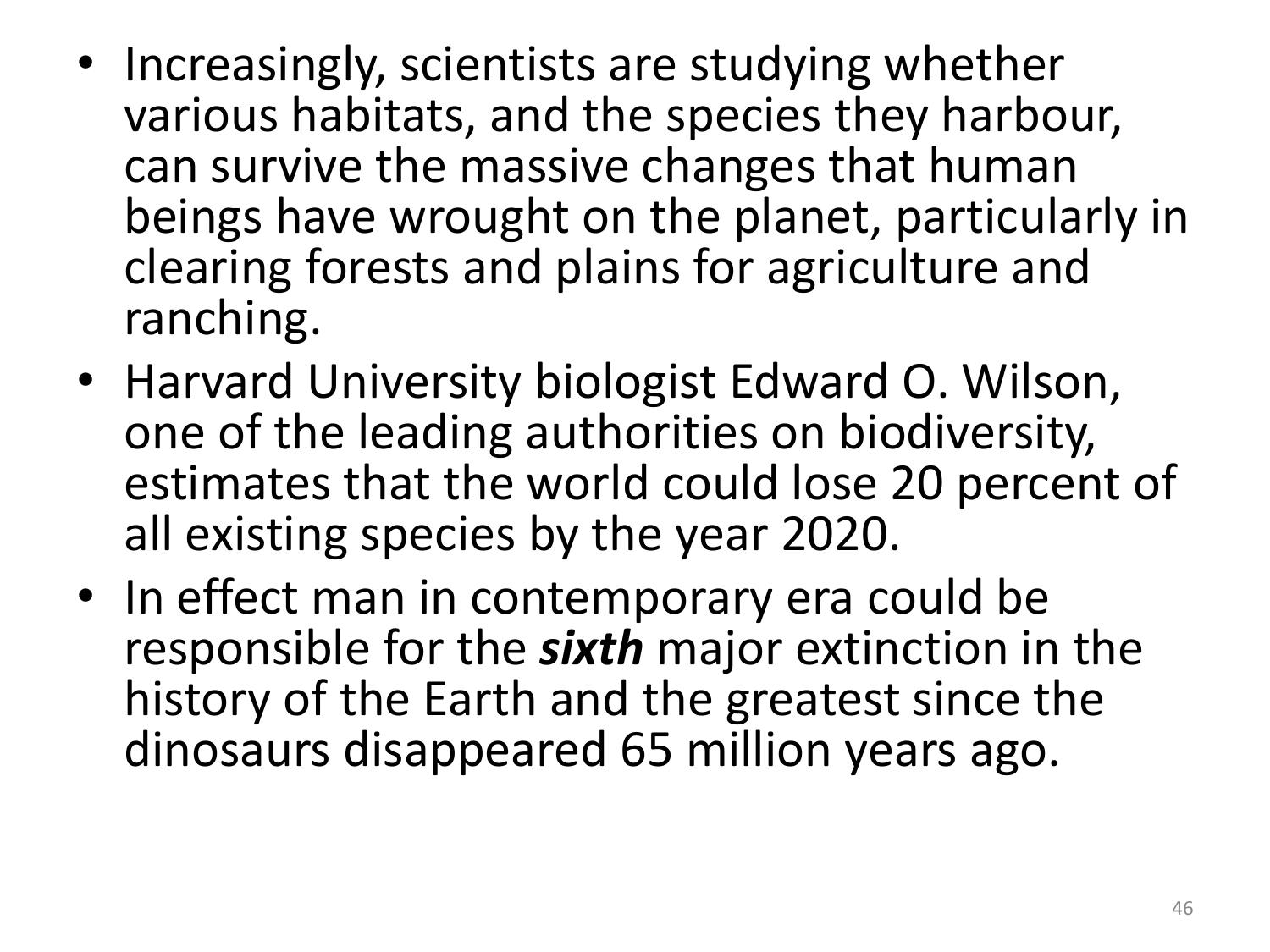- In recent times, palaeontologists have discovered that not all extinction was slow and gradual.
- At various times in the fossil record, many different, unrelated species became extinct at nearly the same time.
- The cause of these large-scale extinctions is always dramatic environmental change that produces conditions too severe for organisms to endure.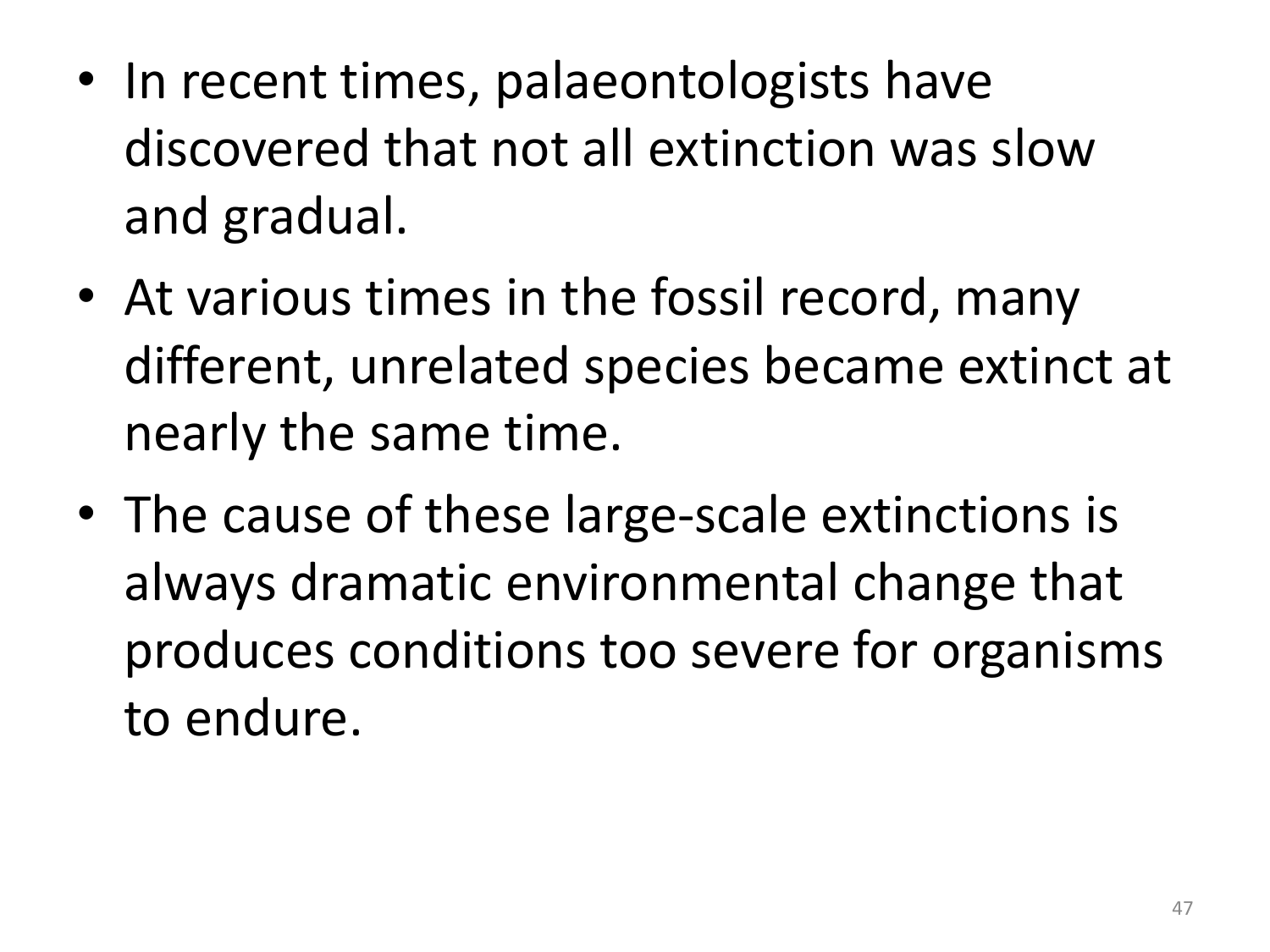- Environmental changes of this calibre result from extreme climatic change, such as the global cooling observed during the ice ages, or from catastrophic events, such as asteroid or comet impacts or widespread volcanic activity.
- Possible causes even include bursts of radiation from exploding stars called **supernovas**.
- Scientists recognize *five* such mass extinctions in the past 500 million years. The cause or causes of each of these mass extinctions are still under study and open to debate.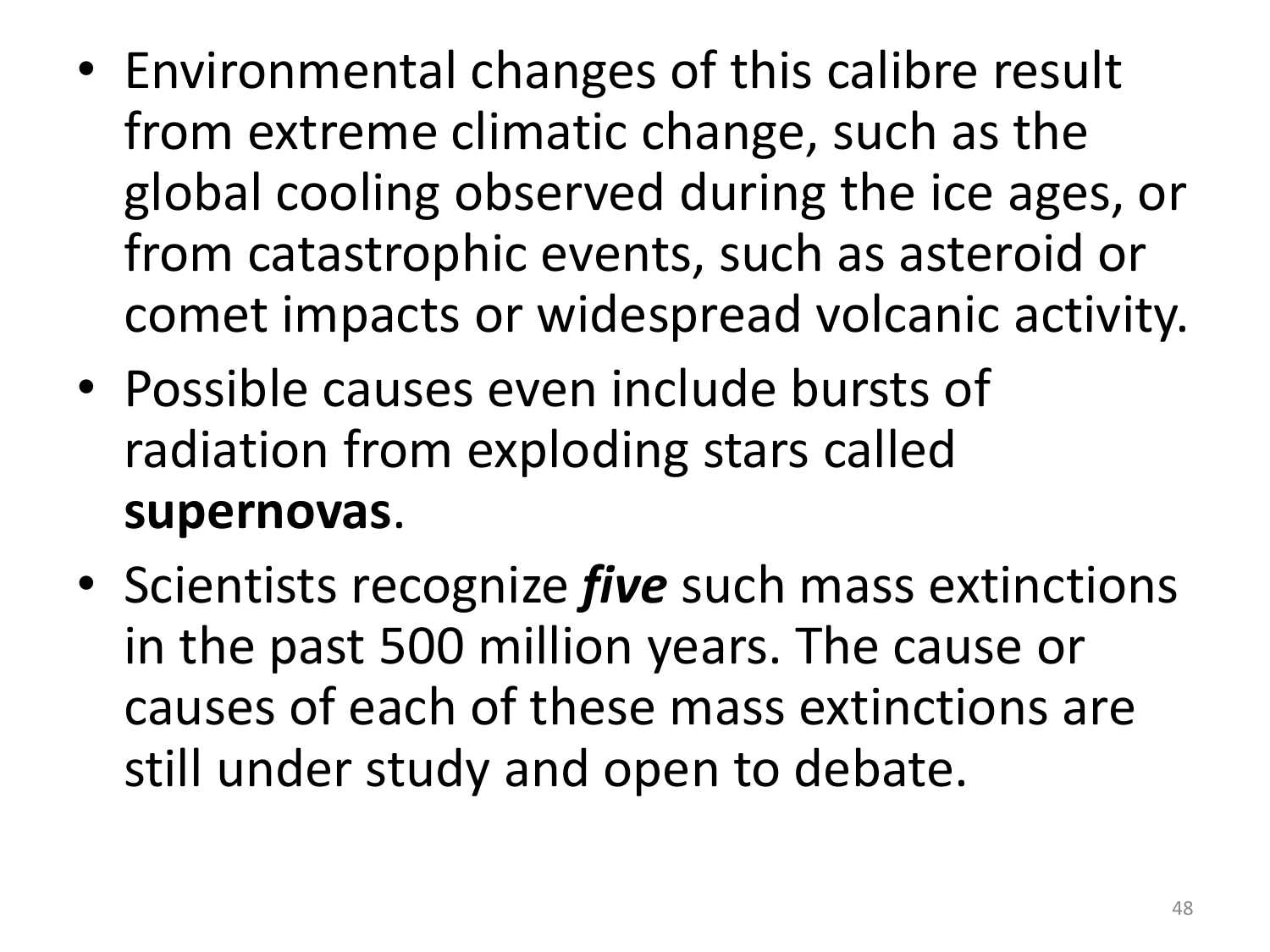- The first global mass extinction occurred about 440 million years ago in the *Ordovician Period*.
- At this time, all animals and plants on Earth still lived in the ocean.
- More than 85 percent of the species became extinct, including many families of invertebrate marine animals belonging to groups such as **brachiopods**, **echinoderms**, and **trilobites**.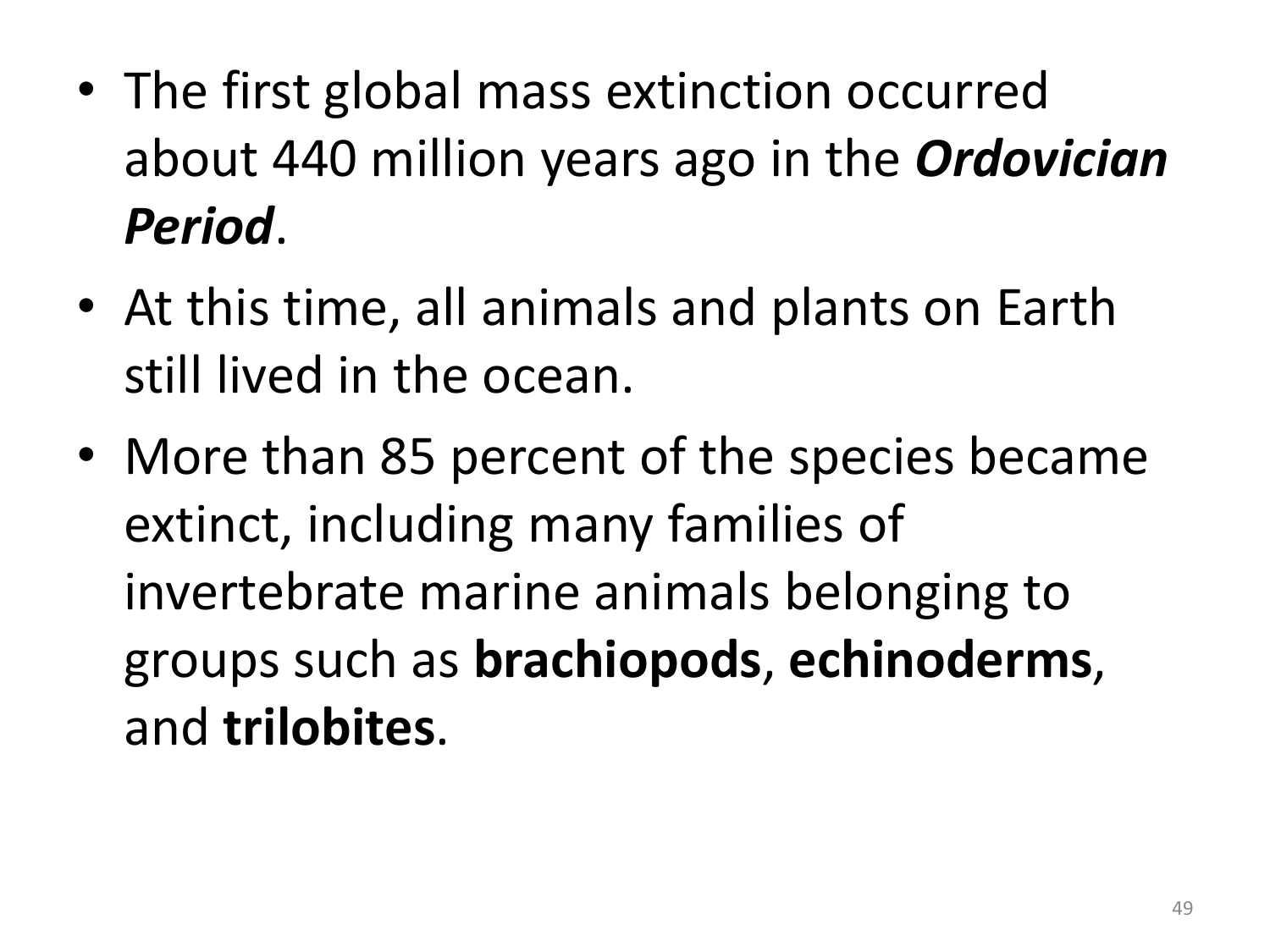- Scientists variously attribute the cause of the extinction to:
	- –Climate change: Some scientists think that climate change could have caused many animals that lived in warm tropical reefs to die out as ice sheets formed over a continent at the South Pole and sea levels dropped.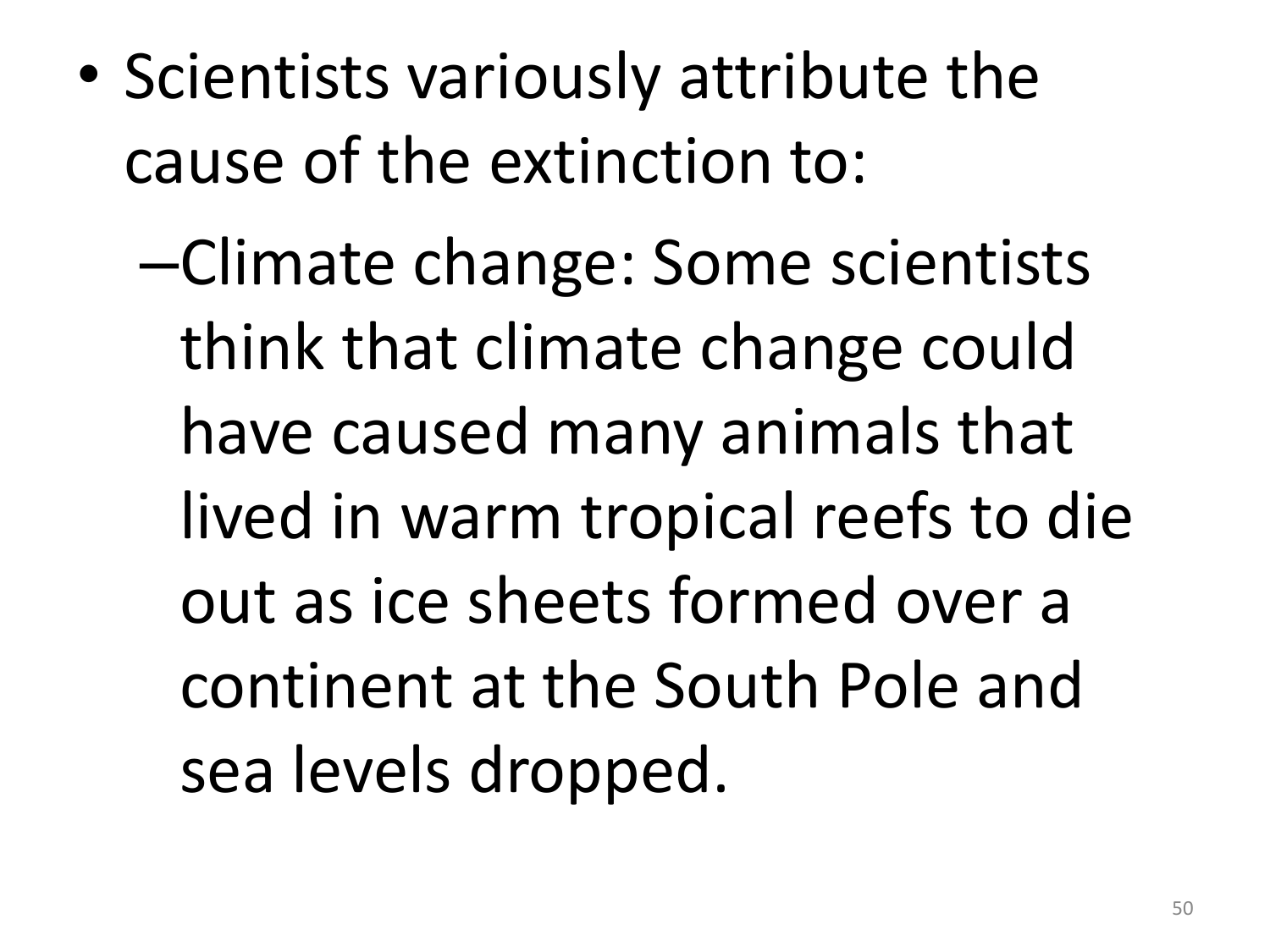- Supernova: Some researchers have proposed a different cause and think that a supernova explosion at the time may have bathed Earth in deadly gammaray radiation that stripped away Earth's ozone layer, exposing the planet to high levels of ultraviolet light from the Sun. Such radiation would have been harmful to things that lived near the surface of the oceans.
- *Supernova is an exploding star: a catastrophic explosion of a large star in the latter stages of stellar evolution, with a resulting short-lived luminosity from 10 to 100 million times that of the Sun*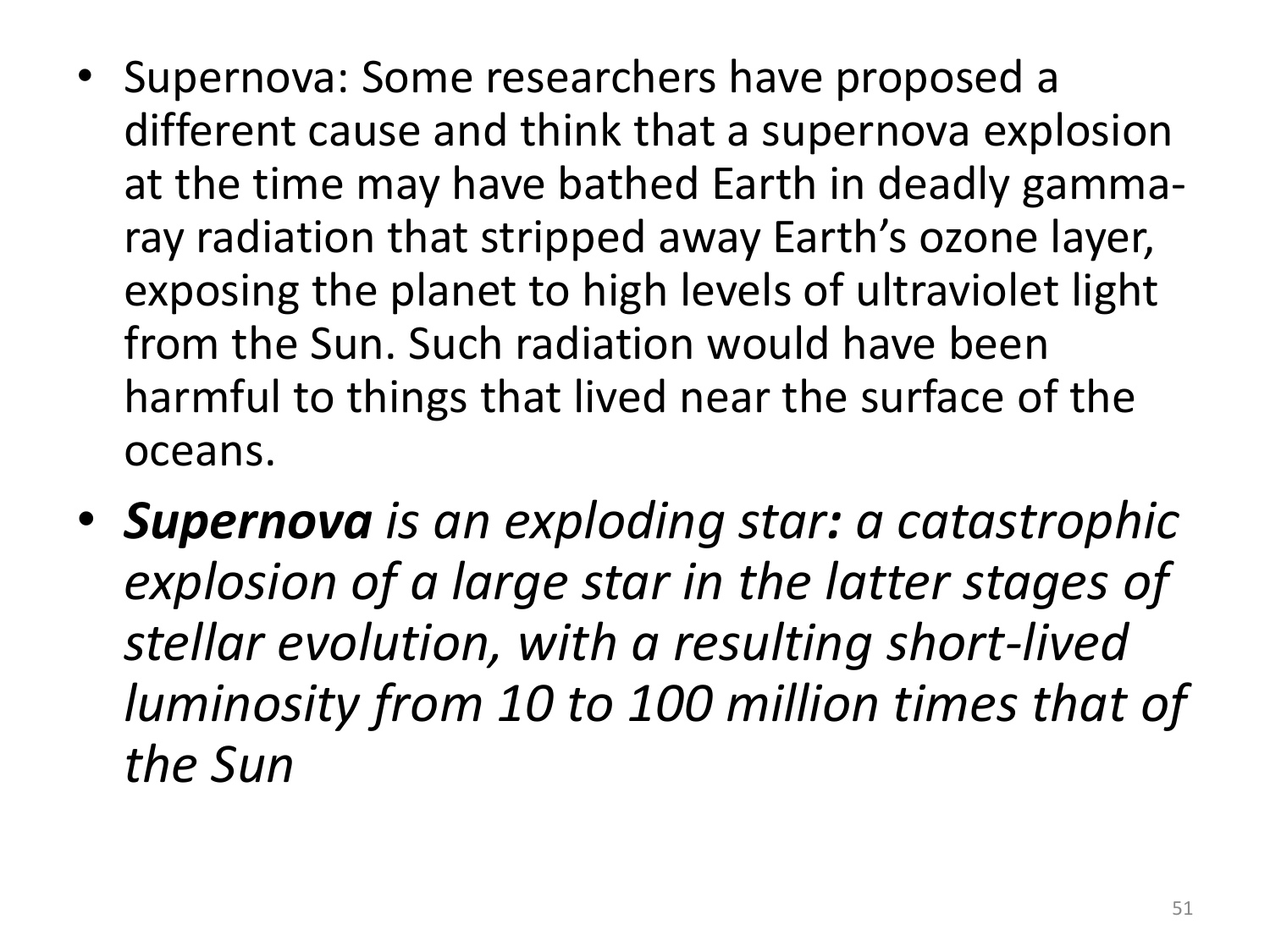• The **second** mass extinction took place about 360 million years ago, near the end of the **Devonian Period**, when 82 percent of all species were lost. –Animals and plants now lived on land as well as in the sea.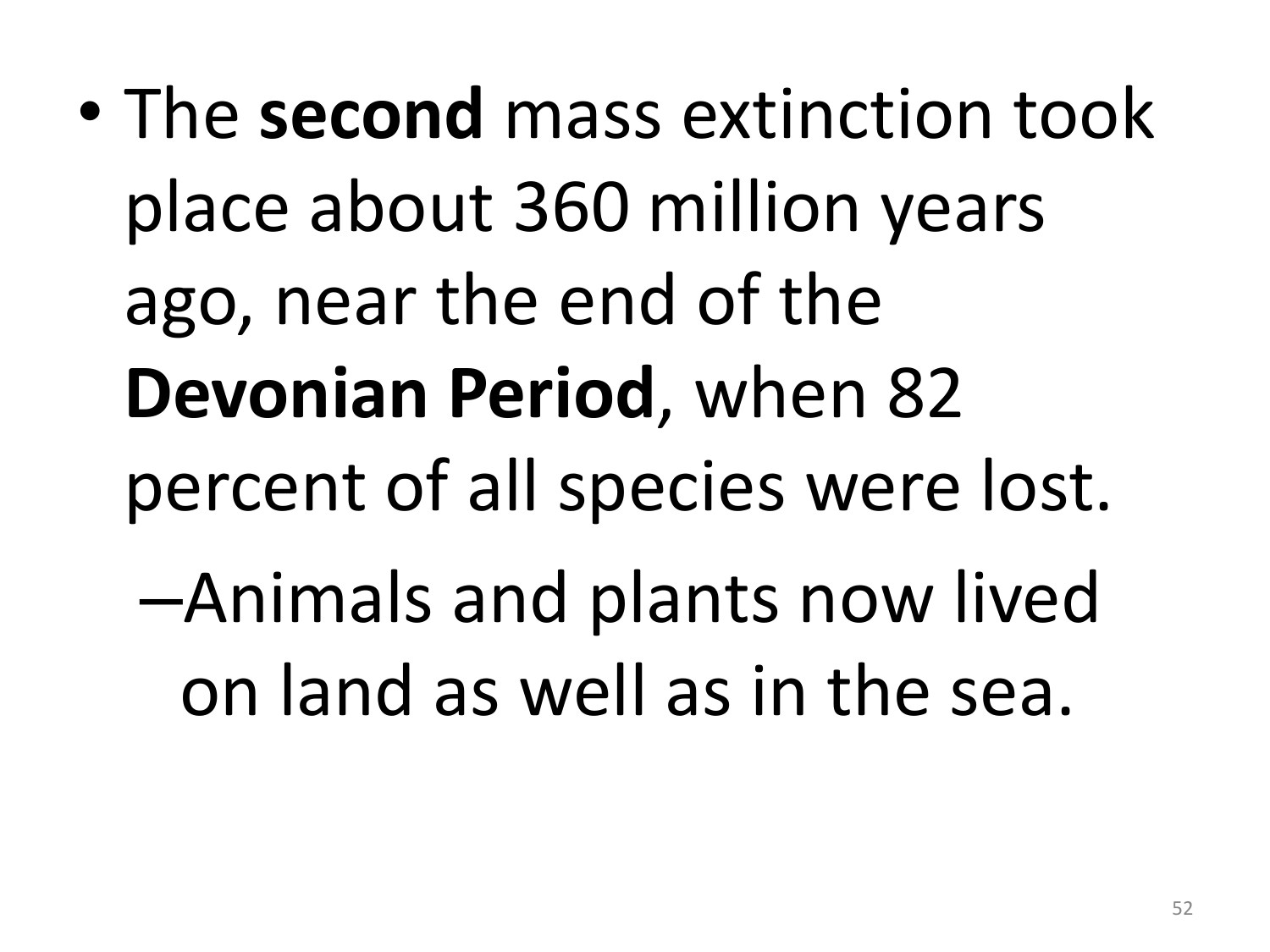–The greatest extinctions affected marine animals, including cephalopods and armoured fish.

–The cause is attributed to climate change associated with the development of glaciers (ice mass) on a giant southern continent.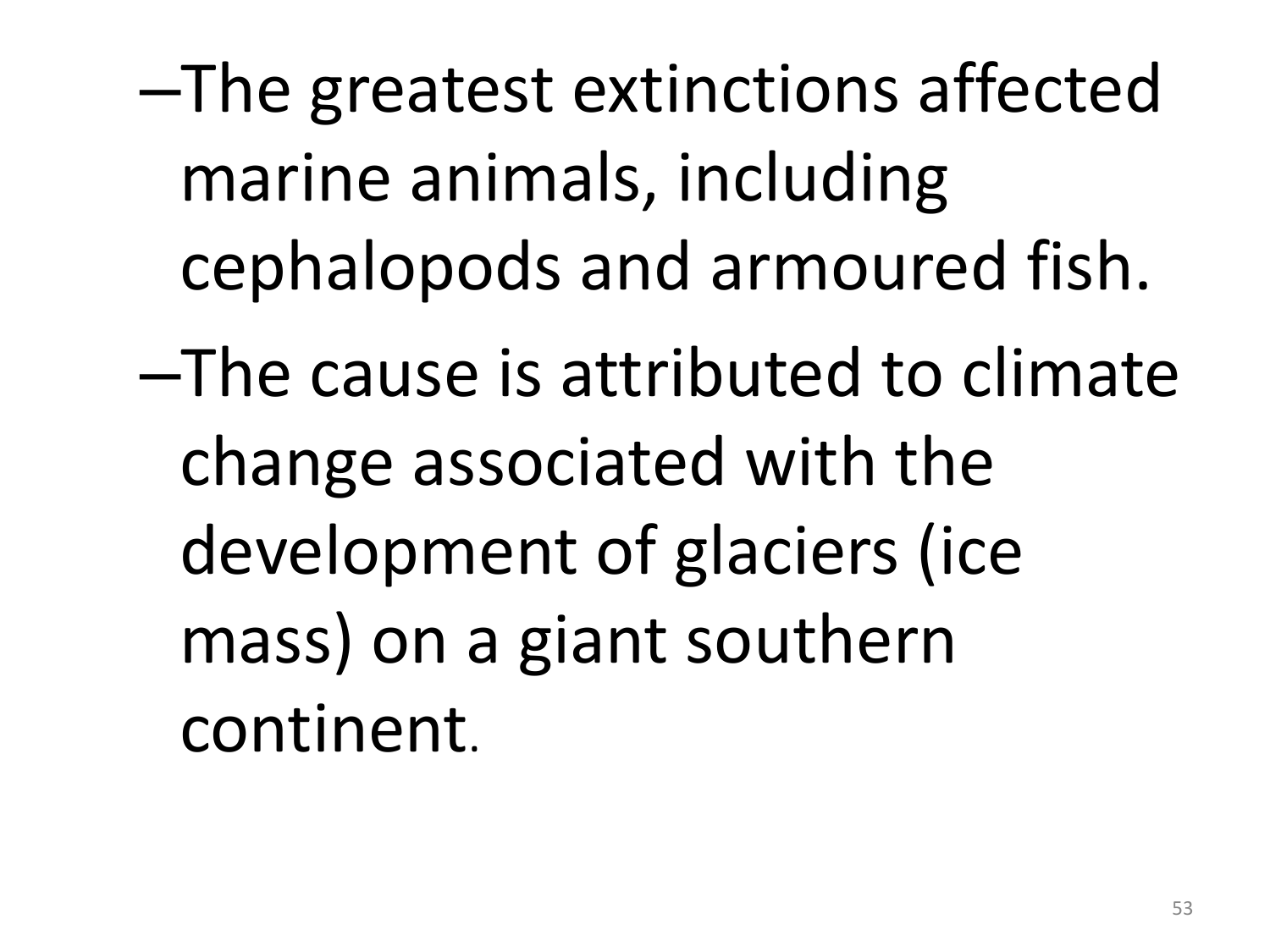- The **third** and greatest mass extinction to date occurred 251 million years ago at the end of the **Permian Period**.
	- In this mass extinction, as many as 96 percent of all species in the oceans and 70 percent of all species on land were lost.
	- The devastation was so great that palaeontologists use this event to mark the end of the **Paleozoic Era**, and the beginning of the **Mesozoic Era**, when many new groups of animals evolved.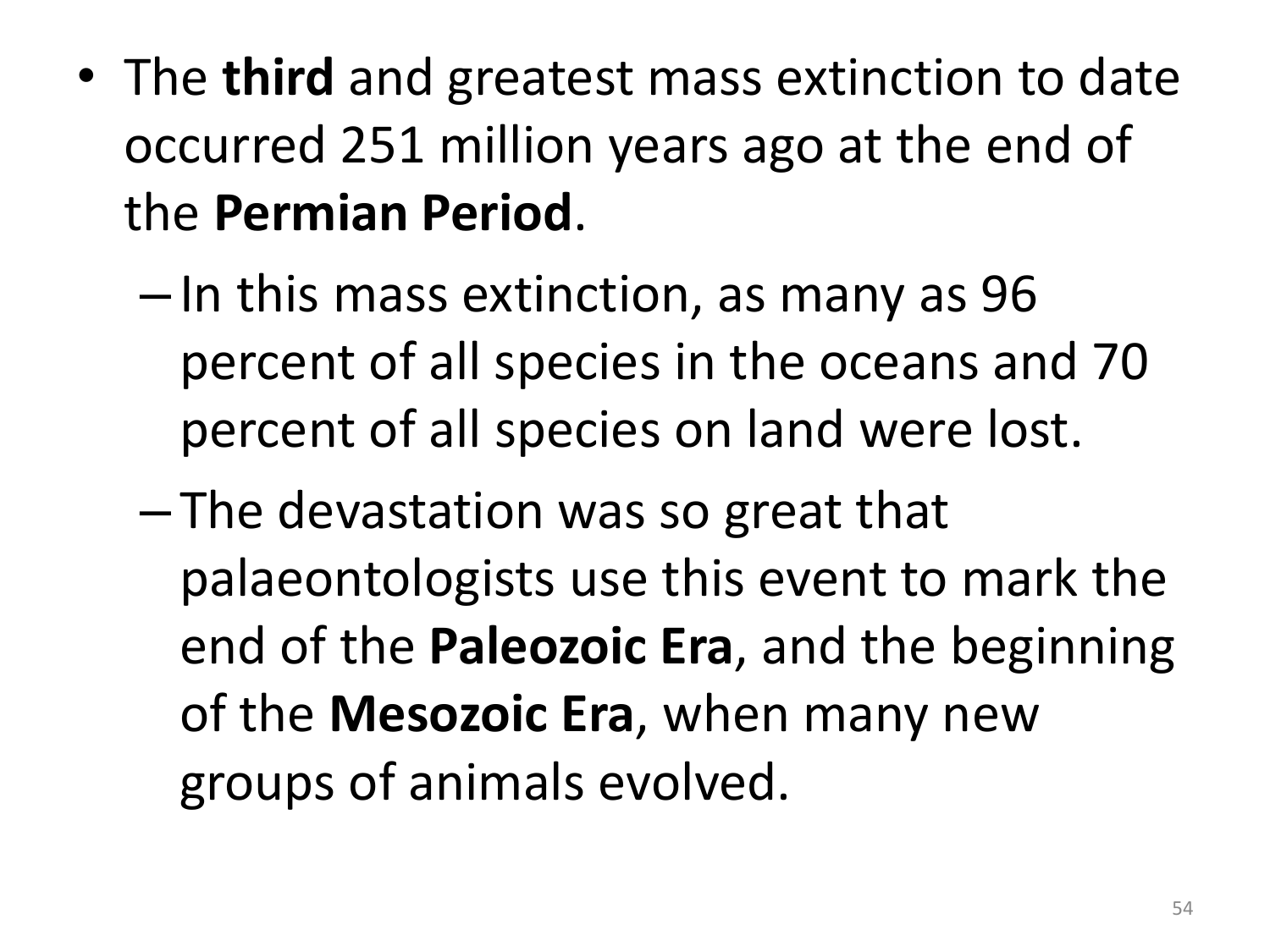# **Causes**

- Current theories suggest that the Permian extinction was caused by a series of events that began with massive volcanic eruptions in Siberia.
- The gases released adversely affected the level of oxygen reducing it to 13% as against 21% now.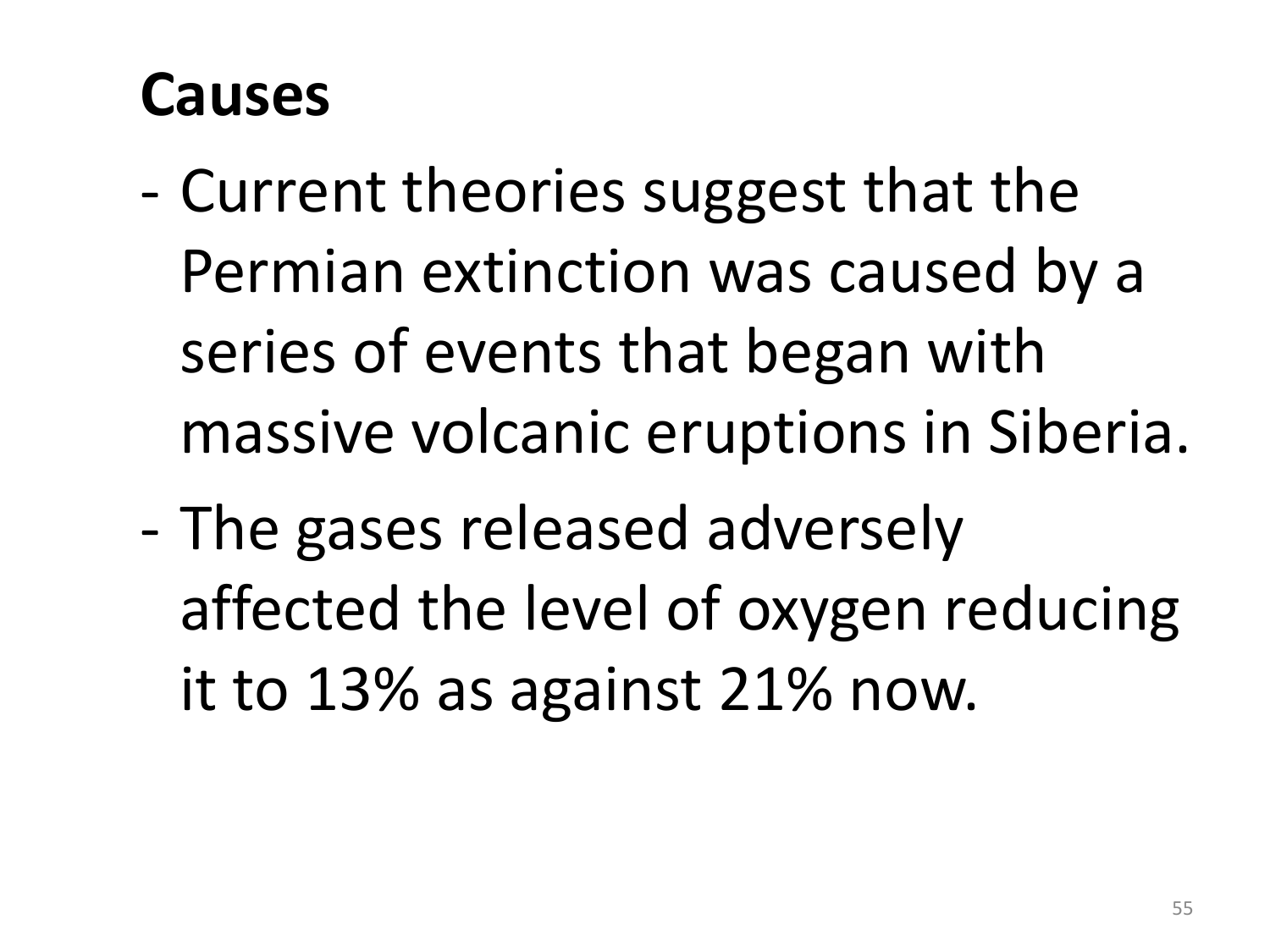- The *fourth mass extinction* claimed 76 percent of the species alive at the time.
- This was about 200 million years ago at the end of the **Triassic Period**.
- During the Triassic Period, reptiles flourished and dinosaurs and evergreen forests first appeared**.**
- Primitive fishlike animals called conodonts disappeared from the seas, as did many types of marine reptiles.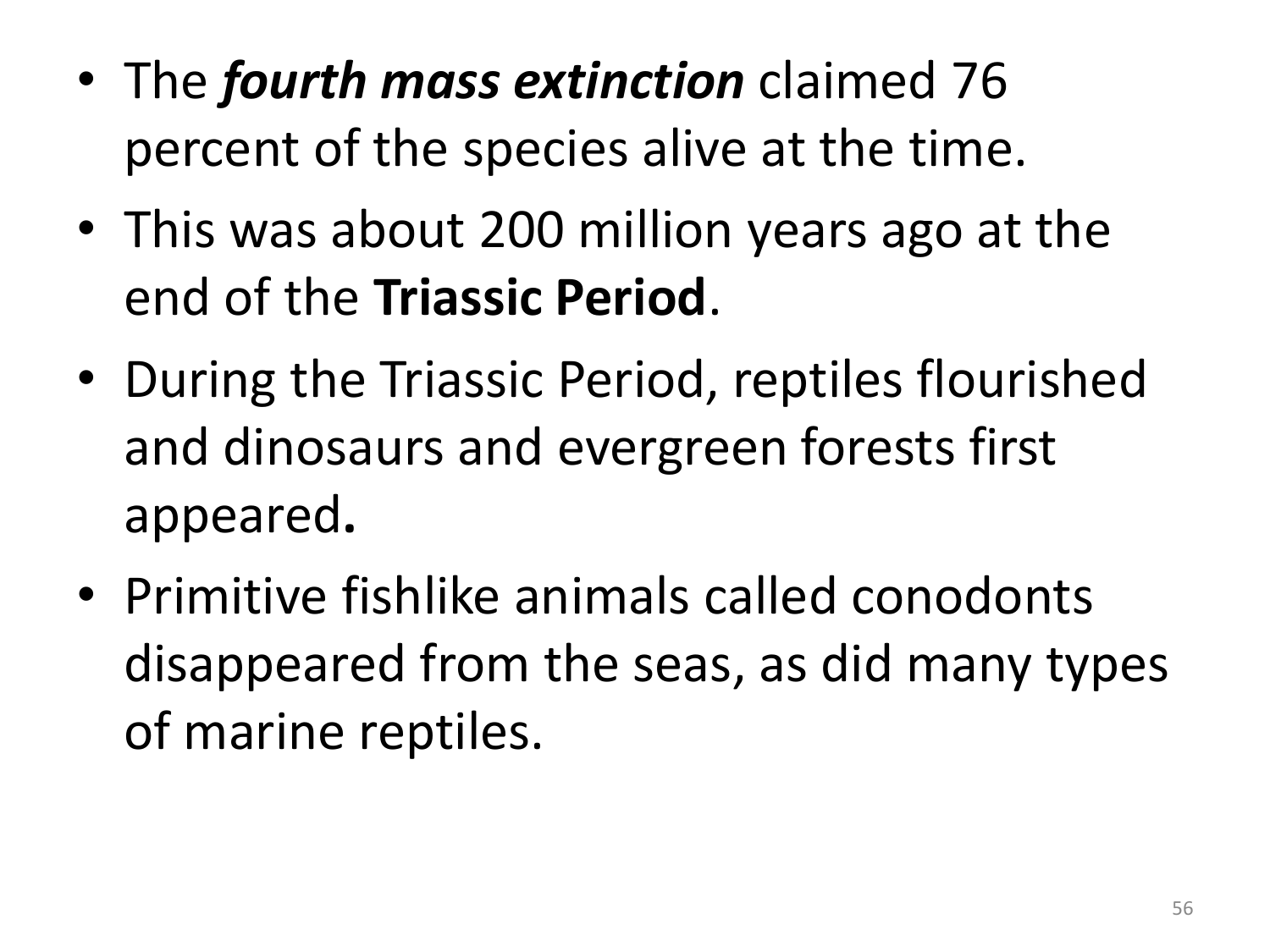- Many species of amphibians and reptiles on land also died out, including a number of groups of archosaurs, advanced reptiles that included dinosaurs.
- However, dinosaurs themselves managed to survive the mass extinction and went on to become the dominant animals on land for another 140 million years.
- Volcanoes and climate change may have contributed to the extinctions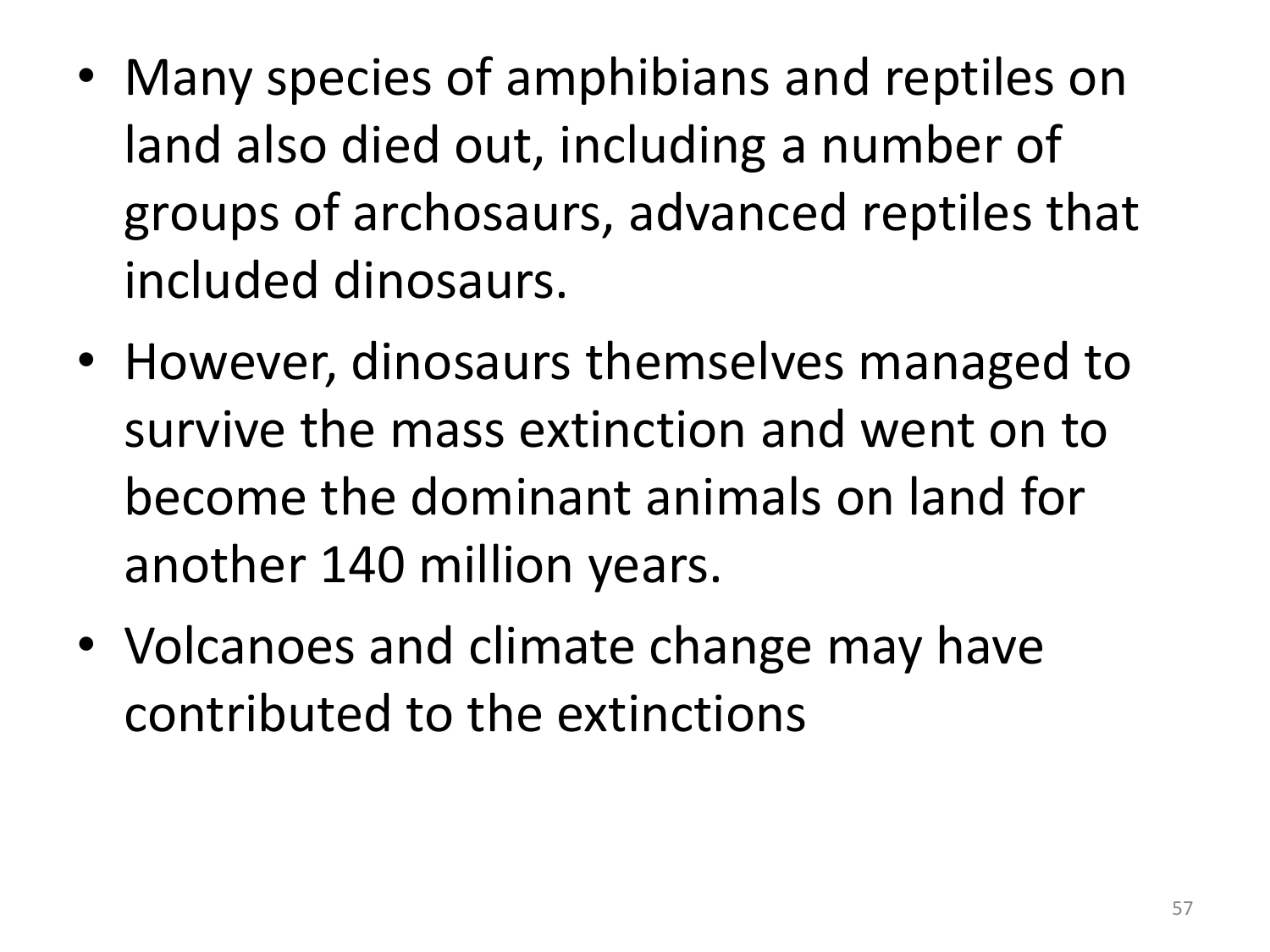- The **fifth** and most recent mass extinction occurred about 65 million years ago at the end of the **Cretaceous Period** and resulted in the loss of 76 percent of all species, most notably the dinosaurs
- Many geologists and palaeontologists speculate that this fifth mass extinction occurred when an asteroid struck Earth.
- They believe the impact created a dust cloud that blocked much of the sunlight—seriously altering global temperatures and disrupting photosynthesis, the process by which plants derive energy.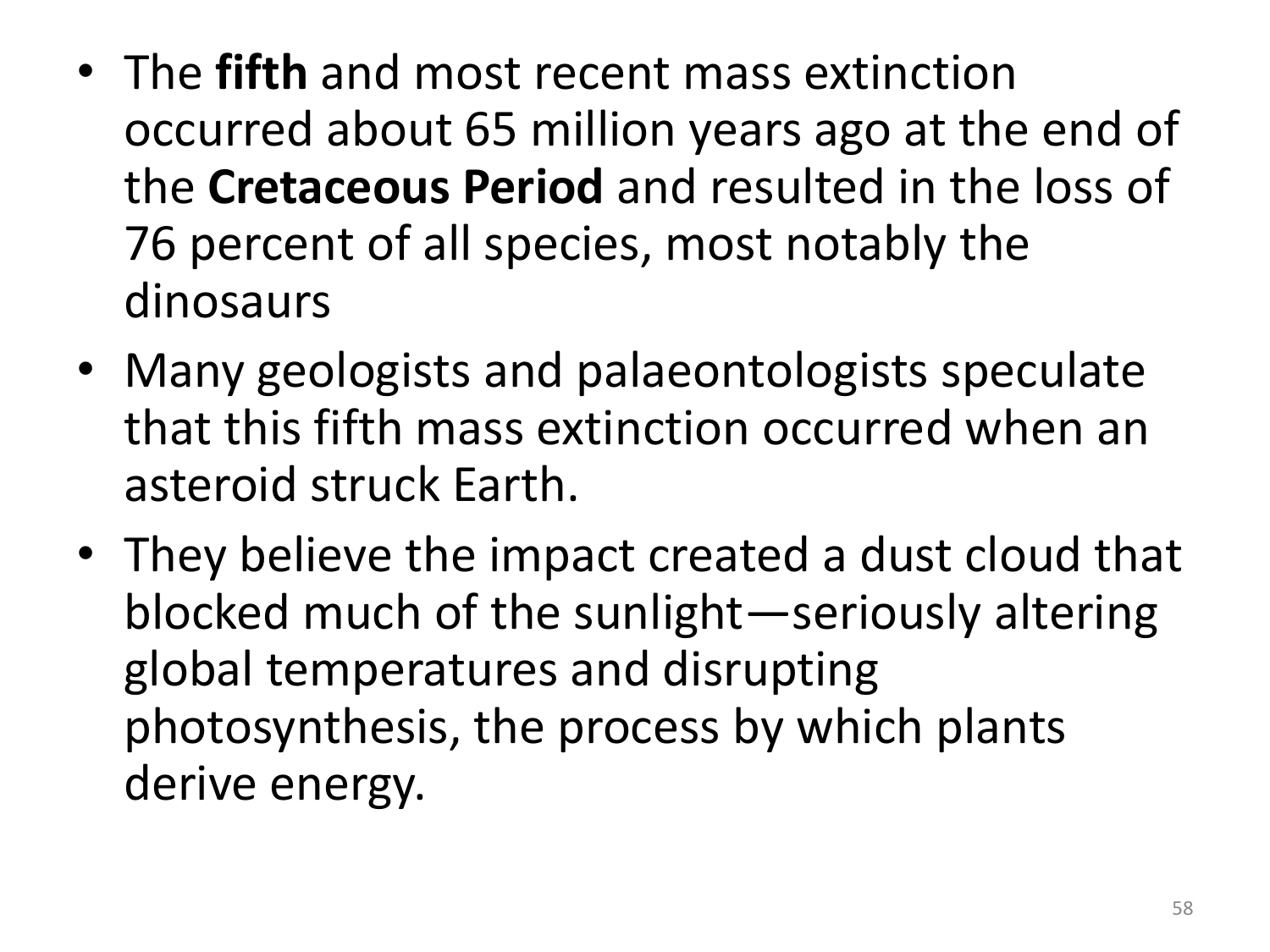- As plants died, organisms that relied on them for food also disappeared.
- Supporting evidence for this theory comes from a buried impact crater in the Yucatán Peninsula of Mexico. Measured at 200 km (124 miles) in diameter, this huge crater is thought to be the result of a large asteroid striking the Earth.
- More species are becoming threatened with extinction in contemporary times.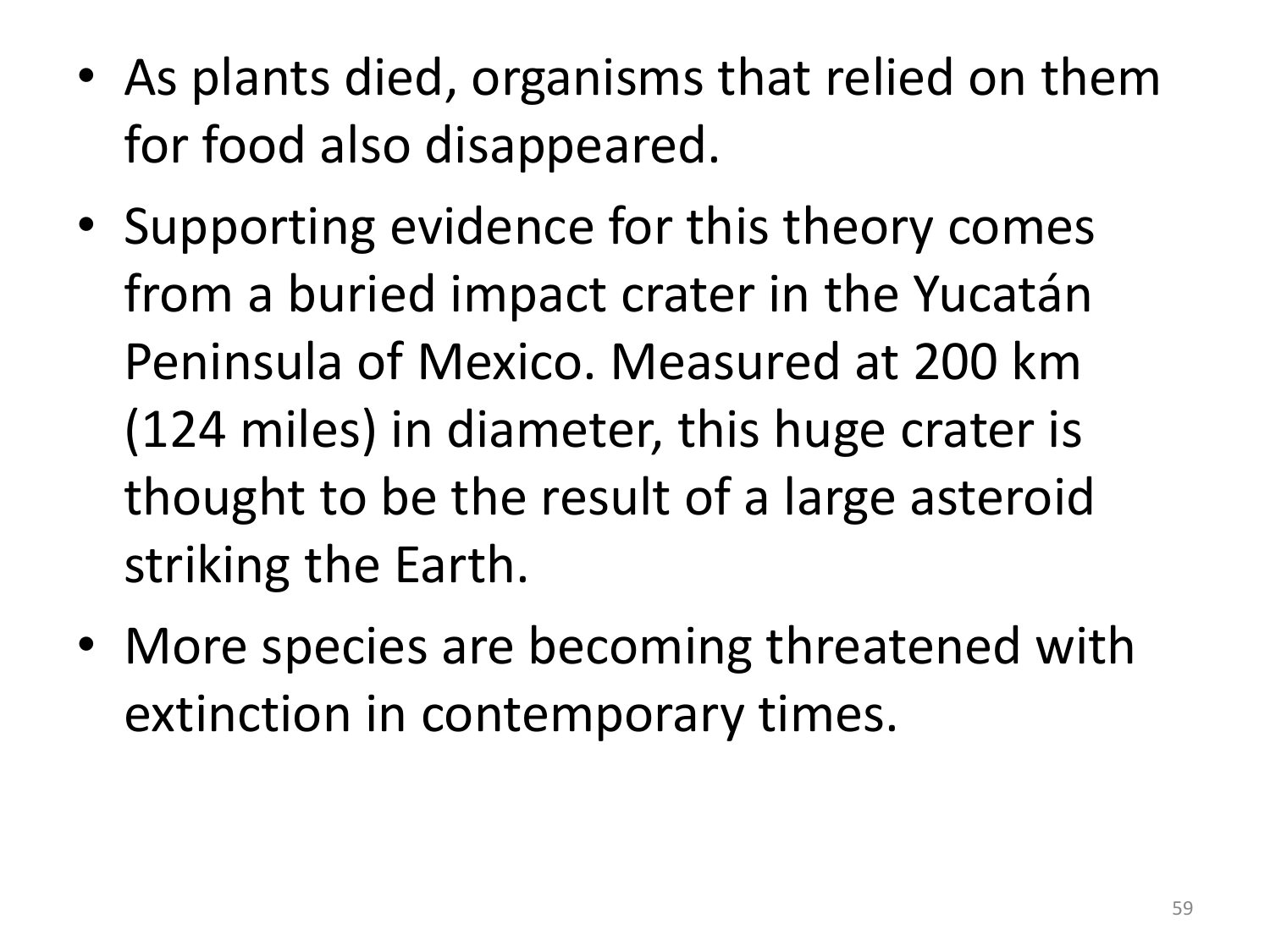- According to *Living Planet Index* (LPI), which measures overall trends in populations of wild species around the world, one-third of world's biodiversity has been lost since 1970.
- *Global Biodiversity Outlook* also concluded that "biodiversity is in decline at all levels and geographical scales" and called for targeted response options, including protected areas, resource management, pollution prevention programs and so on to reverse this trend for specific habitats or species.
- One of the most threatened sources of biodiversity is the rainforest ecosystem. Rain forests exist mainly in the tropics of Latin America, Africa and Asia.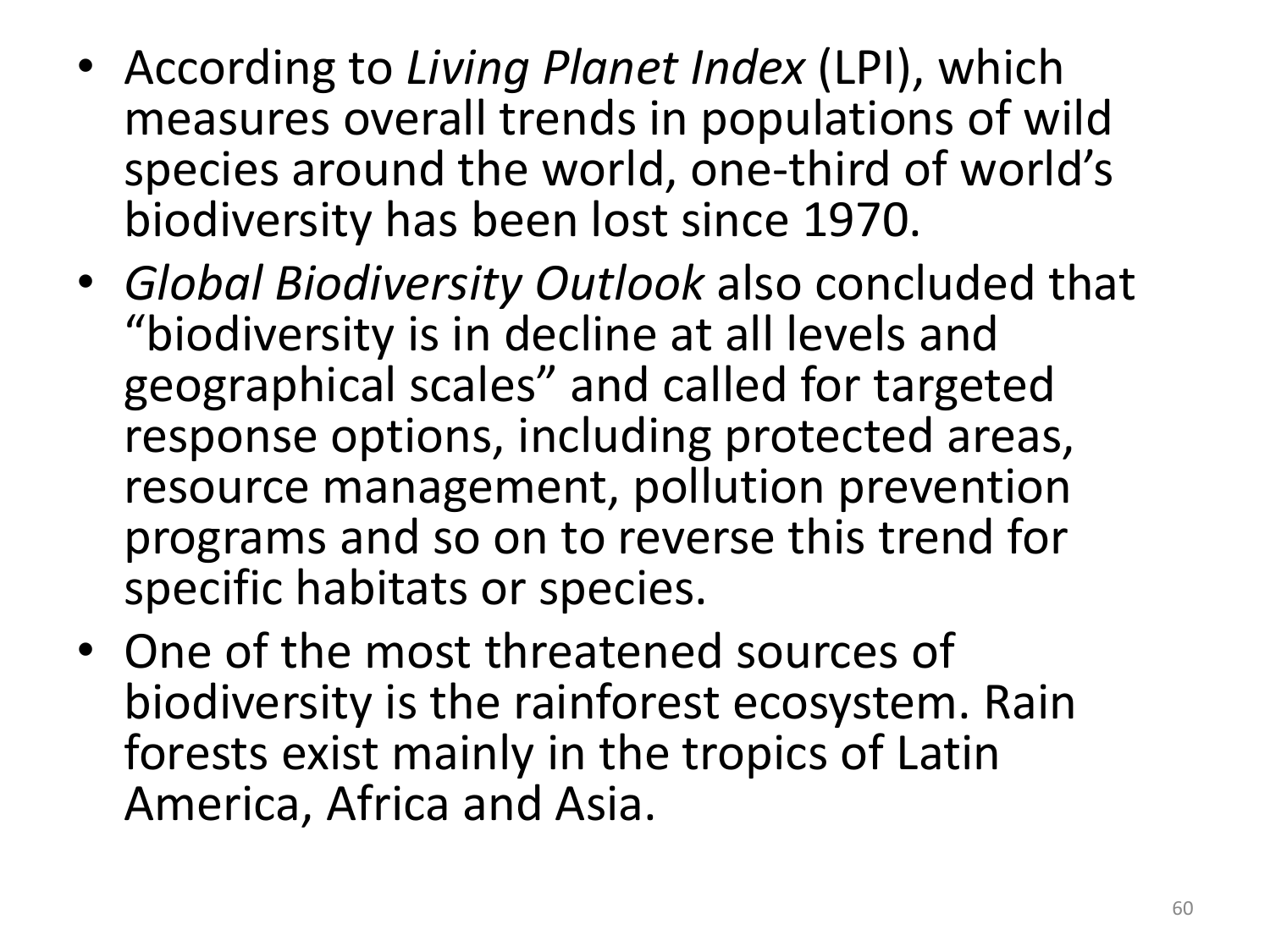- **The Remedies For Global Environmental Challenges**
- There are some uncertainties with regard to the effects of environmental degradation. However, its solution lies on the coordination of national actions within regional and international frameworks.
- The solution will need to involve countries world-wide because the impact on one location may be felt in a completely different location.
- Some of the significant remedies/solutions are:
- **i) Recycling**
- Recycling can decrease the number of pollutants entering the atmosphere and has been linked to lessening global climate change.
- Decreasing the amount of raw materials an industry has to use to create new products slows the cutting down of trees and reduces gas emissions.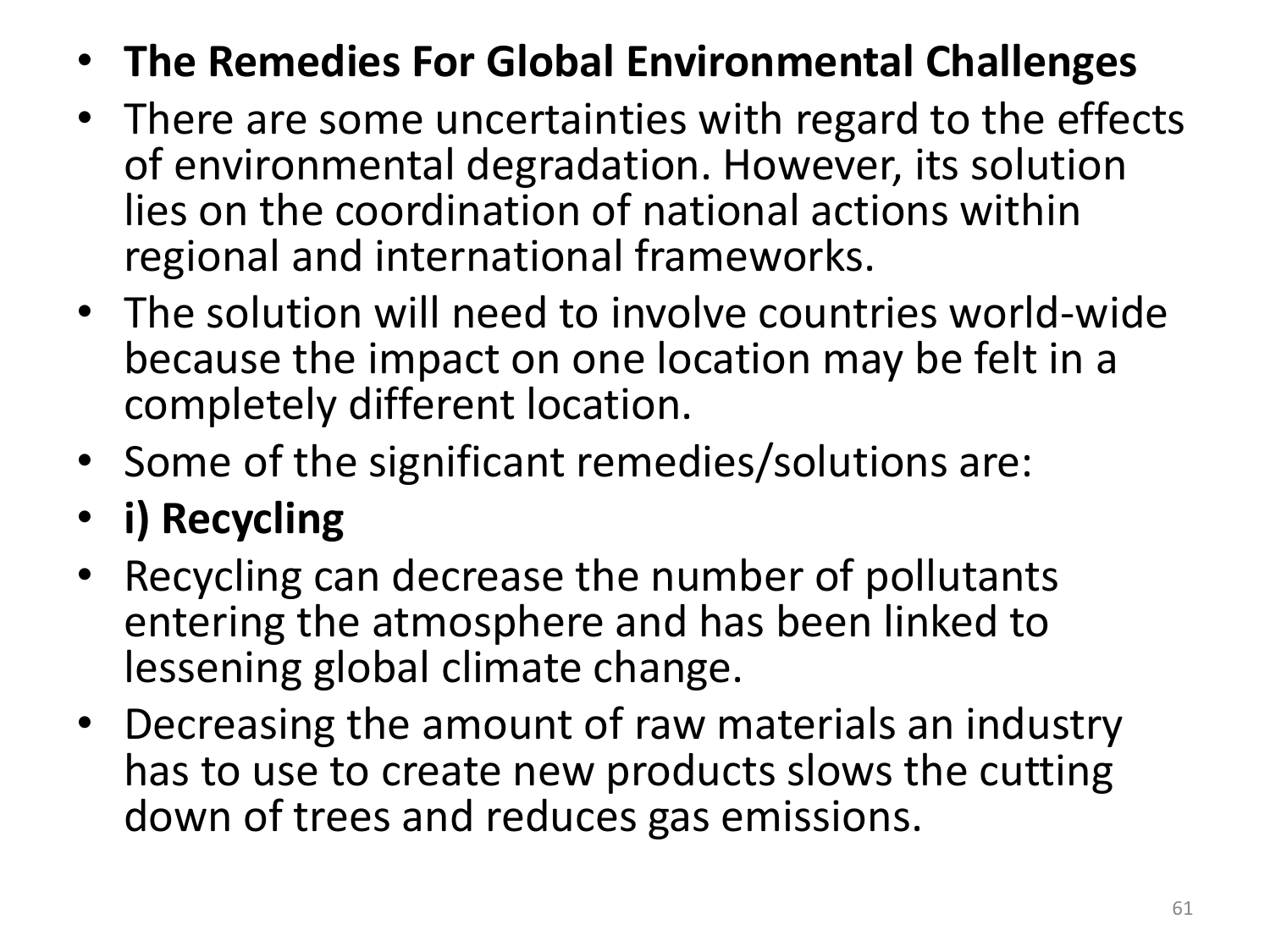## • **ii) Water Conservation**

- Conserving water saves money and protects water reserves for future use. Water is necessary to the environment and makes the land habitable for all living creatures. Water conservation entails taking such measures as turning off the sink when water is not being used or storing rain water for daily needs such as watering a garden.
- **iii) Reduce Oil Dependence**
- The world's dependence on oil causes serious harm to the environment. Electric cars replace vehicles with highly polluting internal combustion engines. Ethanol fuel, made from corn, reduces gasoline consumption.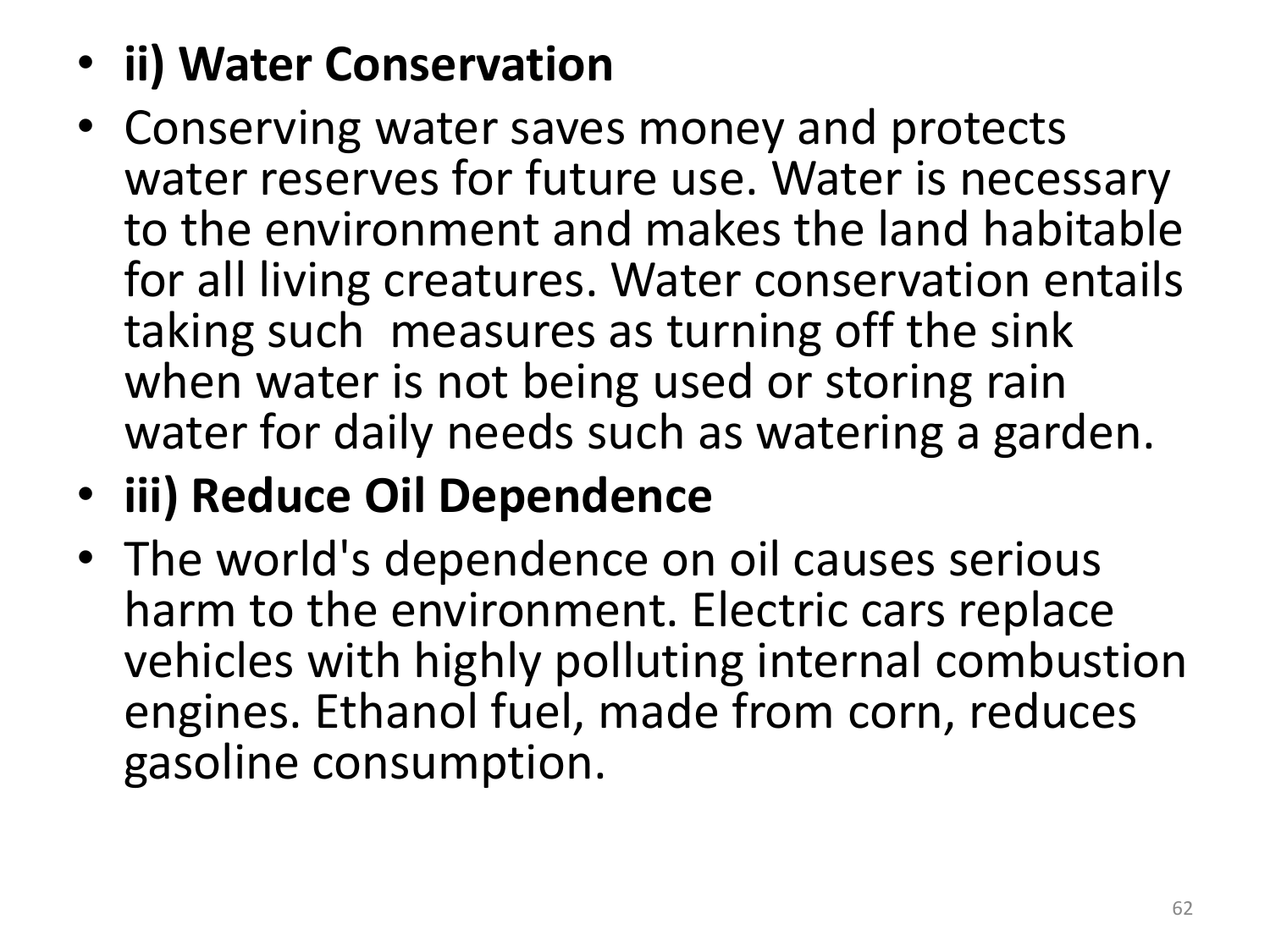- **iv) Use Less Heat and Air Conditioning**
- In order to reduce the amount of fossil fuel used by households as well as the carbon dioxide released into the atmosphere, scientists have advised that those living in cold regions should insulate their walls and attic, and install weather stripping or caulking around doors and windows to lower both heating costs as well as reduce the amount of energy needed to heat and cool their homes.
- In the same vein, people are to drive less and drive smart as less driving means fewer emissions of pollutant gases.
- It is estimated that every gallon of gas saved not only helps your budget; it also keeps 20 pounds of carbon dioxide out of the atmosphere.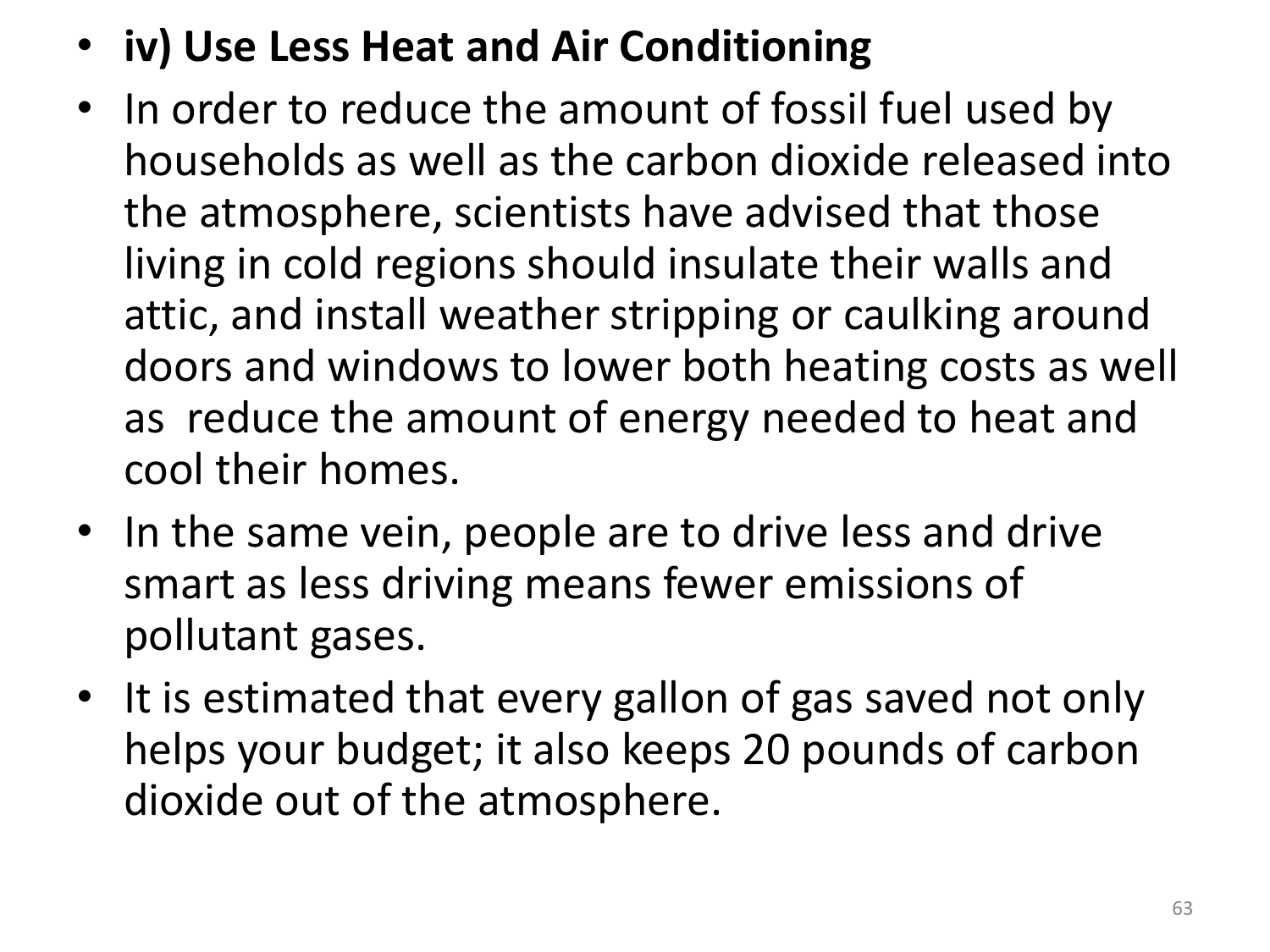- **v) Plant a Tree and Encourage Others to Conserve**
- During photosynthesis, trees and other plants absorb carbon dioxide and give off oxygen.
- They are an integral part of the natural atmospheric exchange cycle here on Earth, but there are too few of them to fully counter the increases in carbon dioxide caused by automobile traffic, manufacturing and other human activities.
- A single tree will absorb approximately one ton of carbon dioxide during its lifetime.
- Share information about recycling and energy conservation with your friends, neighbors and coworkers, and take opportunities to encourage public officials to establish programs and policies that are good for the environment.